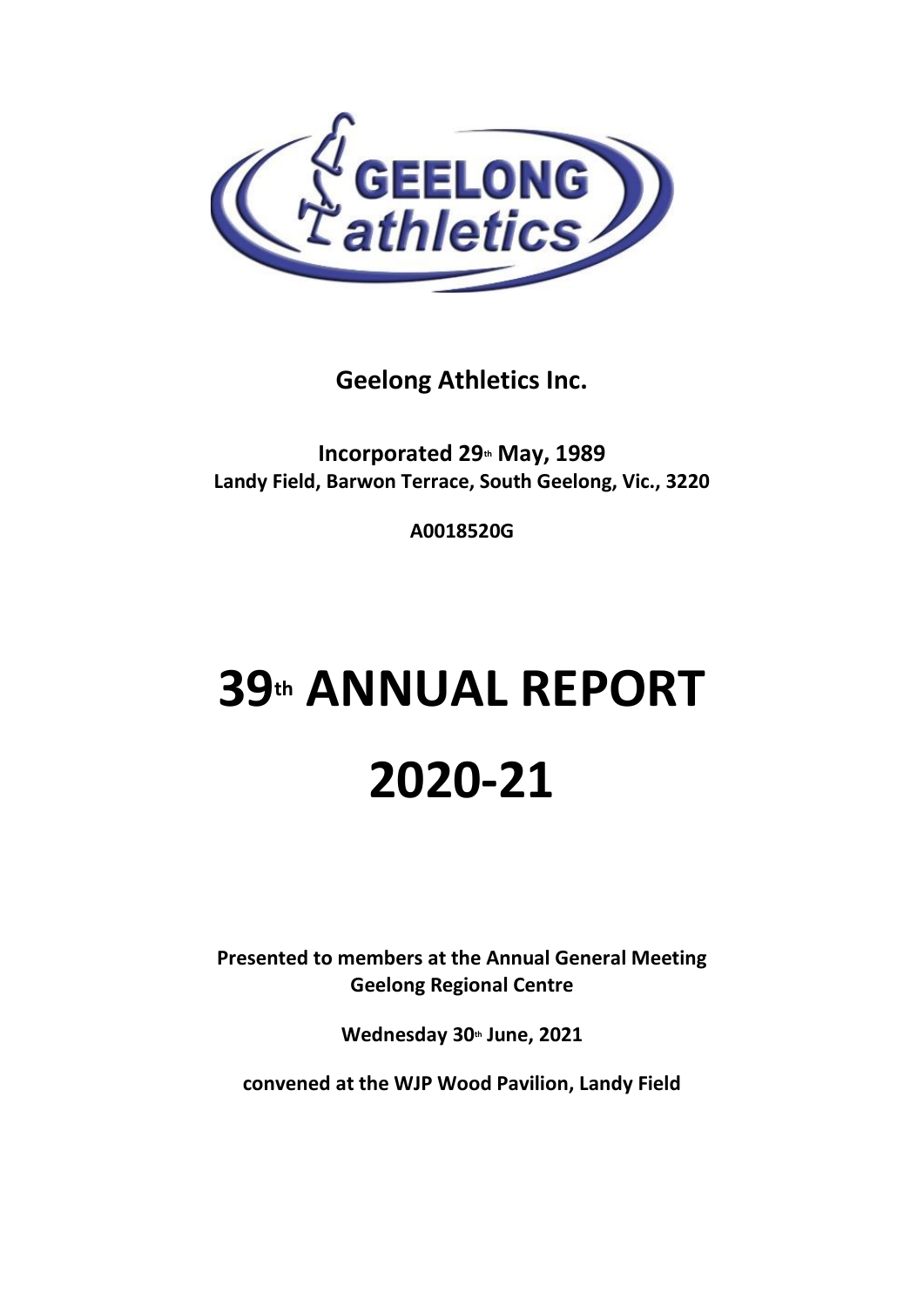

### **GEELONG ATHLETICS BOARD OF MANAGEMENT 2020-21**

### **EXECUTIVE**

President: Richard Lawysz

Vice President: Graeme Watkins Secretary: Marila Kozdra (To 12 Aug 20) Anna Devonish (Appointed 12 Aug 20) Treasurer: Richard Lawysz (To 12 Aug 20) Reagan Peart (Appointed 12 Aug 20)

### **PORTFOLIO MANAGERS**

| Centre Teams:        | Vacant         |
|----------------------|----------------|
| Coaching:            | Anula Costa    |
| Marketing:           | Vacant         |
| Officials:           | Anula Costa    |
| Records & Registrar: | Joanne Lambert |
| Summer competition:  | Richard Lawysz |
| Technical:           | Jonathan Burns |
| Publicity:           | Vacant         |
| Winter competition:  | Vacant         |

### **CITY OF GREATER GEELONG JOHN LANDY FIELD ADVISORY COMMITTEE**

Johnathan Burns

### **ADMINISTRATION**

| Postal address: | PO Box 1464, Geelong, VIC 3220 |
|-----------------|--------------------------------|
| Web address:    | www.geelongathletics.com       |
| Email address:  | geelongathletics@gmail.com     |
| Incorporation:  | A0018520G                      |
| ABN:            | 75 476 335 442                 |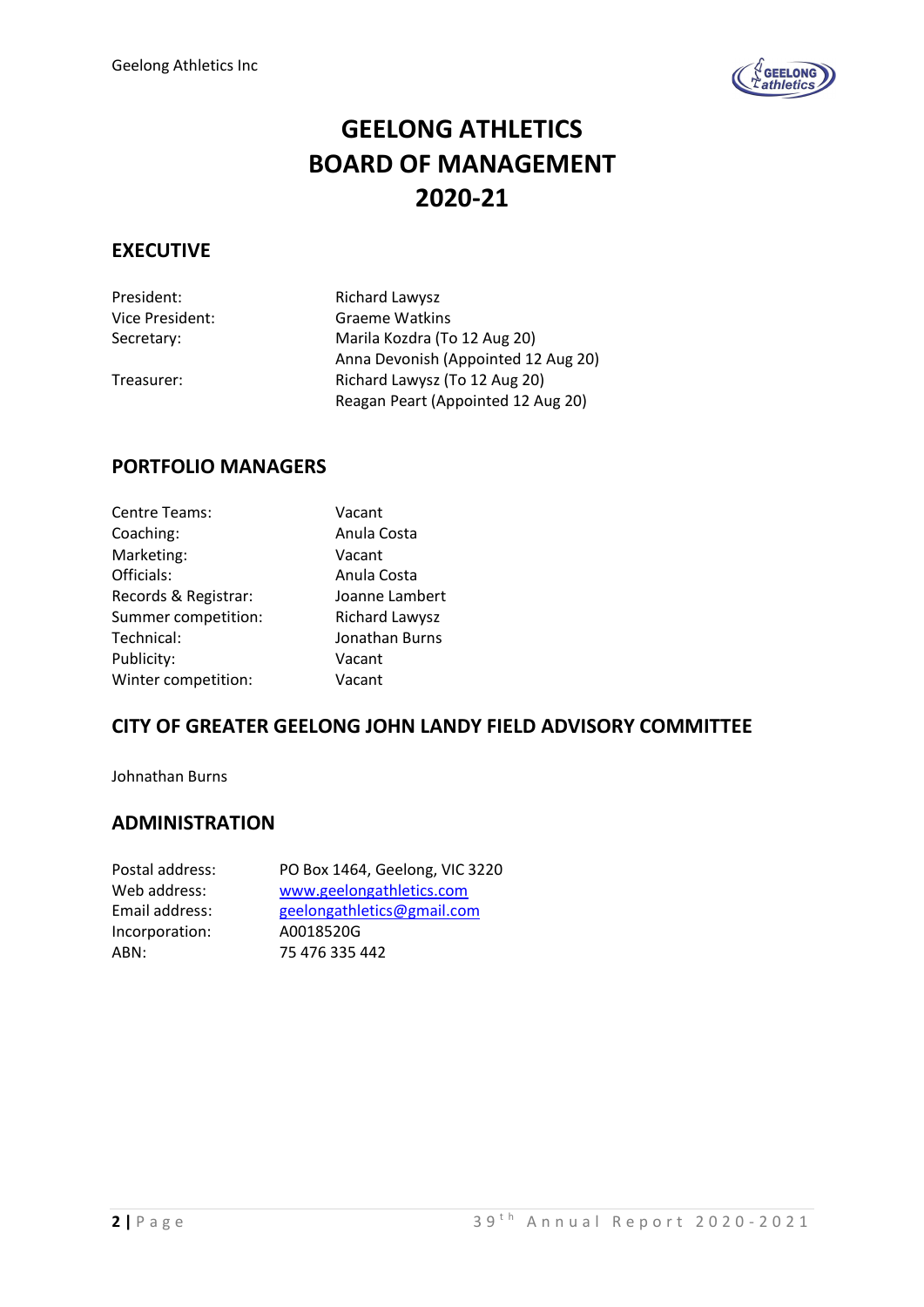

## **HONOUR ROLL**

### **LIFE MEMBERS**

| 1973 | Jack Darcy*        | 1981 | Norm McKenzie*        | 1994 | George Bisinella      |
|------|--------------------|------|-----------------------|------|-----------------------|
| 1973 | Bill Wood*         | 1981 | Stuart Robley*        | 1995 | Laurie Blair          |
| 1974 | Pat Agg            | 1981 | Frank Searby*         | 1998 | Joyce Lockyer*        |
| 1974 | Lauren Johns       | 1986 | Joan Marshman         | 2003 | Peter Anderson        |
| 1976 | Margaret Saunders* | 1986 | Wes Marshman*         | 2005 | Mandi Cole            |
| 1977 | Jack Frewin*       | 1987 | Ron Palmer BEM*       | 2008 | <b>Beth Bauer</b>     |
| 1977 | Rudi Hochreiter*   | 1988 | <b>Richard Lawysz</b> | 2009 | <b>Geoff McDonald</b> |
| 1978 | Andy Beretta*      | 1989 | Alva Gargan           | 2009 | Mary McDonald         |
| 1978 | Alma Stokes        | 1989 | Frank Gargan*         | 2011 | David Barfoot         |
| 1981 | Bob Fossey*        | 1992 | Roy Cunliffe*         | 2016 | Anula Costa           |
|      |                    |      |                       |      |                       |

### **MERIT AWARD**

| 1990 | <b>Geoff Barnes</b> | 2000 | Peter Anderson        | 2009 | <b>Bruce Bauer</b>   |
|------|---------------------|------|-----------------------|------|----------------------|
| 1990 | George Bisinella    | 2000 | Peter Jardine Esq*    | 2009 | Nola Bradford        |
| 1990 | Laurie Blair        | 2001 | Pauline Zuccolin      | 2009 | Anula Costa          |
| 1990 | Lois Harding        | 2002 | <b>Geoff McDonald</b> | 2010 | Rob van der Wilk     |
| 1992 | Don Bell OAM*       | 2002 | Mary McDonald         | 2013 | Al McLean            |
| 1995 | Alan Foot*          | 2003 | Rob Cole              | 2014 | Neil Whitmore        |
| 1996 | Joyce Lockyer*      | 2003 | Trish Hochreiter      | 2016 | <b>Brett Coleman</b> |
| 1998 | Mandi Cole          | 2009 | David Barfoot         | 2017 | Joanne Lambert       |

### **25 YEAR MEMBERSHIP AWARD**

| 1997 | Maurie Giddings*   | 2004 | Peter Anderson   |      | 2014 Pauline Zuccolin |
|------|--------------------|------|------------------|------|-----------------------|
| 1997 | Norm McKenzie*     | 2004 | George Bisinella | 2016 | Rod Puls              |
| 1997 | Margaret Saunders* | 2004 | Faye Keating*    |      | 2016 Lorraine Sawyer  |
| 1998 | Laurie Blair       | 2010 | Mandi Cole       | 2017 | Peter Lamb            |
| 1998 | Frank Gargan*      | 2010 | Trish Hochreiter | 2019 | Michael Orelli        |
| 1998 | Joan Marshman      | 2010 | Rob van der Wilk |      |                       |
| 1998 | Wes Marshman*      | 2014 | Laurel Puls      |      |                       |

### *\* Deceased*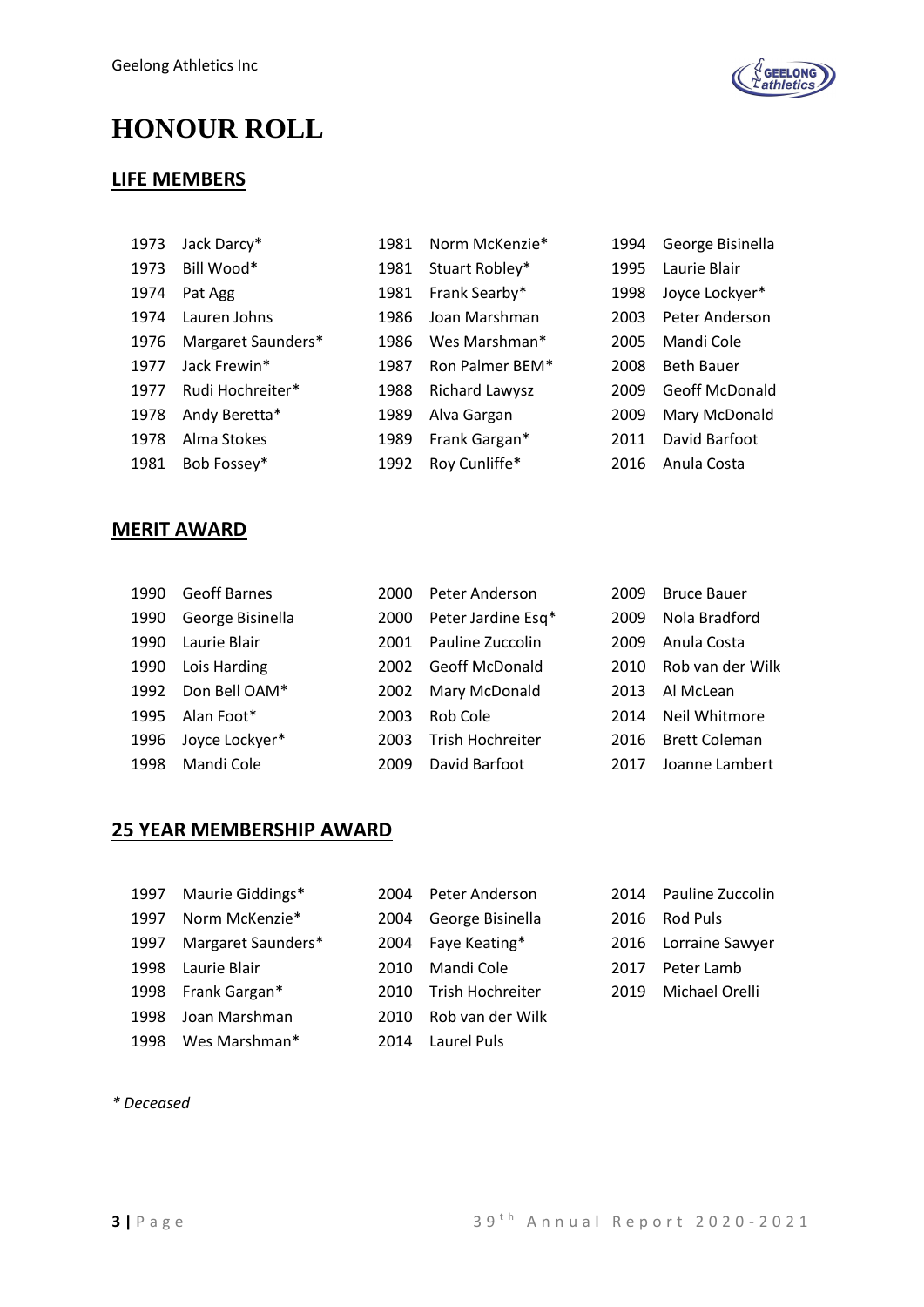

## **HISTORY OF ATHLETICS IN GEELONG**

Formal athletics started in Geelong as far back as 1892 when Geelong Grammar School joined the newly formed Victorian Amateur Athletic Association (VAAA) with our first State champions being W.S. Jones (hammer) and J.D. McRae (pole vault) in 1894.

The first Victorian Championship event to be held in Geelong was the VAAA 5 mile Cross Country Championship held at the Geelong Racecourse in 1921. In 2012, the Athletics Victoria Road Relay Championships being held at the Belmont Criterium on 11 August 12.

December 1929 the Victorian Women's Amateur Athletic Association (VWAAA) was founded with Geelong women taking part from the first official competition in 1930.

1956 Geelong had six representatives in the Melbourne Olympics – Ron Blackney, John Chittick, Robert Joyce, John Landy, Don MacMillan and John Vernon.

1961 saw the first track event held at John Landy Field (without top surface), with the first Geelong Centre meet being held in 1962 between Geelong Guild, Lara and Geelong Teachers College.

1964 –1966 saw the Geelong Centre assist in the formation of the Geelong Little Athletics Centre, the number 1 centre in Victoria.

1969 Geelong Centre hosted the VAAA Victorian Country Track & Field Championships and the Inter Centre Premierships for the first time at Landy Field.

1977 saw the laying of the 'all weather' rubberised bitumen track to replace the original cinder track.

1978 Geelong hosted the first ever, combined women's and men's Victorian Country Track & Field Championships, which for the first time attracted a major sponsorship from The Weekly Times.

May 1982 the Geelong Regional Centre was formed as a result of the merger of the Victorian men's and women's athletics associations.

1989 Geelong Regional Centre Incorporated in law as Geelong Athletics Inc.

1990 Geelong re-enters Melbourne's top Interclub competition, A Grade as a combined Centre.

1992-93 Landy Field redeveloped into an International standard 8 lane track.

1995 Barwon River flooded Landy Field on Melbourne Cup day to such a level there was 6 inches (150mm) of water in the WJP Wood Pavilion.

1998 Geelong Athletics hosted the first round of State League (A Grade) to be held outside of Melbourne.

1999 saw the use of photo-finish for the first time outside Melbourne at the Country Championships.

2001 Geelong Athletics hosted the National Schools Knockout Final and continued to host a round of State League.

2002 Geelong Athletics conducted the Oceania Veterans Championships over 10 days in January.

2003 St Joseph's Athletic Club decides not to re-affiliate with Athletics Victoria.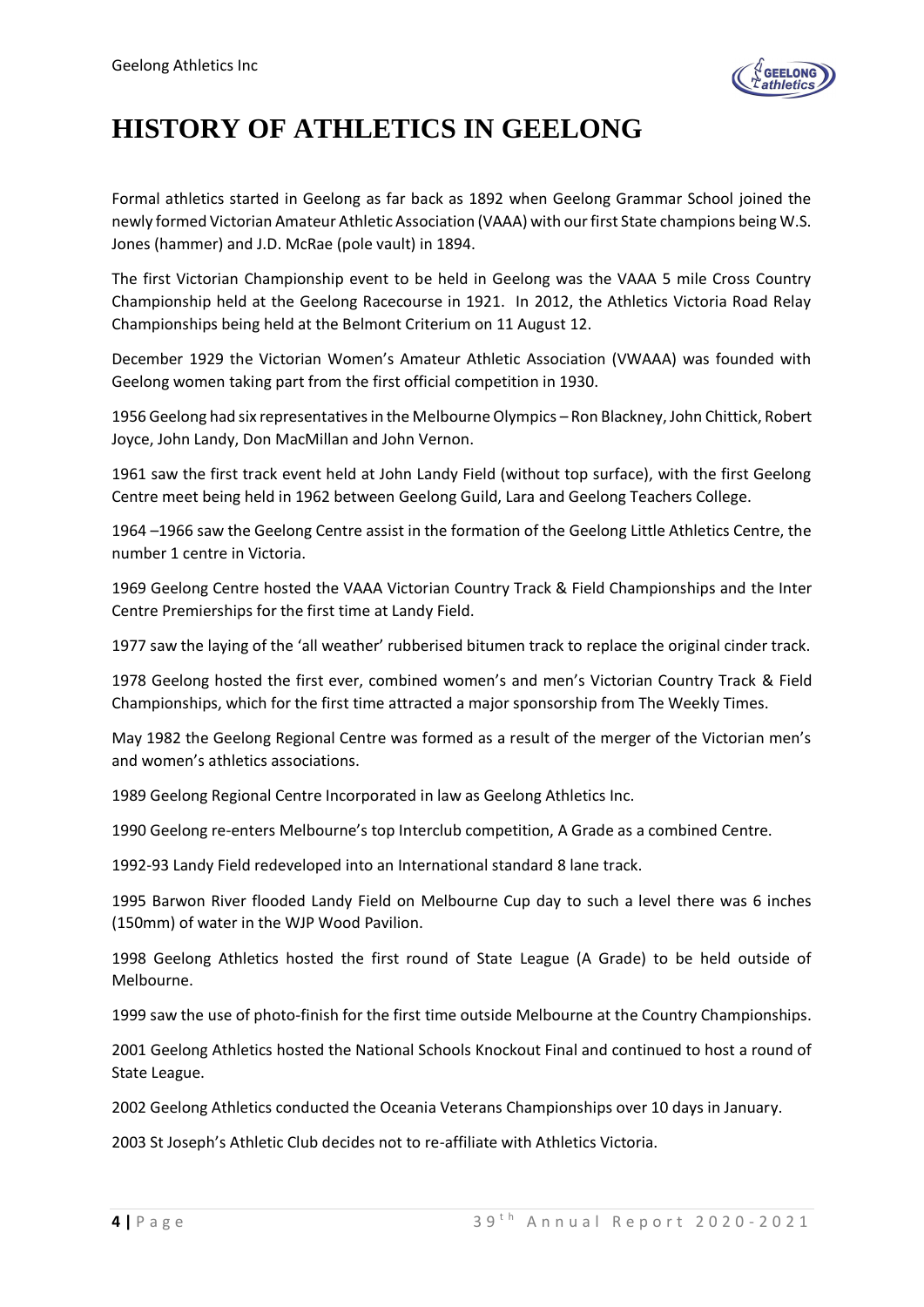

2004 Geelong Athletics purchases photo finish equipment and hosts the Victorian Country Track & Field Championships.

2005 Geelong hosts the Victorian Country Track & Field Championships under a different AV management structure, where AV received and processed all entries, the Centre providing the venue and the finances being distributed differently. The first Ron Clarke Classic is held on 17 December with World 40+ 1 hour time trial record set at the meet by Steve Moneghetti.

2006 Landy Field is closed for major upgrade – track to become standard IAAF configuration. Founding President of Geelong Athletics, Rudi Hochreiter passes away.

2007 Upgraded and reconfigured Landy Field re-opened for competition and training.

2008 Geelong hosts the National and All schools cross country championships at Eastern Park 23-25 August. The fourth and final (under this name) edition of the Ron Clarke Classic was conducted on 22 November.

2009 Geelong hosts the Victorian Country Athletic Championships (24-26 January) and the Australian Masters Games (21-25 February).

2010 Lighting installed at Landy Field in March.

2012 The Victorian Road Relay Championships held at Geelong in August. The first time this event has been held outside of Melbourne. A 50th anniversary dinner held at Dromoland House on 7 December attended by 140 people including AV President, Ian Jones. Richard Lawysz, Gabrielle Blythe and Richard Colman all spoke of their time at Geelong and in athletics.

2013 Geelong hosts the Victorian Country Athletic Championships (26-28 January). Geelong hosts the Australian Masters Games in October. Life Member and former Geelong Officials Club President, Wes Marshman passes away.

2014 Life Member Jack Darcy passes away.

2015 New hammer cage installed and new equipment shed erected at Landy Field.

2016 Geelong Athletics hosts the 2016 Victorian Country championships (22-24January).

2017 Life Member Ron Palmer passes away. Chilwell celebrates its 50<sup>th</sup> Anniversary. John Landy Field Management Committee disbanded, Landy Field directly managed by City of Greater Geelong, John Landy Field Advisory Committee established.

2018 Life Member Bob Fossey passes away.

2019 Life Member Stuart Robley passes away.

2020 Geelong hosts the 2020 Victorian Country championships (25-27January). Due to the COVID 19 pandemic, winter season cancelled and summer season severely curtailed with late start (Nov20) and limited events, resuming "normal" competition in Jan 2021 Twilight Trot and The Steigen Spectacular as well as schools' athletics days also cancelled.

2021 City of Greater Geelong announce in their 2021-22 budget, Landy Field refurbishment and pavilion upgrade - \$400,000 in 2021-22, \$6 million over three years.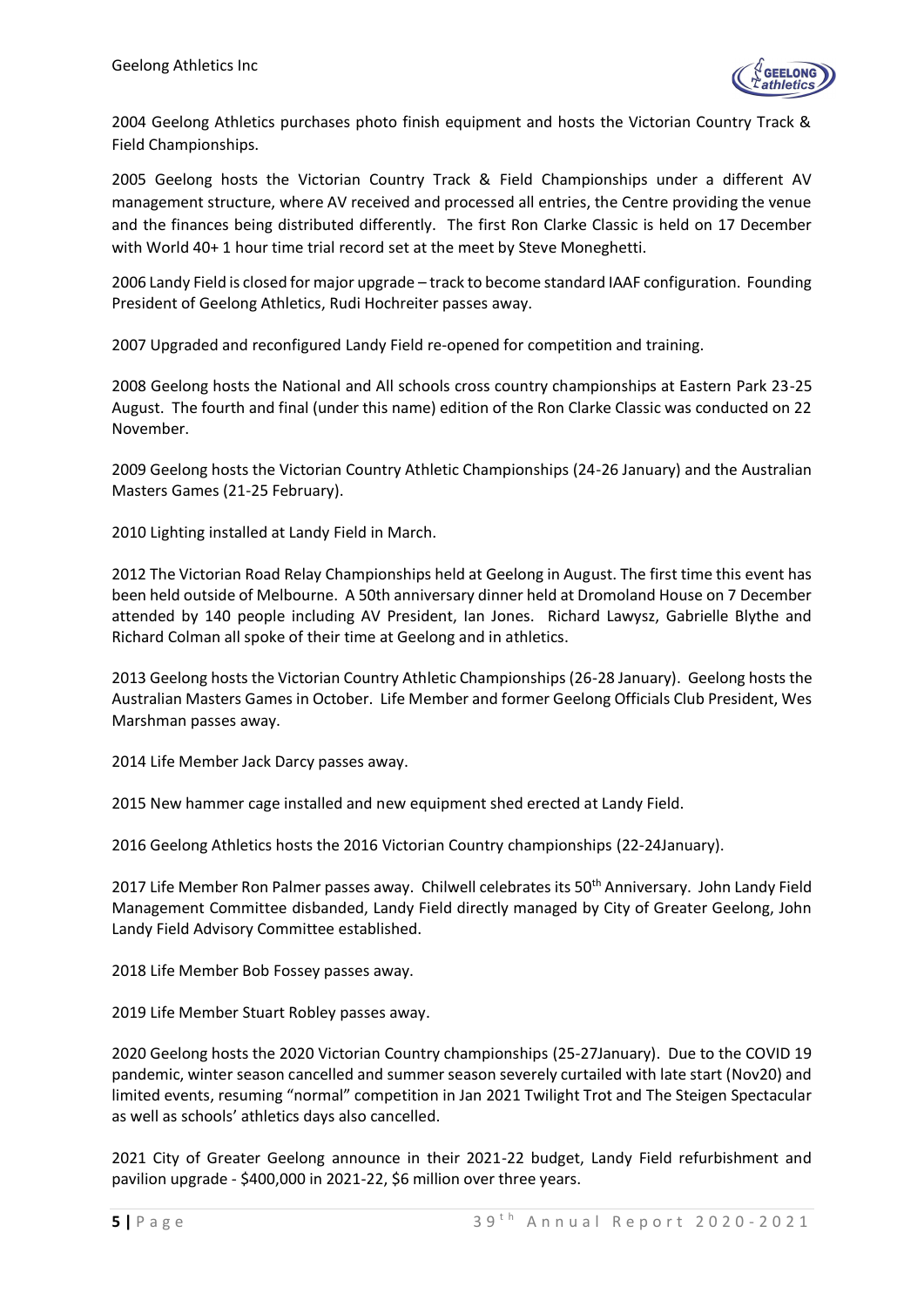

### **GEELONG ATHLETICS OFFICE BEARERS**

### *President*

|             | <b>VAAA</b>         |             | <b>VWAAA</b>       |
|-------------|---------------------|-------------|--------------------|
| 1962 - 1964 | Rudi Hochreiter *   | 1966 - 1967 | Mrs Val Edwards    |
| 1964 - 1966 | Keith Bird *        | 1967 - 1969 | Mrs Audrey Roberts |
| 1966 - 1967 | Don Robinson        | 1969 - 1971 | Mrs Val Gibbons    |
| 1967 - 1968 | Laurie Henry *      | 1971 - 1972 | Mrs Alma Stokes    |
| 1968 - 1969 | Trevor Billingham * | 1972 - 1974 | Mrs Lauren Johns   |
| 1969 - 1970 | Harry Chesterman    | 1974 - 1975 | Mrs Thelma Aird    |
| 1970 - 1974 | Don Doney*          | 1975 - 1978 | Mrs Pat Agg        |
| 1974 - 1982 | Laurie Henry *      | 1978 - 1982 | Mrs Lauren Johns   |
|             |                     |             |                    |

### *Secretary*

|             | <b>VAAA</b>                     |             | <b>VWAAA</b>                   |
|-------------|---------------------------------|-------------|--------------------------------|
|             | 1962 - 1968 Trevor Billingham * | 1966 - 1968 | Mrs Heather Ballans            |
|             | 1968 - 1969 Laurie Henry *      | 1968 - 1969 | Miss Lana Kamaniew             |
| 1969 - 1970 | Dick Wilkie                     | 1969 - 1971 | Mrs Alma Stokes                |
|             | 1970 - 1974 Laurie Henry *      | 1971 - 1975 | Mrs Val Gibbons                |
|             | 1974 - 1982 Stuart Robley*      |             | 1975 - 1976 Mrs Heather Huxley |
|             |                                 | 1976 - 1978 | Mrs Joan McGill                |
|             |                                 |             | 1978 - 1981 Mrs Pat Stoneham   |

#### *Treasurer*

| 1962 - 1963 | Ian Leeder                      | 1966 - 1968 | Miss Margaret Pargeter  |
|-------------|---------------------------------|-------------|-------------------------|
| 1963 - 1964 | Bob Dragt *                     | 1968 - 1969 | Miss Lana Kamaniew      |
| 1964 - 1966 | Don Robinson                    | 1969 - 1974 | <b>Mrs Doris Martin</b> |
| 1966 - 1968 | Keith Bird *                    | 1974 - 1975 | Mrs Alma Stokes         |
| 1968 - 1970 | Dick Wilkie                     | 1975 - 1977 | Mrs Joan McGill         |
| 1970 - 1972 | Cec Tolliday                    | 1977 - 1979 | Mrs Alma Stokes         |
| 1972 - 1974 | Jim Leppick Snr *               | 1979 - 1980 | Mrs Joan Marshman       |
| 1974 - 1975 | Laurie Henry * & Stuart Robley* | 1980 - 1981 | Miss Kerrie Marshman    |
| 1975 - 1979 | <b>Clem Davies</b>              | 1981 - 1982 | Miss Joanne Murphy      |
| 1979 - 1982 | Alan Whitmore                   |             |                         |

1981 - 1982 Mrs Lois Harding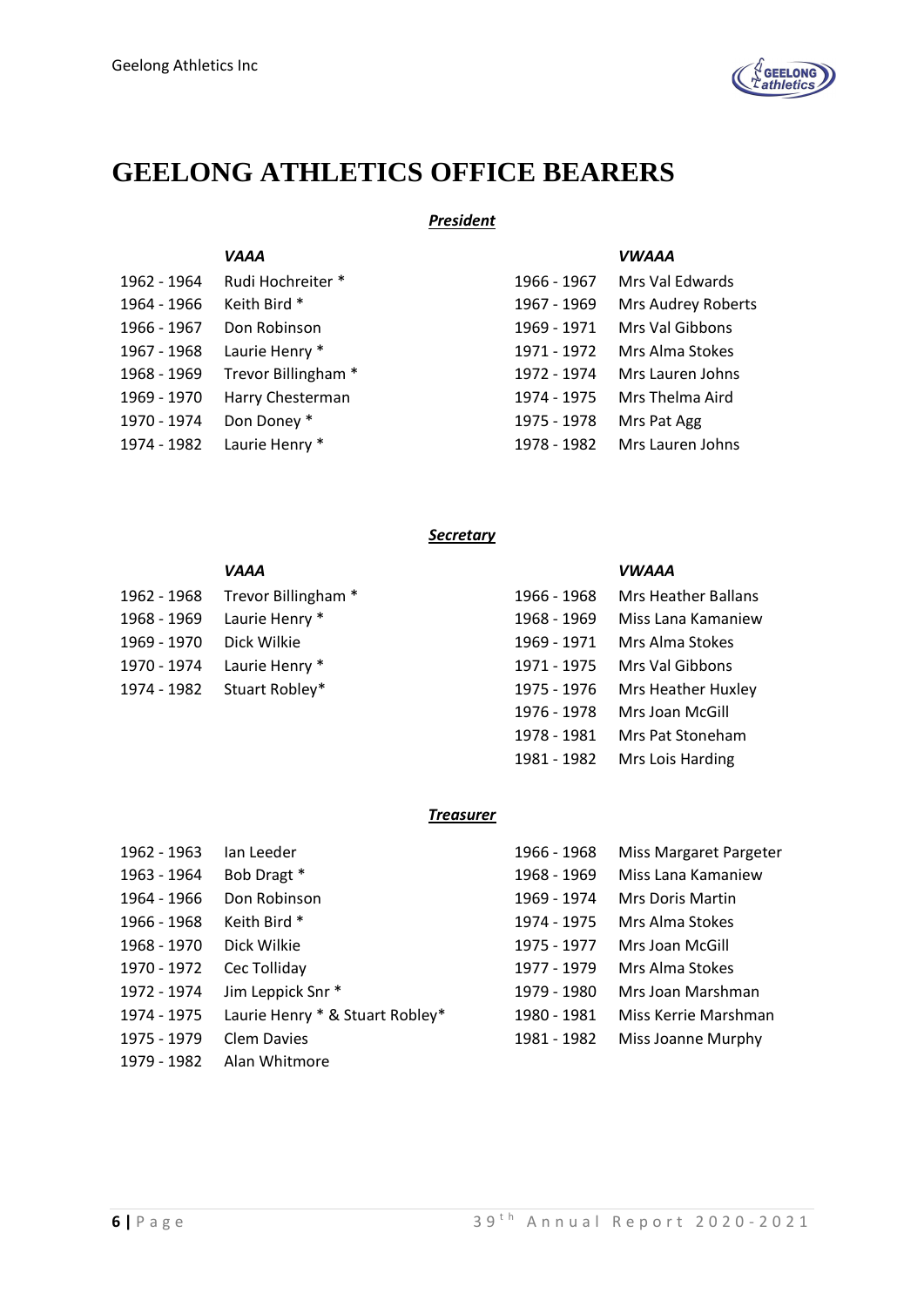

### **GEELONG ATHLETICS OFFICE BEARERS**

|                       | 1982 - 1989 Laurie Henry * |                         | 1989 - 1994 Ron Palmer BEN |
|-----------------------|----------------------------|-------------------------|----------------------------|
|                       | 1989 - 1994 Stuart Robley* | 1994 - 1997 Alan Foot * |                            |
| 1994 - 1998 Al McLean |                            |                         | 1997 - 1998 Richard Lawysz |
|                       | 1998 - 2017 Richard Lawysz |                         | 1998 - 2000 Peter Anderson |
| 2017-2018 Keith Smith |                            | 2001 - 2004 Lyn Taylor  |                            |
|                       | 2018 - 2021 Richard Lawysz |                         | 2004 - 2005 Simon Taylor   |
|                       |                            |                         |                            |

| 1982        | Stuart Robley*                   | 1982 - 1983 | Alan Whitmore          |
|-------------|----------------------------------|-------------|------------------------|
| 1982 - 1989 | <b>Richard Lawysz</b>            | 1983 - 1986 | Lois Harding           |
| 1990 - 1991 | <b>Kay Hosking</b>               | 1986 - 1989 | Joyce Lockyer *        |
| 1991 - 1992 | Peter Anderson                   | 1989 - 1994 | Joan Marshman          |
| 1992 - 1994 | Bob Johns                        | 1994 - 1995 | <b>Robert Fowler</b>   |
| 1994 - 1996 | lan McTaggart                    | 1995 - 1996 | Robert Fowler /        |
| 1997 - 1998 | Peter Anderson                   | 1996 - 1997 | John Davies *          |
| 1998 - 1999 | lan McTaggart                    | 1997 - 1999 | <b>Elizabeth Bauer</b> |
| 1999 - 2002 | Elizabeth Bauer                  | 1999 - 2000 | Vacant                 |
| 2002 - 2004 | Debbie Baskin                    | 2000 - 2001 | Peter Anderson         |
| 2004 - 2005 |                                  | 2001 - 2002 | Vacant                 |
| 2005 - 2007 | <b>Elizabeth Bauer</b>           | 2002 - 2005 | Peter Anderson         |
| 2007 - 2008 | Richard Lawysz / Debbie McKinnis | 2005 - 2009 | Dianne Alsop           |
| 2008 - 2009 | Debbie McKinnis                  | 2009 - 2013 | Neil Whitmore          |
| 2009 - 2010 | <b>Richard Lawysz</b>            | 2013 - 2014 | Vacant                 |
| 2010 - 2012 | Elizabeth Bauer                  | 2014 - 2016 | Nick Mirarchi          |
| 2012 - 2013 | Moira Donovan / Richard Lawysz   | 2016 - 2018 | Paul Wiltshire         |
| 2013 - 2016 | Sally Hockey                     | 2018 - 2020 | <b>Richard Lawysz</b>  |
| 2016        | <b>Richard Lawysz</b>            | 2020 - 2021 | Reagan Peart           |
| 2016 - 2017 | Sarah Waters                     |             |                        |
| 2017 - 2018 | Keith Smith/Karen Kirby(part)    |             |                        |
| 2018 - 2020 | Marila Kozdra                    |             |                        |

<sup>2020-2021</sup> Anna Devonish

### *PRESIDENT VICE - PRESIDENT*

| 1982 - 1989 | Laurie Henry *        | 1989 - 1994 | Ron Palmer BEM *       |
|-------------|-----------------------|-------------|------------------------|
| 1989 - 1994 | Stuart Robley*        | 1994 - 1997 | Alan Foot *            |
| 1994 - 1998 | Al McLean             | 1997 - 1998 | <b>Richard Lawysz</b>  |
| 1998 - 2017 | Richard Lawysz        | 1998 - 2000 | Peter Anderson         |
| 2017-2018   | Keith Smith           | 2001 - 2004 | Lyn Taylor             |
| 2018 - 2021 | <b>Richard Lawysz</b> | 2004 - 2005 | Simon Taylor           |
|             |                       | 2006 - 2007 | Claire White           |
|             |                       | 2007 - 2008 | <b>Elizabeth Bauer</b> |
|             |                       | 2008 - 2009 | <b>Geoff McDonald</b>  |
|             |                       | 2009 - 2010 | Darren Richards        |
|             |                       | 2010 - 2016 | Lou Mirarchi           |
|             |                       | 2016 - 2017 | Keith Smith            |
|             |                       | 2017 - 2021 | <b>Graeme Watkins</b>  |

### *SECRETARY TREASURER*

| 1982        | Stuart Robley*                   | 1982 - 1983 | Alan Whitmore                 |
|-------------|----------------------------------|-------------|-------------------------------|
| 1982 - 1989 | Richard Lawysz                   | 1983 - 1986 | Lois Harding                  |
| 1990 - 1991 | Kay Hosking                      | 1986 - 1989 | Joyce Lockyer *               |
| 1991 - 1992 | Peter Anderson                   | 1989 - 1994 | Joan Marshman                 |
| 1992 - 1994 | Bob Johns                        | 1994 - 1995 | <b>Robert Fowler</b>          |
| 1994 - 1996 | lan McTaggart                    | 1995 - 1996 | Robert Fowler / John Davies * |
| 1997 - 1998 | Peter Anderson                   | 1996 - 1997 | John Davies *                 |
| 1998 - 1999 | Ian McTaggart                    | 1997 - 1999 | Elizabeth Bauer               |
| 1999 - 2002 | Elizabeth Bauer                  | 1999 - 2000 | Vacant                        |
| 2002 - 2004 | Debbie Baskin                    | 2000 - 2001 | Peter Anderson                |
| 2004 - 2005 |                                  | 2001 - 2002 | Vacant                        |
| 2005 - 2007 | Elizabeth Bauer                  | 2002 - 2005 | Peter Anderson                |
| 2007 - 2008 | Richard Lawysz / Debbie McKinnis | 2005 - 2009 | Dianne Alsop                  |
| 2008 - 2009 | Debbie McKinnis                  | 2009 - 2013 | Neil Whitmore                 |
| 2009 - 2010 | Richard Lawysz                   | 2013 - 2014 | Vacant                        |
| 2010 - 2012 | Elizabeth Bauer                  | 2014 - 2016 | Nick Mirarchi                 |
| 2012 - 2013 | Moira Donovan / Richard Lawysz   | 2016 - 2018 | Paul Wiltshire                |
| 2013 - 2016 | Sally Hockey                     | 2018 - 2020 | Richard Lawysz                |
| 2016        | Richard Lawysz                   | 2020 - 2021 | Reagan Peart                  |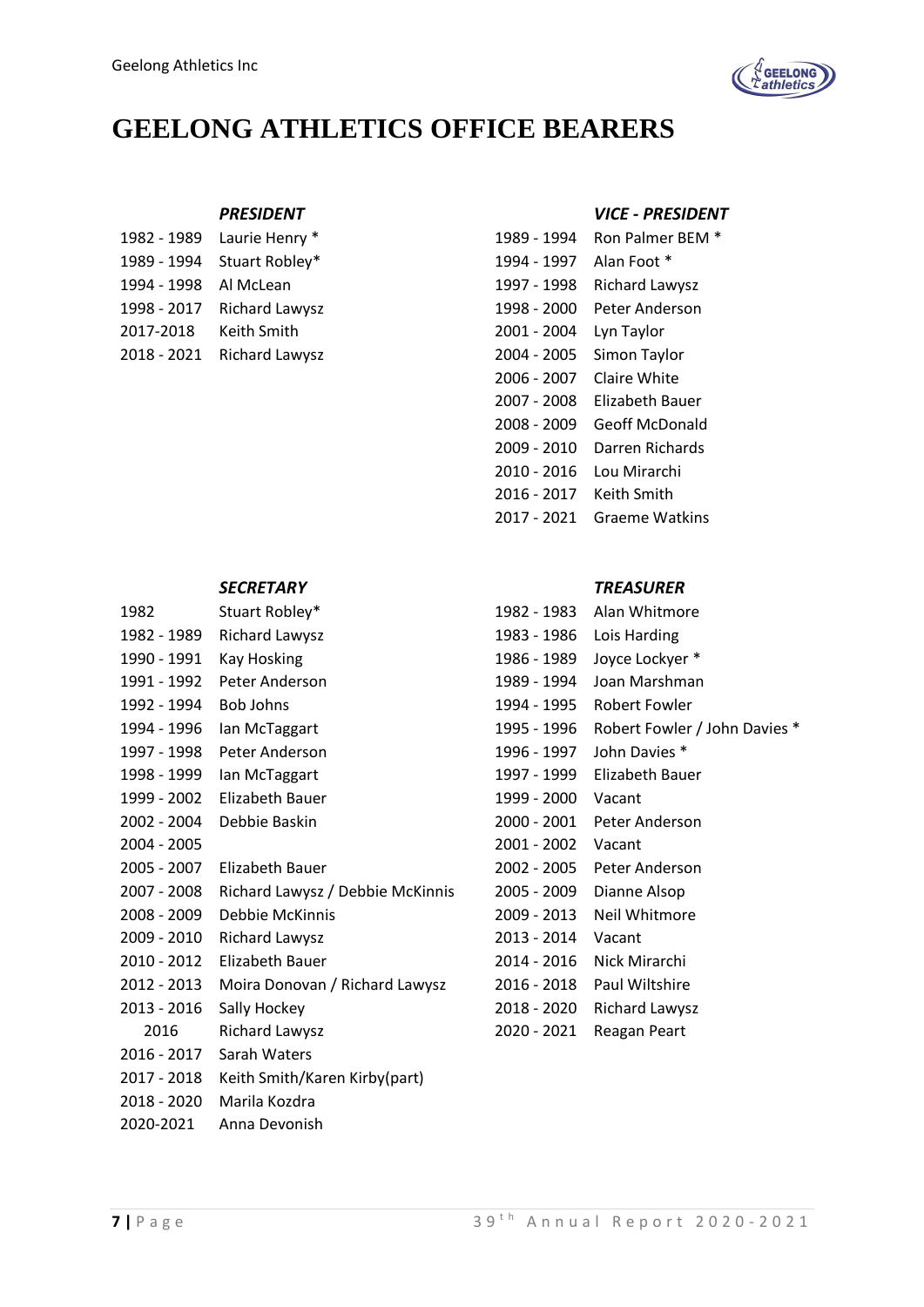

### **GEELONG ATHLETICS PORTFOLIO MANAGERS**

#### *MARKETING OFFICIALS*

| 1985 - 1986 | <b>Trevor Twitt</b>          | 1982 - 1992 | Wes Marshman *         |
|-------------|------------------------------|-------------|------------------------|
| 1986 - 1987 | Laurie Cambridge             | 1992 - 1993 | Peter Anderson         |
| 1987 - 1989 | Dorothy Baker                | 1993 - 1994 | Stuart Robley*         |
| 1989 - 1991 | Rose Vukobratovic            | 1994 - 1999 | Joyce Lockyer *        |
| 1991 - 1992 | Alan Foot *                  | 1999 - 2000 | Joyce Lockyer * /      |
| 1992 - 1993 | Vacant                       | 2000 - 2005 | Dianne Alsop           |
| 1993 - 1994 | Ray Lambart                  | 2005 - 2010 | Anula Costa            |
| 1994 - 1995 | Liz Fuller                   | 2010 - 2013 | Elizabeth Bauer        |
| 1995 - 1996 | Vacant                       | 2011 - 2012 | Vacant                 |
| 1996 - 1997 | <b>Gottfried Schutz</b>      | 2012 - 2013 | <b>Elizabeth Bauer</b> |
| 1997 - 1998 | Craig McMaster               | 2013 - 2017 | Lorraine Sawyer        |
| 1998 - 1999 | Vacant                       | 2017 - 2021 | Anula Costa            |
| 1999 - 2000 | Lee Troop                    |             |                        |
| 2000 - 2001 | Craig McMaster               |             | <b>COACHING</b>        |
| 2001 - 2002 | Lee Troop                    | 1982 - 1985 | Peter Jardine *        |
| 2002 - 2003 | Peta Smith / Melinda Vaughan | 1985 - 1986 | Lauren Johns           |
| 2003 - 2004 | Melinda Vaughan              | 1986 - 1989 | Peter Jardine *        |
| 2004 - 2005 | Vacant                       | 1989 - 1990 | Paul Forman            |
| 2005 - 2007 | <b>Travis Zimmer</b>         | 1990 - 1991 | Robert Muir            |
| 2007 - 2011 | Vacant                       | 1991 - 1997 | <b>Bruce Scriven</b>   |
| 2011 - 2013 | Drago Skok                   | 1997 - 1999 | Dennis Grant           |
| 2010 - 2016 | Vacant                       | 1999 - 2003 | Mandi Cole             |
| 2016 - 2017 | Karen Kirby                  | 2003 - 2010 | Vacant                 |
| 2017 - 2021 | Vacant                       | 2010 - 2011 | Anula Costa            |

#### *CENTRE TEAMS WINTER*

| 1991 - 1992 | <b>Robert Muir</b>   | 1982        | Margaret Saund     |
|-------------|----------------------|-------------|--------------------|
| 1992 - 1993 | Leigh Gordon         | 1983 - 1987 | Stuart Robley *    |
| 1993 - 1997 | Richard Lawysz       | 1988        | Laurie Blair       |
| 1997 - 2001 | <b>Bruce Scriven</b> | 1989 - 1991 | <b>Robert Cole</b> |
| 2001 - 2002 | Sue Barnes           | 1992 - 1996 | Doug Deakes *      |
| 2002 - 2003 | Lorraine Sawyer      | 1997 - 2001 | Geoff McDonald     |
| 2003 - 2007 | Vacant               | 2002        | Mary McDonald      |
| 2007 - 2013 | Mary McDonald        | 2003 - 2008 | Geoff McDonald     |
| 2013 - 2015 | Ian Blanchonette     | 2009 - 2014 | Neil Whitmore      |
| 2015 - 2016 | Matthew Wade         | 2014 - 2015 | Geoff Wiffen       |
| 2016 - 2021 | Vacant               | 2015 - 2016 | Mandi Cole         |

| 1985 - 1986 | <b>Trevor Twitt</b>     | 1982 - 1992 | Wes Marshman *                 |
|-------------|-------------------------|-------------|--------------------------------|
| 1986 - 1987 | Laurie Cambridge        | 1992 - 1993 | Peter Anderson                 |
| 1987 - 1989 | Dorothy Baker           | 1993 - 1994 | Stuart Robley*                 |
| 1989 - 1991 | Rose Vukobratovic       | 1994 - 1999 | Joyce Lockyer *                |
| 1991 - 1992 | Alan Foot *             | 1999 - 2000 | Joyce Lockyer * / Dianne Alsop |
| 1992 - 1993 | Vacant                  | 2000 - 2005 | Dianne Alsop                   |
| 1993 - 1994 | Ray Lambart             | 2005 - 2010 | Anula Costa                    |
| 1994 - 1995 | Liz Fuller              | 2010 - 2013 | Elizabeth Bauer                |
| 1995 - 1996 | Vacant                  | 2011 - 2012 | Vacant                         |
| 1996 - 1997 | <b>Gottfried Schutz</b> | 2012 - 2013 | Elizabeth Bauer                |
| 1997 - 1998 | Craig McMaster          | 2013 - 2017 | Lorraine Sawyer                |
| 1998 - 1999 | Vacant                  | 2017 - 2021 | Anula Costa                    |

### 2000 - 2001 Craig McMaster *COACHING*

| 1982 - 1985 | Peter Jardine * |
|-------------|-----------------|
| 1985 - 1986 | Lauren Johns    |
| 1986 - 1989 | Peter Jardine   |
| 1989 - 1990 | Paul Forman     |
| 1990 - 1991 | Robert Muir     |
| 1991 - 1997 | Bruce Scriven   |
| 1997 - 1999 | Dennis Grant    |
| 1999 - 2003 | Mandi Cole      |
| 2003 - 2010 | Vacant          |
| 2010 - 2011 | Anula Costa     |
| 2011 - 2013 | Lisa Verstraten |
| 2013 - 2021 | Anula Costa     |

| 1991 - 1992 | Robert Muir          | 1982        | Margaret Saunders *   |
|-------------|----------------------|-------------|-----------------------|
| 1992 - 1993 | Leigh Gordon         | 1983 - 1987 | Stuart Robley *       |
| 1993 - 1997 | Richard Lawysz       | 1988        | Laurie Blair          |
| 1997 - 2001 | <b>Bruce Scriven</b> | 1989 - 1991 | Robert Cole           |
| 2001 - 2002 | Sue Barnes           | 1992 - 1996 | Doug Deakes *         |
| 2002 - 2003 | Lorraine Sawyer      | 1997 - 2001 | <b>Geoff McDonald</b> |
| 2003 - 2007 | Vacant               | 2002        | Mary McDonald         |
| 2007 - 2013 | Mary McDonald        | 2003 - 2008 | <b>Geoff McDonald</b> |
| 2013 - 2015 | Ian Blanchonette     | 2009 - 2014 | Neil Whitmore         |
| 2015 - 2016 | Matthew Wade         | 2014 - 2015 | Geoff Wiffen          |
| 2016 - 2021 | Vacant               | 2015 - 2016 | Mandi Cole            |
|             |                      | 2016 - 2021 | Vacant                |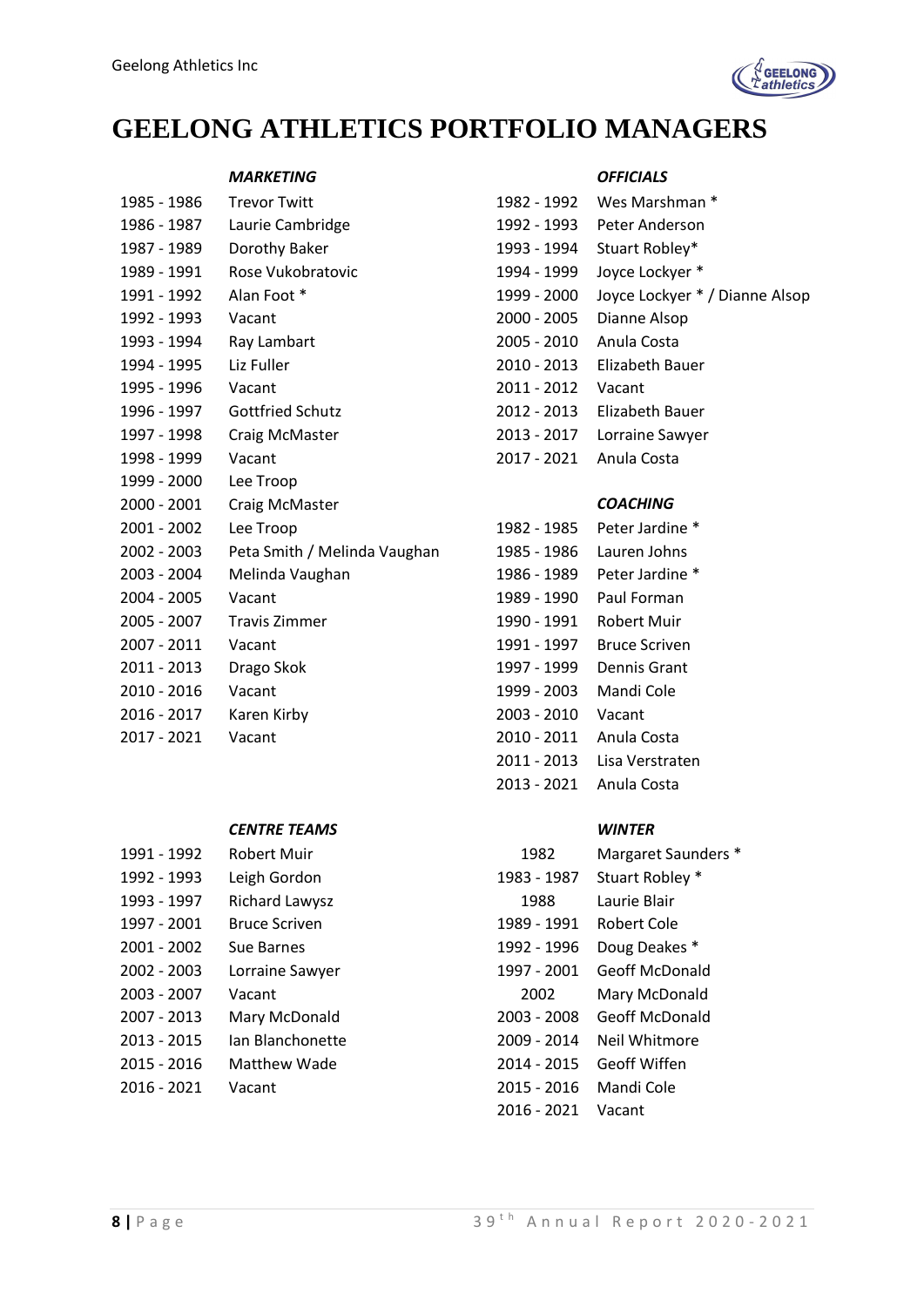

| 1982 - 1986 | Hans Ykema *                | 1982 - 1983              | Margaret Saunders *                       |
|-------------|-----------------------------|--------------------------|-------------------------------------------|
|             | 1986 - 1989 Peter Anderson  | 1983 - 1988              | Stuart Robley*                            |
| 1989 - 1990 | Rudi Hochreiter *           | 1988 - 1990              | Laurie Blair                              |
| 1990 - 1992 | Laurie Blair                | 1990 - 1993              | Rudi Hochreiter *                         |
| 1992 - 1996 | Ian McTaggart               | 1993 - 1994              | Peter Anderson                            |
| 1996 - 1997 | Rebecca Urban               | 1994 - 1996              | Rudi Hochreiter *                         |
| 1997 - 1998 | Vacant                      | 1996 - 1997              | Peter Anderson                            |
| 1998 - 1999 | <b>Bill Berry</b>           | 1997 - 1998              |                                           |
| 1999 - 2000 | Andrew Lambart              | 1998 - 1999              | Pauline Zuccolin                          |
| 2000 - 2001 | Vacant                      | 1999 - 2001 Laurie Blair |                                           |
| 2001 - 2002 | Rebecca Wiasak              |                          | 2001 - 2002 Laurie Blair / Peter Anderson |
| 2002 - 2003 | Rebecca Wiasak / Craig Bone | 2002 - 2005              | Elizabeth Bauer                           |
| 2003 - 2005 | Craig Bone                  | 2005 - 2008              | Joanne Lambert                            |
| 2005 - 2006 | Simon Taylor                | 2008 - 2015              | Vacant                                    |
| 2006 - 2007 | Vacant                      | 2015 - 2017              | Hamish Nelson                             |
| 2007 - 2009 | Steve Polizzi               | 2017 - 2019              | Jacinta Burns                             |
| 2009 - 2011 | Vacant                      | 2019 - 2021              | <b>Richard Lawysz</b>                     |
| 2011 - 2013 | Jack Verstraten             |                          |                                           |
| 2013 - 2017 | Vacant                      |                          |                                           |
| 2017 - 2019 | Kelvin Gray                 |                          | <b>FINANCE</b>                            |
| 2019 - 2020 | Josephine Mirarchi          | 1995 - 1997              | <b>Robert Fowler</b>                      |
| 2020 - 2021 | Vacant                      |                          |                                           |
|             |                             |                          |                                           |

| 1982 - 1988 | Ron Palmer BEM* | 1982 - 2010 | Pat Agg          |
|-------------|-----------------|-------------|------------------|
| 1988 - 1989 | Stuart Robley*  | 2010 - 2021 | Joanne Lambert   |
| 1989 - 1992 | Len Hudgell     |             |                  |
| 1992 - 1994 | Doug Deakes *   |             | <b>REGISTRAR</b> |
| 1994 - 2000 | Eric Zuccolin   | 1982 - 1983 | Laurie Blair     |
| 2000 - 2010 | David Barfoot   | 1983 - 1987 | Lorna Grass      |
| 2010 - 2011 | Drago Skok      | 1987 - 1991 | Dorothy Robertso |
| 2011 - 2014 | Alan Hawkins    | 1991 - 1992 | Wes Marshman *   |
| 2014 - 2015 | Lou Mirarchi    | 1992 - 2010 | Pat Agg          |
| 2015 - 2021 | Jonathan Burns  | 2010 - 2021 | Joanne Lambert   |

#### *PUBLICITY SUMMER*

| 1982 - 1983 | Margaret Saunders *           |
|-------------|-------------------------------|
| 1983 - 1988 | Stuart Robley*                |
| 1988 - 1990 | Laurie Blair                  |
| 1990 - 1993 | Rudi Hochreiter *             |
| 1993 - 1994 | Peter Anderson                |
| 1994 - 1996 | Rudi Hochreiter *             |
| 1996 - 1997 | Peter Anderson                |
| 1997 - 1998 |                               |
| 1998 - 1999 | Pauline Zuccolin              |
| 1999 - 2001 | Laurie Blair                  |
| 2001 - 2002 | Laurie Blair / Peter Andersor |
| 2002 - 2005 | Elizabeth Bauer               |
| 2005 - 2008 | Joanne Lambert                |
| 2008 - 2015 | Vacant                        |
| 2015 - 2017 | Hamish Nelson                 |
| 2017 - 2019 | Jacinta Burns                 |
| 2019 - 2021 | Richard Lawysz                |
|             |                               |

| 1995 - 1997 | <b>Robert Fowler</b> |
|-------------|----------------------|
|             |                      |

### *TECHNICAL RANKINGS / RECORDS*

| 1982 - 2010 | Pat Agg        |
|-------------|----------------|
| 2010 - 2021 | Joanne Lambert |

### 1992 - 1994 Doug Deakes \* *REGISTRAR*

|                        | 1994 - 2000 Eric Zuccolin  | 1982 - 1983 Laurie Blair |                               |
|------------------------|----------------------------|--------------------------|-------------------------------|
|                        | 2000 - 2010 David Barfoot  | 1983 - 1987 Lorna Grass  |                               |
| 2010 - 2011 Drago Skok |                            |                          | 1987 - 1991 Dorothy Robertson |
|                        | 2011 - 2014 Alan Hawkins   |                          | 1991 - 1992 Wes Marshman *    |
|                        | 2014 - 2015 Lou Mirarchi   | 1992 - 2010 Pat Agg      |                               |
|                        | 2015 - 2021 Jonathan Burns |                          | 2010 - 2021 Joanne Lambert    |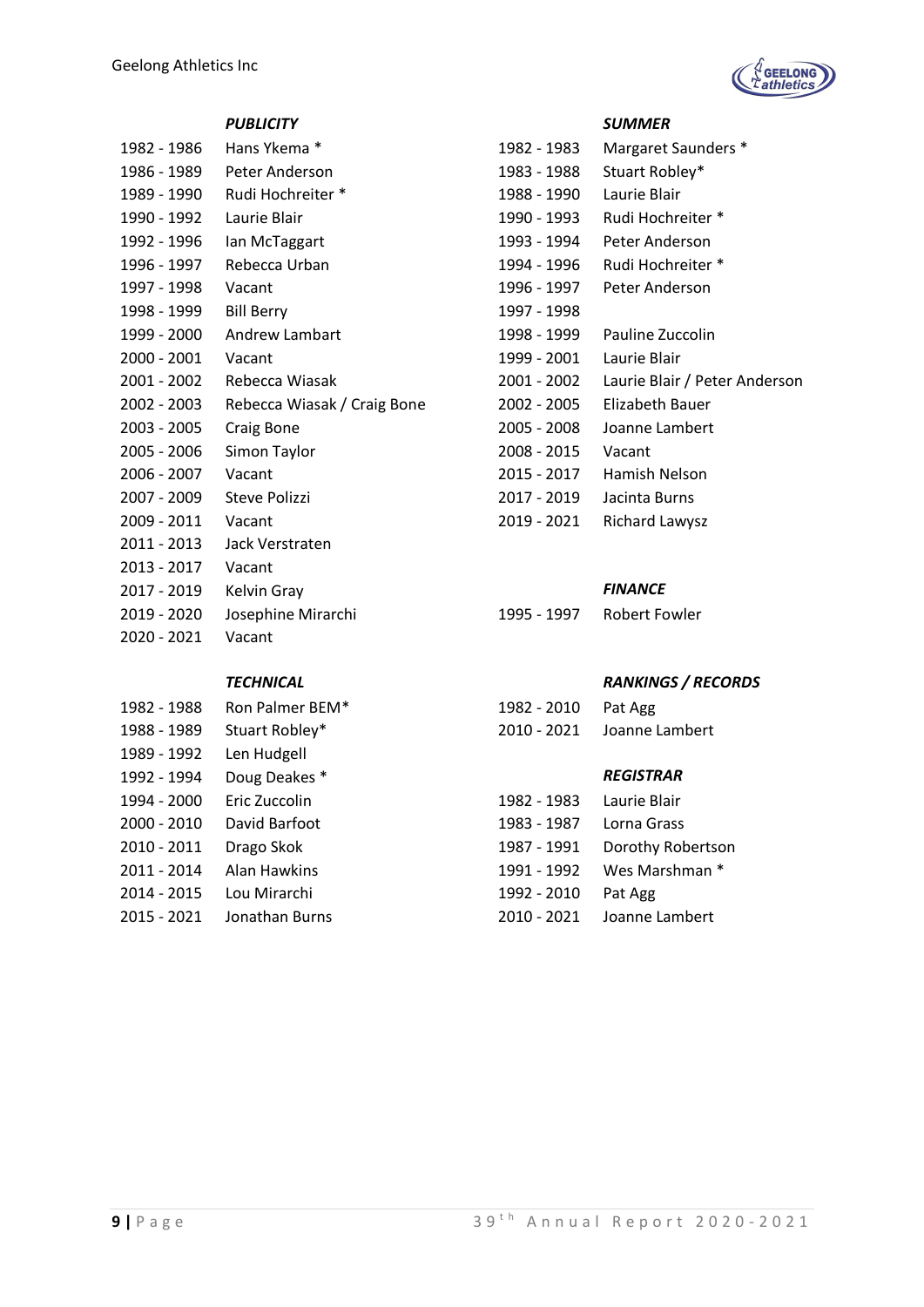

## **SUPPORTING CO-ORDINATORS**

#### *GEELONG REGION CROSS COUNTRY TWILIGHT TROT*

| 2000 - 2007 | Neil Macdonald       | 1991 - 1992 | Alan Foot *                      |
|-------------|----------------------|-------------|----------------------------------|
| 2008 - 2014 | <b>Brett Coleman</b> | 1992 - 1993 | Alan Foot * / Richard Lawysz     |
| 2015 - 2017 | Julian Spence        | 1993 - 1994 | Alan Foot * / Richard Lawysz     |
| 2017 - 2020 | Sarah Walker         | 1994 - 1995 | Richard Lawysz / Bruce Scriven   |
|             |                      | 1995 - 1996 | Richard Lawysz / Mandi Cole      |
|             |                      | 1996 - 1997 | Joyce Lockyer * / Mandi Cole     |
|             |                      | 1997 - 2018 | <b>Geoff &amp; Mary McDonald</b> |
|             |                      | 2019 - 2020 | Jacques Verstraten               |
|             |                      | 2020 - 2021 | Vacant                           |

#### **REPRESENTATIVES TO JOHN LANDY FIELD MANAGEMENT COMMITTEE**

|             | <b>MEMBERS</b>       |             | <b>TECHNICAL REP</b> |
|-------------|----------------------|-------------|----------------------|
| 1982 - 1994 | Lauren Johns         | 1982 - 1988 | Ron Palmer BEM*      |
| 1982 - 1984 | Joan Marshman        | 1988 - 1989 | Stuart Robley*       |
| 1982 - 1988 | Stuart Robley*       | 1989 - 1992 | Len Hudgell          |
| 1984 - 1989 | Joyce Lockyer *      | 1992 - 1994 | Doug Deakes *        |
| 1988 - 1989 | Ron Palmer BEM*      | 1994 - 2000 | Eric Zuccolin        |
| 1989 - 2011 | George Bisinella     | 2000 - 2010 | David Barfoot        |
| 1989 - 2015 | Stuart Robley*       | 2010 - 2011 | Drago Skok           |
| 1994 - 1999 | <b>Brian Russell</b> | 2011 - 2014 | Alan Hawkins         |
| 1999 - 2002 | Tony Wood            | 2014 - 2015 | Lou Mirarchi         |
| 2002 - 2003 | Doug Byrt            | 2015 - 2017 | Jonathan Burns       |
| 2003 - 2010 | Ron Palmer BEM*      |             |                      |
| 2010 - 2013 | Jack Verstraten      |             |                      |
| 2011 - 2013 | Drago Skok           |             |                      |
| 2013 - 2014 | George Bisinella     |             |                      |
|             |                      |             |                      |

2013 - 2016 Lou Mirarchi

2015 - 2017 Peter Anderson

### **REPRESENTATIVES TO / MEMBERS OF AV COUNTRY PORTFOLIO COMMITTEE**

|             | <b>MEMBERS</b>  |             | <b>PORTFOLIO MANAGER</b> |
|-------------|-----------------|-------------|--------------------------|
| 1982 - 2009 | Pat Agg         | 1982 - 1995 | Margaret Saunders *      |
| 1982 - 1985 | Laurie Henry *  | 1995 - 2003 | Peter Anderson           |
| 1985 - 1994 | Wes Marshman *  |             |                          |
| 1992 - 1995 | Peter Anderson  |             |                          |
| 1995 - 2000 | Joyce Lockyer * |             |                          |
| 2003 - 2005 | Peter Anderson  |             |                          |
|             |                 |             |                          |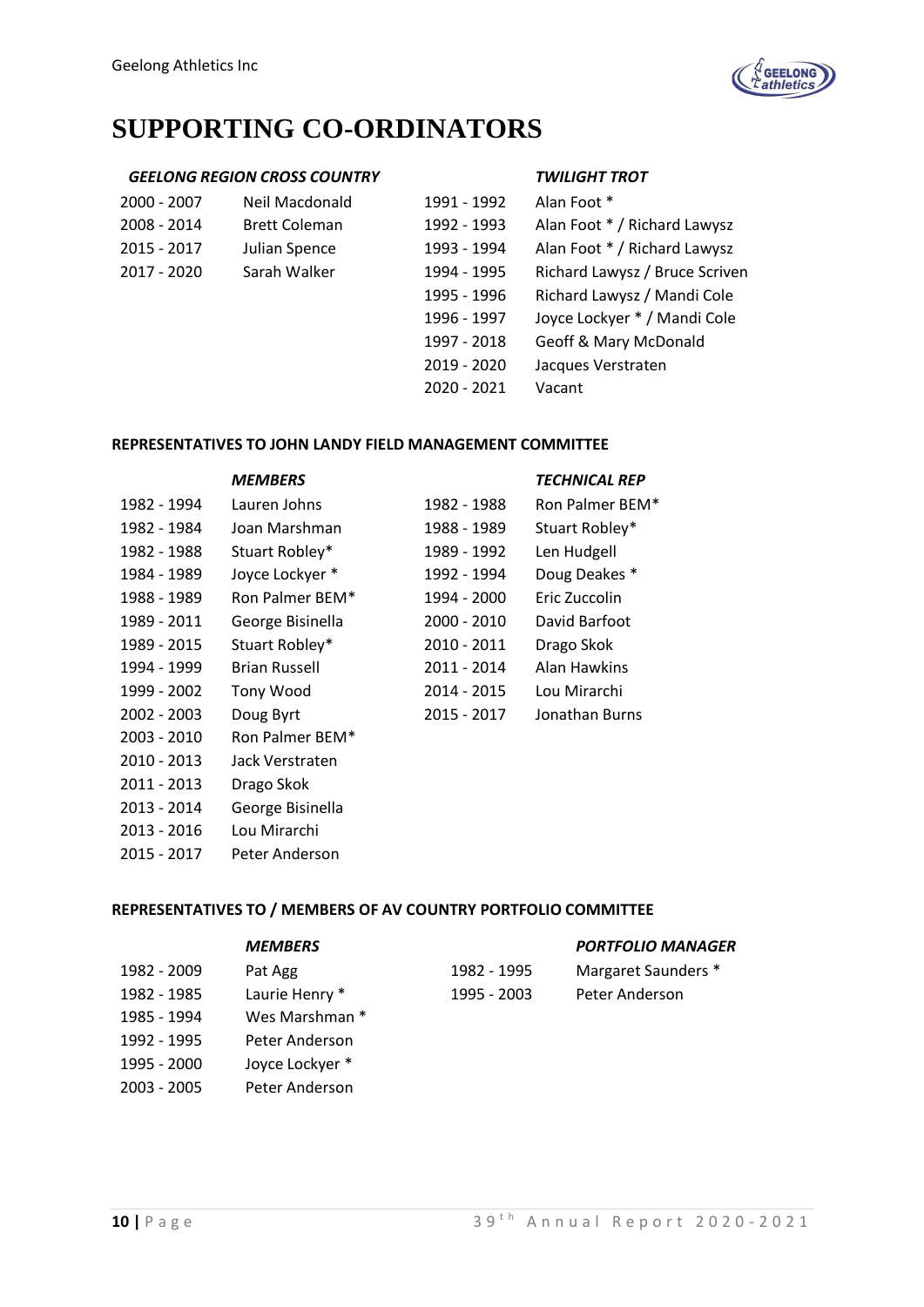

## **PRESIDENT'S REPORT 2020-21**

This summer was like no other.

Due to the COVID pandemic, the Nationals due to be held in Sydney at the conclusion of the 2019-20 season were cancelled in the week prior as well as the entire AV XCR season.

The 2020-21 summer season of how and what we provided for the athletes, was always dependent to what COVID restrictions were in place at any time.

We were fortunate in Geelong that the City of Greater Geelong kept access to Landy Field open to enable the Geelong community to train, albeit in a COVID safe way. However, I'm not thoroughly convinced all attendees did comply with COVID safe practices.

Other country and metropolitan venues were locked denying access for any training.

Other casualties of COVID were the cancellation of the Twilight Trot and the Steigen Spectacular, mainstays of our summer season and as well as the Victorian and National Allschools Championships.

The summer season finally got underway in Geelong on Saturday 28<sup>th</sup> November20.

In order to provide some form of competition, due to COVID restrictions, competition was conducted in one-hour sessions, 3 of each on each competition day with a choice of 4 events, 2 track and one of each, a jump and short throw. This format was used for the first four rounds of AVSL.

All athletes were required to enter on line with no "on the day" entries and all patrons entering Landy Field requiring to show the CS sports app, QR code or sign in manually.

Also, with pre-entry, all track events were pre seeded which assisted with their conduct, however, there were some heats with minimal numbers, eg. 2/3 out of 8 entrants actually competing.

Some found this format favourable as athletics only took an hour, however, conversely, the events offered were limited with no hurdles, distance, steeples, relays, vertical jumps or long throws(javelin/hammer).

Fortunately, with the easing of COVID restrictions, other events were introduced into the timetable after the Christmas break.

And to highlight the fragility of the COVID environment, round 7 on Saturday  $13<sup>th</sup>$  Feb21 was cancelled the day preceding at all venues and this round was not re scheduled.

Furthermore, AVSL Round 9 on 13th Mar21, even though we in Geelong had completed our programme locally, no points were scored as the metro venues were cancelled due to bad weather.

Following an initiative of Marila Kozdra, Geelong Athletics hosted a Kids Plus race running event on Saturday 13Mar21 prior to the AVSL programme which introduced children to our sport. The event was also highlighted on the ABC television news that evening.

Round 10 of AVSL was re scheduled to Sunday 21<sup>st</sup> Mar21 as GLAC conducted their Geelong Championships on Saturday 20<sup>th</sup> Mar21.

AVSL playoffs on Saturday 27<sup>th</sup> March21 saw Chilwell win Division 2 and Athletics South West win Division 5. Wyndham, a regular at Geelong AVSL, won Division 3.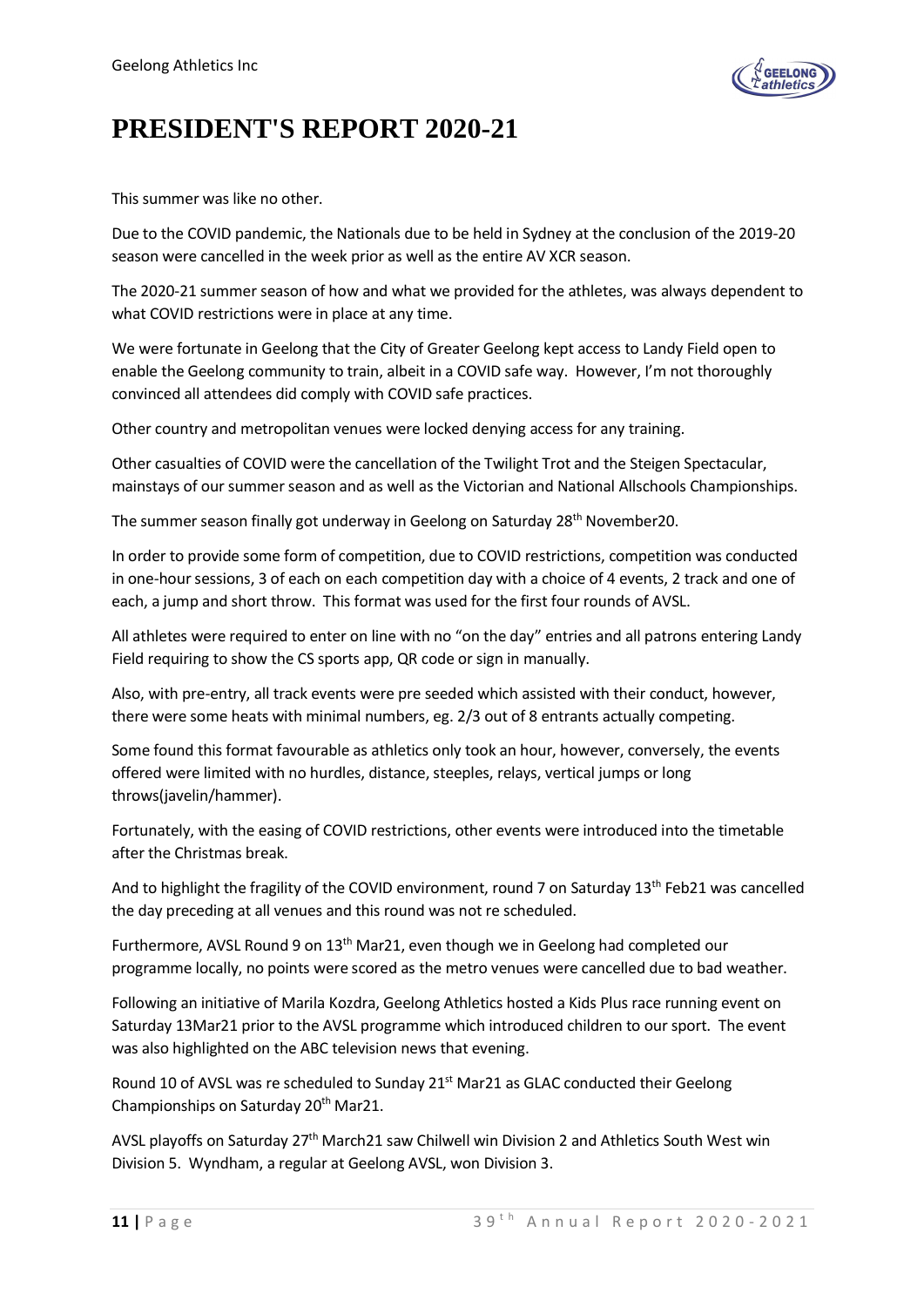

Athletics South West, who are based in Warrnambool, have made application to AV to be attached to the Geelong Region. We welcome this initiative.

Geelong hosted the AV David Baxter 100 yard championships on Sat 9Jan21 with Jack Hale breaking the Australian record which stood for 55 years, with a time of 9.43s(+2.0) which was subsequently bettered by Rohan Browning, with a time of 9.41s.

We not only congratulate those athletes who won medals at the Victorian and/or National Championships, achieved qualifiers for World Junior/Olympic/Paralympics but also those who achieved PBs during this most unusual of athletics seasons.

We also congratulate our officials:

- Heather Holzer, Regional Official of the Year for 2019-20,
- Pauline Zuccolin, Athletics Victoria 30 year service award.

With the circumstances of this unusual summer season, the Board decided to base the Geelong Interclub Trophies on the AVSL scoring.

Geelong Athletics need to consider for next summer:

- a. Do we/should we provide invitation events each week at AVSL?
- b. Due to lack of walks judges, we didn't provide walks events after Christmas. Should we provide them irrespective, and is this fair to the athletes anyhow? So, the resolve is to get more walks judges trained and qualified.
- c. Do we restrict some event entrants to only Geelong athletes, eg. hammer?
- d. Do we continue with twilight meets in January?
- e. More qualified officials to spread the workload.

The Geelong Athletics Rules and By-Laws need to be reviewed and updated to reflect what we are and what we do.

Financially, Geelong Athletics continues to be financial, however, we need to note that, due to COVID, our incomes streams were severely affected, namely:

- Twilight Trot, no events, no income.
- Schools equipment, in 2020 we had 19 cancellations,
- We received \$7,500 from AV for 2020-21 compared with \$11,000 in 2019-20.

Conversely, City of Greater Geelong did not impose a hire fee for the summer season, a saving of \$5,000, however, there was the reduced licence fee.

We were also successful in receiving a community sport COVID survival grant of \$6,357 as well as state government grant of \$1,000 with a top up of \$1,500.

We congratulate Grant Simpson who was awarded the Veterans Award at the country championships in Ballarat.

In this unusual season, special thanks to all the officials and club helpers as the programme is so dependent on their valued contribution.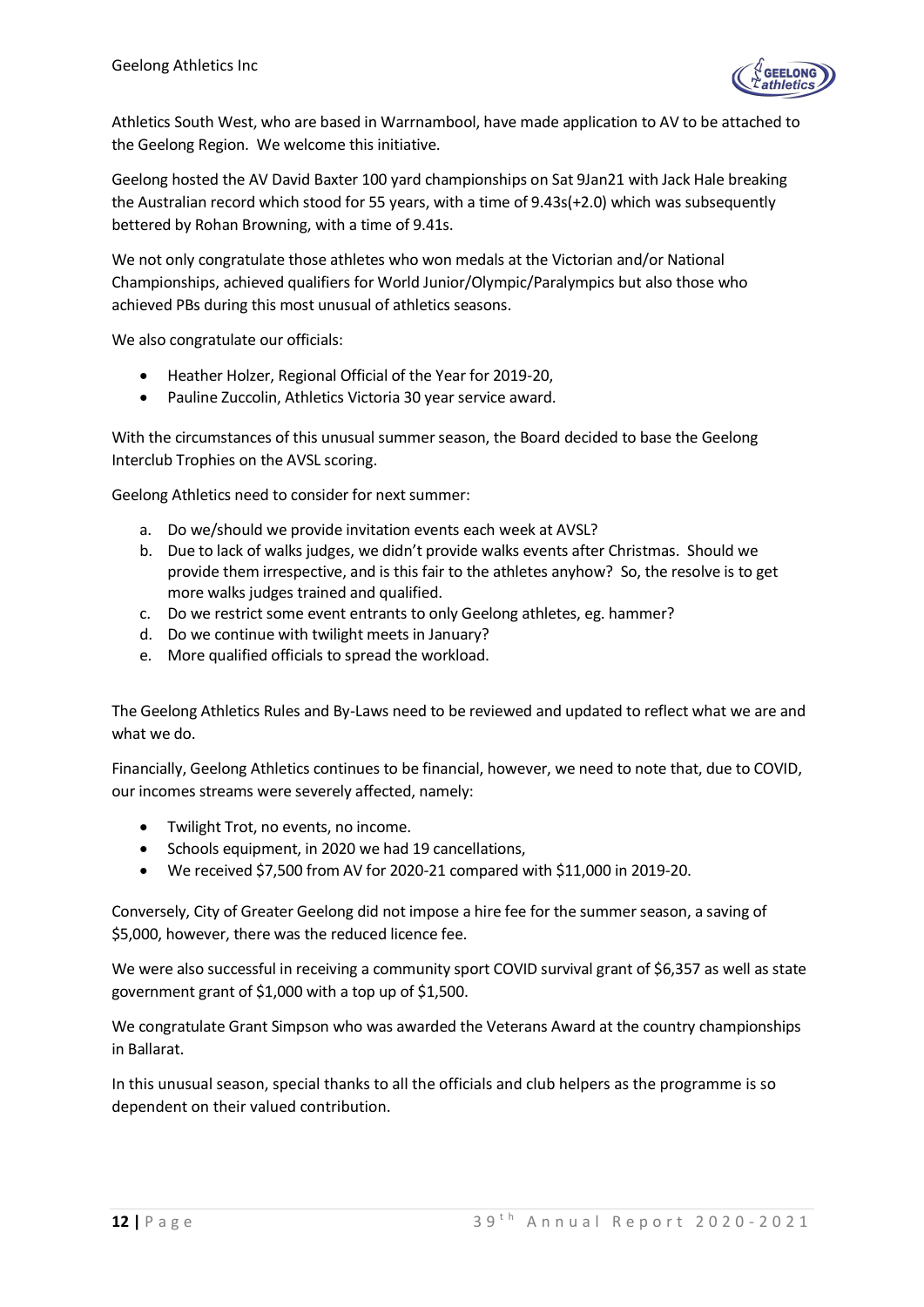

Thanks to:

- Andrew Webb, Marila Kozdra, Geoff Marshman and Joanne Lambert for their specific contributions before, during and after each shield round which many take for granted when they come to compete.
- My fellow Board members, Vice President Graeme Watkins, Secretary Anna Devonish, Treasurer Reagan Peart, Officials/Coaching Anula Costa, Technical Jonathan Burns and Records/Registrations Joanne Lambert for their valued contribution and support.
- Those who volunteered to "make it happen" and their input to improving athletics in Geelong. There are those "behind the scenes" in an unofficial capacity who undertake various tasks to assist the board in providing competition for our athletes. And the number of such volunteers is diminishing putting undue and unwarranted pressure on them to provide what the athletes want. However, we still collectively have difficulty in filling sub committees.

There will be vacancies on the Board at the end of this 2020-21 season. There seems to be a reticence to be involved and leave to others "to make it happen", leaving it to the "same old, same old" who need to take on multiple roles to ensure Geelong Athletics functions and provides competition for our athletes.

Well it's time for a generational change and maybe a realisation of and appreciation of what is actually required to "make it happen".

We still require more qualified and registered officials weekly to manage the conduct of the sport. We have had instances of athletes missing out on qualifiers or records. We are reliant on club helpers to put on events, yet athletes just want more.

The number of people willing to give of their time during the season and on Saturday afternoons is diminishing even further, thus putting extra burden on those who are left and still involved. I repeat *again and again*, to use the cliche, "many hands make light work" cannot be overstated.

We encourage all to becoming a qualified and registered official gives all of us the opportunity to be involved "in the action" and also assist in improving the presentation of events.

It is important that we all treat each with respect, athletes/athletes, officials/officials, athletes /officials., parents-coaches/officials. Our great sport is recreation for ALL of us, that is why we partake in our sport, officials and athletes alike. Unfortunately, there have been several instances where the officials and club helpers have not been shown due respect for what they contribute to our sport. This attitude is driving and has driven our well-meaning officials and club helpers out of our sport.

Some "outside the fence" have a very narrow view, "all about me" syndrome.

Officials volunteer their time; they are not paid and give it generously to assist the athletes to achieve their own personal bests.

Finally, I thank and acknowledge all the families, coaches, officials and club administrators who give of their time so generously to provide the athletes the opportunity to participate in their chosen sport. I trust their support is reciprocally appreciated.

**RICHARD LAWYSZ PRESIDENT**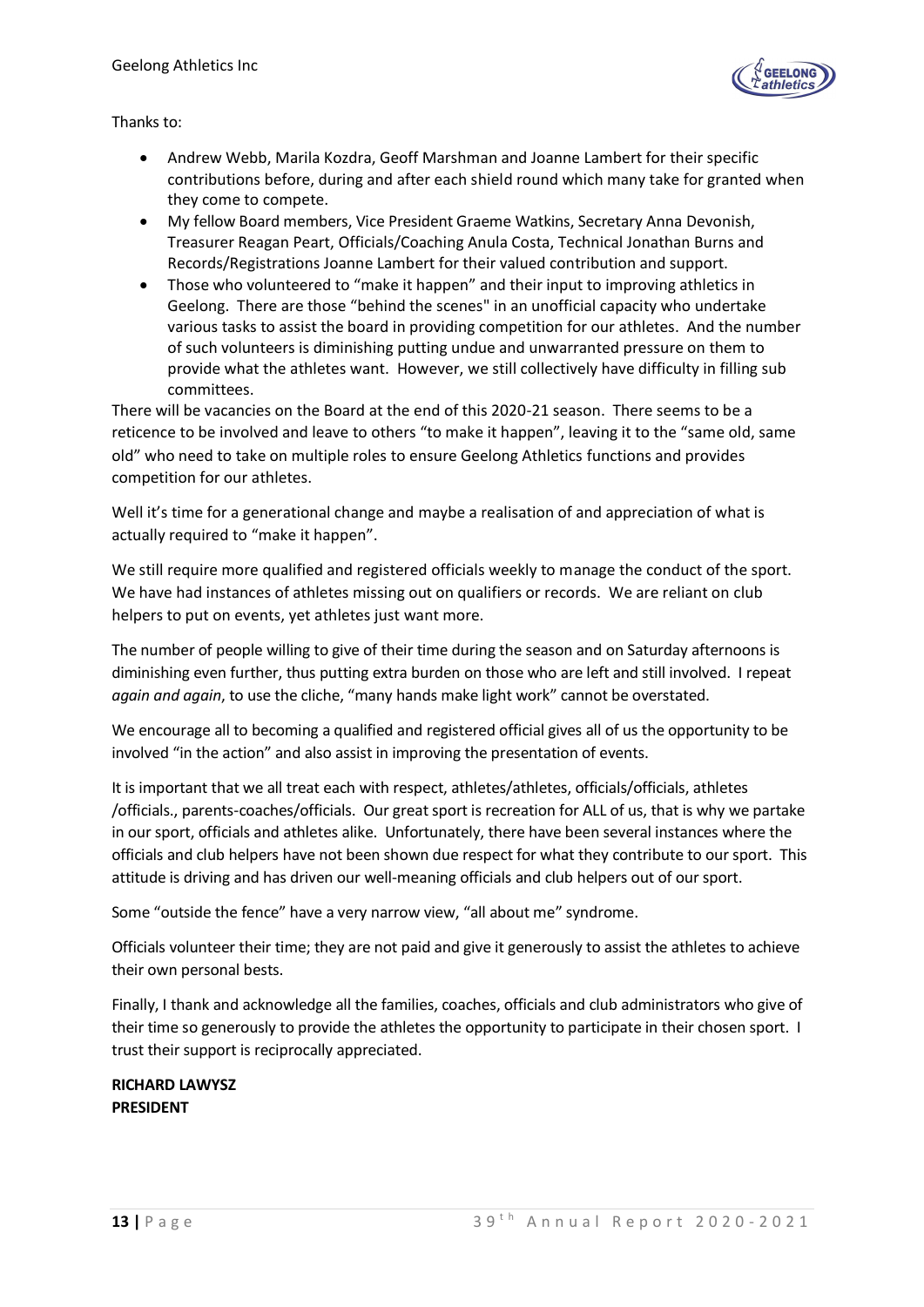

## **SECRETARYS REPORT 2020-21**

As I sit to write my first report as Secretary, I struggle with the challenge on how to adequately reflect on a year that has been difficult, challenging, unique – there are just not enough words to do it justice.

I joined the Board in August 2020 not even knowing if we would have a season due to Covid-19 let alone not having a full appreciation of the role of the Geelong Athletics Board nor the expectations of the role. I can say that it has not been easy – but whatever is? I think the challenges faced by all involved have done nothing but to build on their resilience and determination to continue to pursue their passions despite the obstacles placed in their way.

I have nothing but respect and admiration for my colleagues – both on the Board, the track and the field – for their commitment to provide a season, albeit very different, and to do so with as little inconvenience as possible whilst providing a safe environment for all.

This season has shown a spotlight on the skills, expertise and experience we are very fortunate to have within our Geelong region community. It has enabled the very rapid development of Covid Safe plans for the conducting of athletics – in and of itself – no small feat! It has shown insight and flexibility with the development of the seasons programs to attempt to enable all events to be conducted at least once. It has conducted the events with its usual efficiency. We have welcomed back old friends, solidified friendships and warmly embraced new friends who regularly travelled great distances to compete. We have received such fantastic feedback from our "new" clubs who have thoroughly enjoyed the friendliness, helpfulness and over-all "feel" of the Landy Field community.

To my fellow Board members – thank you. Thank you for your tolerance of my incessant, never ending questions, thank you for your sharing of knowledge and insight, thank you for your patience and thank you for enabling us to have a very successful season despite the odds.

To the Clubs, Officials, Club Helpers and Athletes – thank you for not giving up on the sport. Your commitment to Athletics is a reflection of your dedication to the sport and not hopefully next season we can get back to some sort of normal.

To our President – Richard – the biggest thanks of all. Richard is a man who hates a fuss and does not enjoy public acknowledgement of his contributions which are both locally as well as nationally and internationally. Richard was awarded his AA Platinum 40 Years of service as an Official this year as well as being nominated as the 2020 VicSports Volunteer of the Year as has been a fantastic leader in this season and the key driver behind our ability to have had a season at all in Geelong thank you.

To those thinking they can perhaps do more – please do. Often too much is expected of too few and one of our biggest challenges going forward is to have adequate support to enable Athletes to participate. So – consider Board positions within Geelong Athletics or your club, take time out to gain your officials or coaches accreditation, push out the hurdles trolley or rake the jumps pit – it all makes a difference.

**ANNA DEVONISH SECRETARY**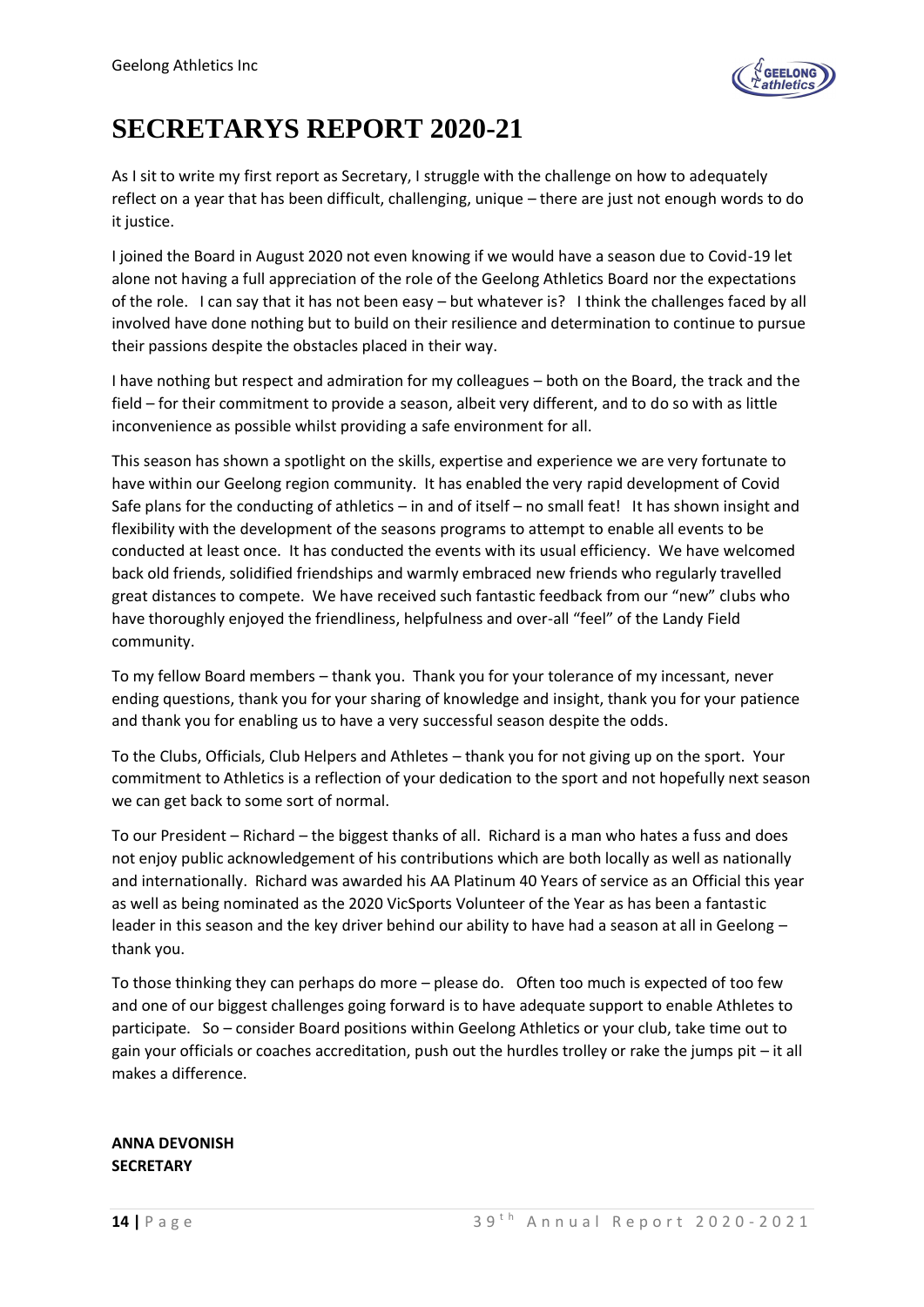

## **TREASURERS REPORT 2020-21**

The COVID-19 pandemic restricted the association's ability to operate during the financial year. In turn this has reduced income from school bookings and athletic events. However, government grants have assisted in offsetting the financial loss suffered. Overall, the association achieved a cash deficit of \$15,611 in financial year 2020-21.

The operating deficit was the result of significant equipment purchases. Items purchased include a new cover for the pole vault mat, new wheels for the pole vault shed, four branded gazebos and three heavy duty trolleys. Additionally, a new high jump mat was purchased with a 50% contribution from GLAC (received April 2021). Despite the deficit, year-end cash at bank was \$72,016 suggesting the association is in a strong liquidity position.

School bookings due to take place early in the financial year were cancelled or postponed until early 2021. This resulted in equipment hire income reducing by 67% upon the previous year. On a positive note, March 2021 saw 12 school bookings completed with a further 5 taking place in the following month. Equipment hire income is expected to increase in financial year 2021-22 in light of eased restrictions.

Two major sources of income were the Community Sport COVID-19 Survival Package grant and the reimbursement of cost by Athletics Victoria. The support provided by Athletics Victoria continues to be valuable in facilitating the associations operations.

During the year, the committee made the decision to close the bank accounts held with ING due to issues around updating past signatories. All monies are now held in the CAB account.

I look forward to a great year to come.

**REAGAN PEART TREASURER**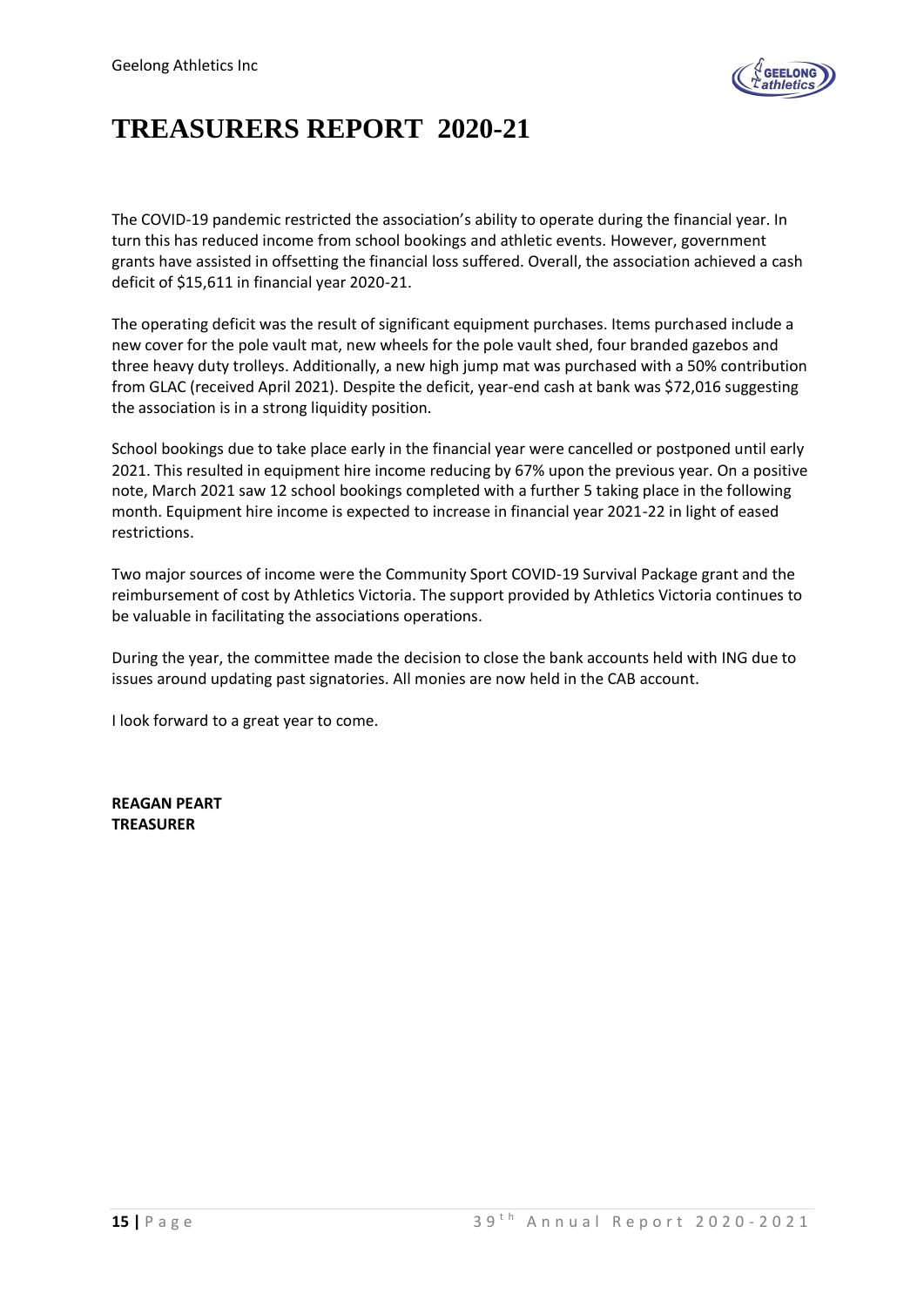

## GEELONG ATHLETIC CENTRE INC

### STATEMENT BY THE BOARD OF MANGEMENT

It is the opinion of the Centre Board of Management that

The accompanying statements of income and expenditure are drawn up so as to give a true and fair view of the surplus of Geelong Athletics Inc. in the year ended 31\* March, 2021.

At the date of this statement there are reasonable grounds that Geelong Athletics Incorporated will be able to pay its debts as and when they occur.

Signed on behalf of all the Membery of Geelong Athleticy Incorporated in accordance with a resolution of the Regional Centre Board

Ríchard B Lawysz **PRESIDENT** 

30<sup>t</sup> June 2021

ReaganPeart *TREASURER* 

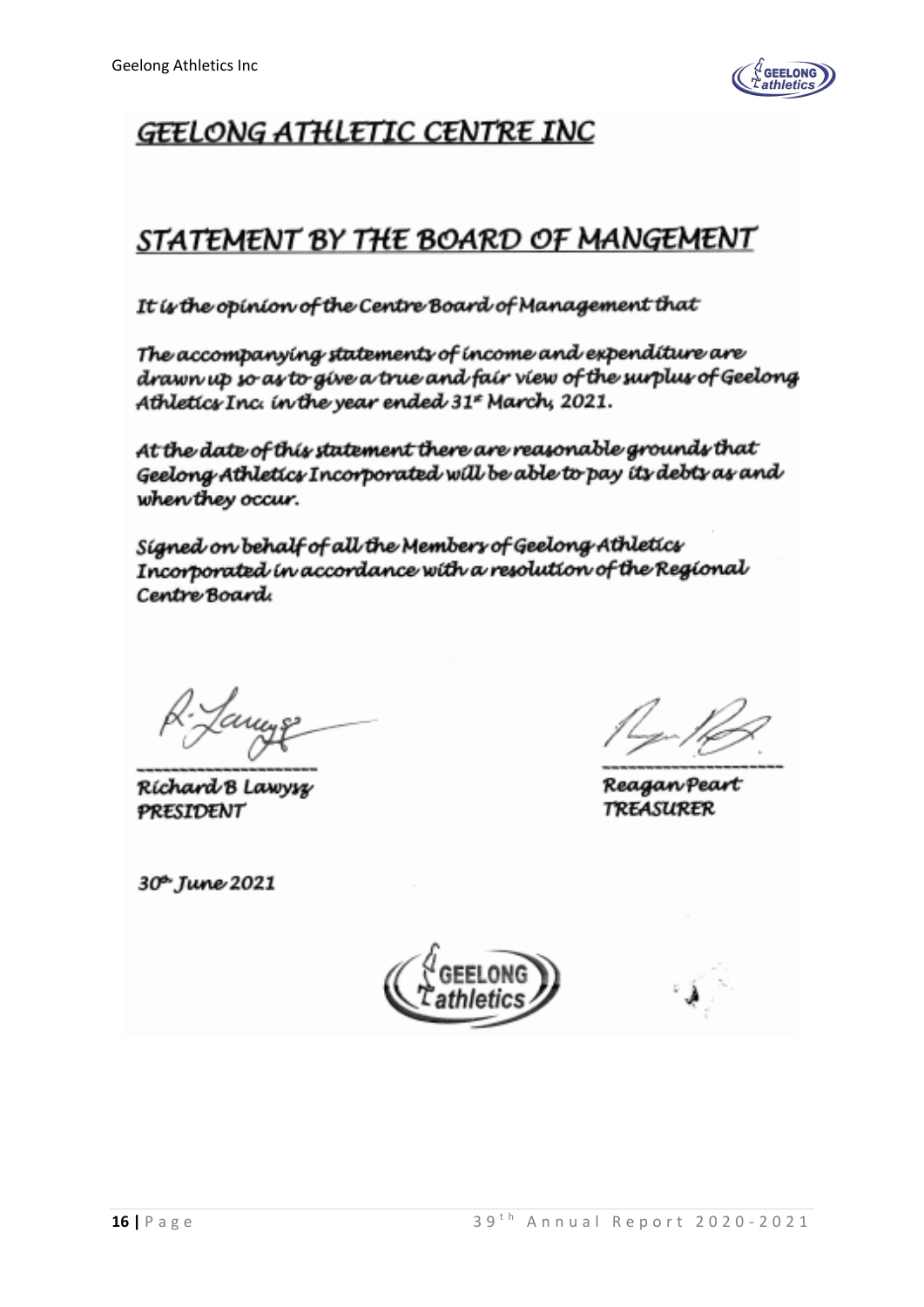

| <b>GEELONG ATHLETICS INC.</b>        |                                     |            |  |  |  |  |  |  |
|--------------------------------------|-------------------------------------|------------|--|--|--|--|--|--|
| <b>FINANCIAL BALANCE STATEMENT</b>   |                                     |            |  |  |  |  |  |  |
|                                      | FOR THE YEAR ENDED 31ST MARCH 2021. |            |  |  |  |  |  |  |
|                                      |                                     |            |  |  |  |  |  |  |
|                                      | 2021                                | 2020       |  |  |  |  |  |  |
| <b>LEDGER ACCOUNTS</b>               |                                     |            |  |  |  |  |  |  |
| 50th Anniversary                     | (\$1,079)                           | (\$1,079)  |  |  |  |  |  |  |
| Centre Administration                | (\$54,401)                          | (\$30,822) |  |  |  |  |  |  |
| Country Championships                | \$35,026                            | \$35,026   |  |  |  |  |  |  |
| Geelong Championships                | \$6,239                             | \$6,239    |  |  |  |  |  |  |
| Centre Teams Summer                  | \$460                               | \$460      |  |  |  |  |  |  |
| Summer Competition                   | \$36,254                            | \$28,486   |  |  |  |  |  |  |
| <b>Twilight Trot</b>                 | \$36,505                            | \$36,505   |  |  |  |  |  |  |
| A.V. Winter XC Championships         | \$13,012                            | \$12,812   |  |  |  |  |  |  |
| <b>WINTER Competition</b>            |                                     |            |  |  |  |  |  |  |
|                                      | \$72,016                            | \$87,627   |  |  |  |  |  |  |
| <b>FUNDS REPRESENTED BY:</b>         |                                     |            |  |  |  |  |  |  |
| Commonwealth Bank Chq. A/c           | \$71,876                            | \$41,589   |  |  |  |  |  |  |
| Commonwealth Bank Debit card         | \$140                               | \$504      |  |  |  |  |  |  |
| ING Bank Maximizer acc.              |                                     | \$7,376    |  |  |  |  |  |  |
| ING Bank Term Deposits.              |                                     | \$38,158   |  |  |  |  |  |  |
|                                      | \$72,016                            | \$87,627   |  |  |  |  |  |  |
|                                      |                                     |            |  |  |  |  |  |  |
| Surplus/(Deficit) for financial year | ( \$15,611)                         | \$20,382   |  |  |  |  |  |  |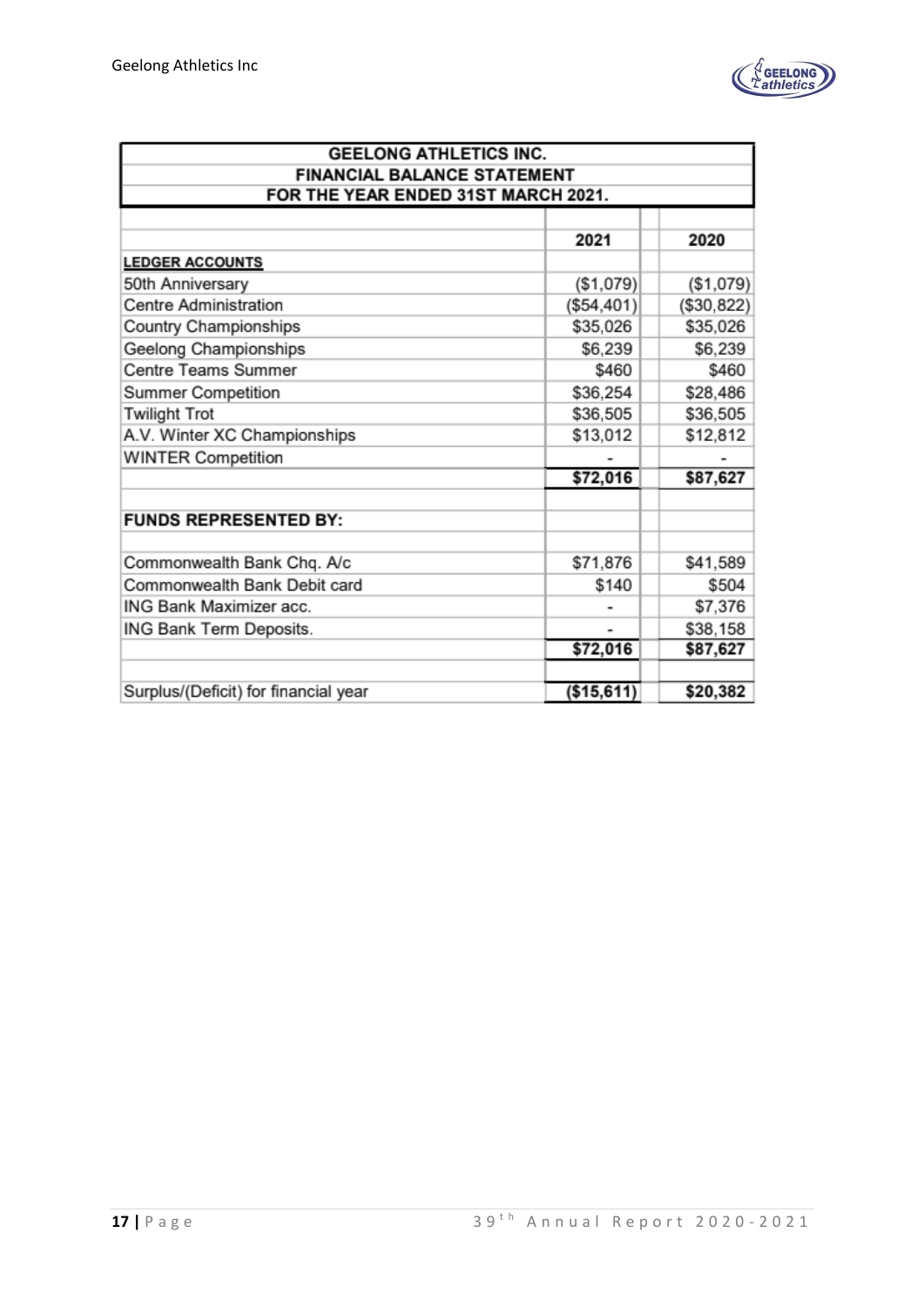

| <b>BANK RECONCILIATION</b>                                  |            |            |            |  |  |  |  |  |
|-------------------------------------------------------------|------------|------------|------------|--|--|--|--|--|
|                                                             |            |            |            |  |  |  |  |  |
|                                                             | <b>CBA</b> | ING        | Total      |  |  |  |  |  |
| Opening Balance - 1 April 2019                              | \$22,594   | \$44,651   | \$67,245   |  |  |  |  |  |
|                                                             |            |            |            |  |  |  |  |  |
| Income (excluding interest)                                 | \$53,185   |            | \$53,185   |  |  |  |  |  |
| Expenditure                                                 | (\$33,686) |            | (\$33,686) |  |  |  |  |  |
| Interest                                                    |            | \$883      | \$883      |  |  |  |  |  |
| Transfers                                                   |            |            |            |  |  |  |  |  |
| Closing Balance - 31 March 2020                             | \$42,093   | \$45,534   | \$87,627   |  |  |  |  |  |
|                                                             |            |            |            |  |  |  |  |  |
| Opening Balance - 1 April 2020                              | \$42,093   | \$45,534   | \$87,627   |  |  |  |  |  |
|                                                             |            |            |            |  |  |  |  |  |
| Income (excluding interest)                                 | \$17,657   |            | \$17,657   |  |  |  |  |  |
| Expenditure                                                 | (\$33,580) |            | (\$33,580) |  |  |  |  |  |
| Interest                                                    |            | \$312      | \$312      |  |  |  |  |  |
| Transfers                                                   | \$45,846   | (\$45,846) |            |  |  |  |  |  |
| Closing Balance - 31 March 2021                             | \$72,016   |            | \$72,016   |  |  |  |  |  |
|                                                             |            |            |            |  |  |  |  |  |
| Nb. Cheques are no longer used to settle outstanding debts. |            |            |            |  |  |  |  |  |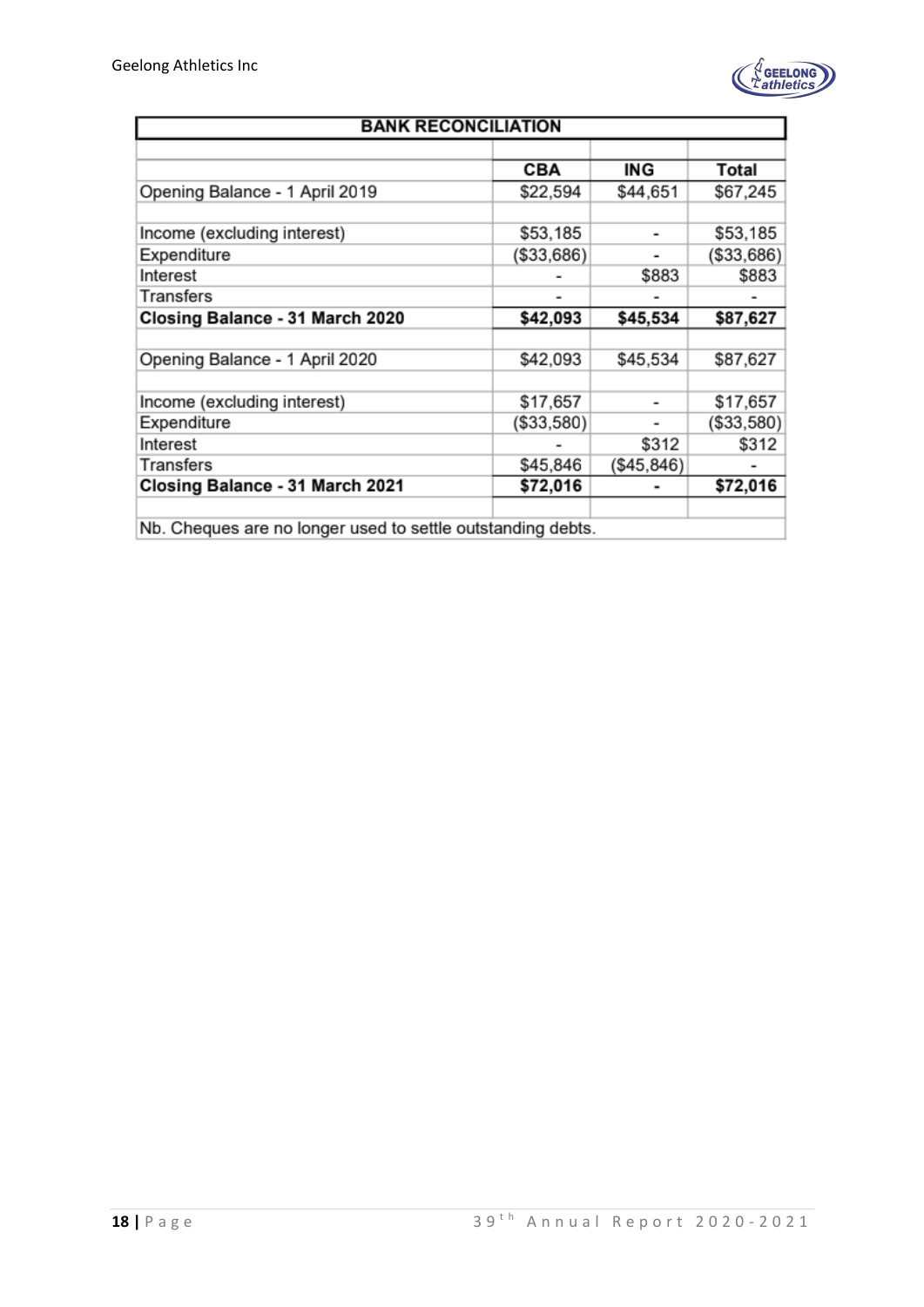

|                                                         | <b>CENTRE ADMINISTRATION</b> |                |  |  |  |  |  |  |
|---------------------------------------------------------|------------------------------|----------------|--|--|--|--|--|--|
|                                                         | 2021                         | 2020           |  |  |  |  |  |  |
| <b>INCOME</b>                                           |                              |                |  |  |  |  |  |  |
| <b>Schools Equipment Hire</b>                           | \$2,320                      | \$7,120        |  |  |  |  |  |  |
| Grants - COGG Health & Connected Comms                  |                              | \$2,000        |  |  |  |  |  |  |
| Grants - Dep't Jobs Precincts and Regions               | \$1,000                      |                |  |  |  |  |  |  |
| Grants - Community Sport COVID-19 survival package      | \$6,357                      |                |  |  |  |  |  |  |
| Interest                                                | \$312                        | \$883          |  |  |  |  |  |  |
| Hire Wood pavilion                                      |                              | \$100          |  |  |  |  |  |  |
| Sponsorship                                             | $\overline{a}$               | \$100          |  |  |  |  |  |  |
| Bendigo Bank                                            |                              | \$37           |  |  |  |  |  |  |
| Other                                                   |                              | \$86           |  |  |  |  |  |  |
| Transfer of funds(from Petty Cash)                      |                              | \$130          |  |  |  |  |  |  |
|                                                         | \$9,989                      | \$10,456       |  |  |  |  |  |  |
| <b>EXPENDITURE</b>                                      |                              |                |  |  |  |  |  |  |
| Photo finish back up INT131                             | $\blacksquare$               | \$1,015        |  |  |  |  |  |  |
| Caretaking Schools Equipment Hire                       | \$870                        | \$2,455        |  |  |  |  |  |  |
| Equipment - Pole Vault Mat Cover                        | \$17,996                     |                |  |  |  |  |  |  |
| Equipment - Trolleys (3x)                               | \$2,698                      |                |  |  |  |  |  |  |
| Equipment - Gazebos (4x)                                | \$5,883                      |                |  |  |  |  |  |  |
| Equipment - High Jump Cover Mat                         | \$3,185                      |                |  |  |  |  |  |  |
| Equipment - Other                                       | \$1,507                      | \$6,735        |  |  |  |  |  |  |
| <b>Web Site</b>                                         | \$320                        | \$260          |  |  |  |  |  |  |
| PO Box                                                  | \$275                        | $\blacksquare$ |  |  |  |  |  |  |
| Stationery                                              | ٠                            | \$78           |  |  |  |  |  |  |
| Insurances                                              | \$776                        | <b>\$417</b>   |  |  |  |  |  |  |
| <b>Refreshments</b>                                     | $\qquad \qquad \blacksquare$ | \$60           |  |  |  |  |  |  |
| Athletes support grants                                 | $\qquad \qquad \blacksquare$ | \$800          |  |  |  |  |  |  |
| Repairs and Keys                                        | \$7                          | \$83           |  |  |  |  |  |  |
| Refund                                                  | \$45                         | \$41           |  |  |  |  |  |  |
| Other                                                   | \$6                          |                |  |  |  |  |  |  |
|                                                         | \$33,568                     | \$11,944       |  |  |  |  |  |  |
| Surplus/(Deficit) from Centre Administration            | ( \$23,579)                  | ( \$1,488)     |  |  |  |  |  |  |
| Retained surplus/(deficit) at the beginning of the year | (\$30,822)                   | $(\$29,334)$   |  |  |  |  |  |  |
| Retained surplus/(deficit) at the end of the year       | (\$54,401)                   | (\$30,822)     |  |  |  |  |  |  |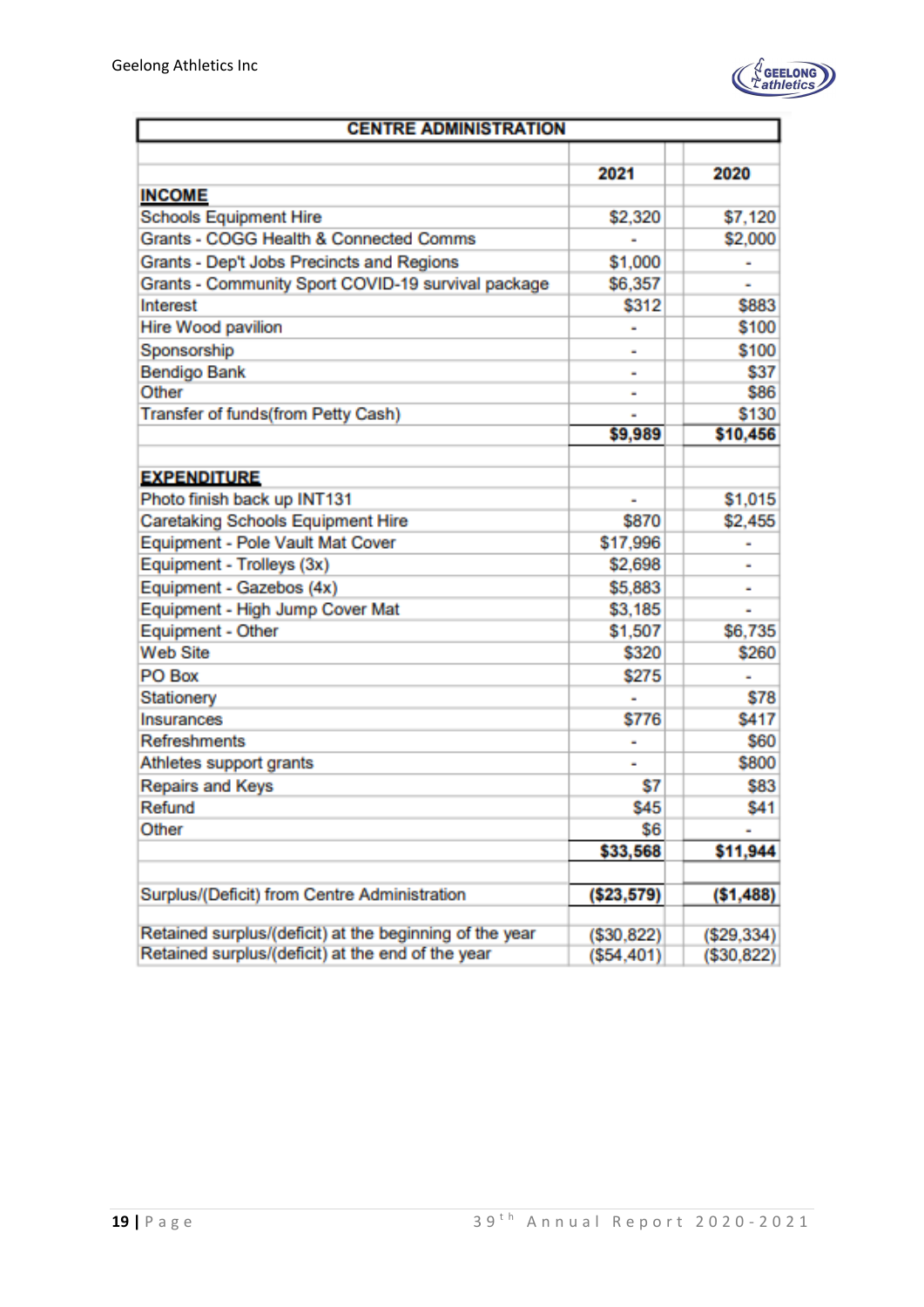

| <b>SUMMER COMPETITION</b>                               |            |          |  |  |  |
|---------------------------------------------------------|------------|----------|--|--|--|
|                                                         |            |          |  |  |  |
|                                                         | 2024       | 2020     |  |  |  |
| <b>INCOME</b>                                           |            |          |  |  |  |
| AV season 2020-21                                       | \$7,500    | m.       |  |  |  |
| AV season 2019-20                                       |            | \$11,000 |  |  |  |
| AV season 2018-19                                       | <b>COL</b> | \$10,000 |  |  |  |
| Presentation night 2017-18                              |            | \$680    |  |  |  |
| Trialling athletes 2019-20                              | m.         | \$575    |  |  |  |
| Donations - Rare Air                                    | 8280       |          |  |  |  |
|                                                         | \$7,780    | \$22,255 |  |  |  |
|                                                         |            |          |  |  |  |
| <b>EXPENDITURE</b>                                      |            |          |  |  |  |
| Landy Field track hire 2019-20                          | m.         | \$5,000  |  |  |  |
| Landy Field track hire 2018-19                          | <b>COL</b> | \$4,800  |  |  |  |
| Landy Field rental                                      | m.         | \$970    |  |  |  |
| Awards & Trophies, Engraving 2019-20                    | \$12       | \$830    |  |  |  |
| Awards & Trophies, Engraving 2018-19                    | m.         | \$675    |  |  |  |
|                                                         | \$12       | \$12,275 |  |  |  |
|                                                         |            |          |  |  |  |
| Surplus/(Deficit) from Summer Competition               | \$7,768    | \$9,980  |  |  |  |
| Retained surplus/(deficit) at the beginning of the year | \$28,486   | \$18,506 |  |  |  |
| Retained surplus/(deficit) at the end of the year       | \$36,254   | \$28,486 |  |  |  |

| <b>COUNTRY CHAMPIONSHIPS</b>                            |            |          |
|---------------------------------------------------------|------------|----------|
|                                                         | 2021       | 2020     |
| <b>INCOME</b>                                           |            |          |
| <b>AV Contribution</b>                                  | <b>COL</b> | \$5,000  |
| Handbook Sales (119 no.)                                | <b>THE</b> | \$476    |
| AV reimbursement of Catering Expenses                   | m          | \$2,655  |
| Sponsorship                                             | m          | \$3,000  |
| <b>COGG Community Events grant</b>                      | <b>IN</b>  | \$5,000  |
| Coffee van contribution                                 | m          | \$360    |
| <b>GLAC</b> canteen contribution                        | <b>ISO</b> | \$902    |
|                                                         | <b>COL</b> | \$17,393 |
|                                                         |            |          |
| <b>EXPENDITURE</b>                                      |            |          |
| Equipment                                               | m          | \$1,952  |
| Handbook printing                                       |            | \$589    |
| Catering & Meals                                        | œ          | \$2,655  |
|                                                         | <b>In</b>  | \$5,196  |
|                                                         |            |          |
| Surplus/(Deficit) from Country Championships            | m.         | \$12,197 |
|                                                         |            |          |
| Retained surplus/(deficit) at the beginning of the year | \$35,026   | \$22,829 |
| Retained surplus/(deficit) at the end of the year       | \$35,026   | \$35,026 |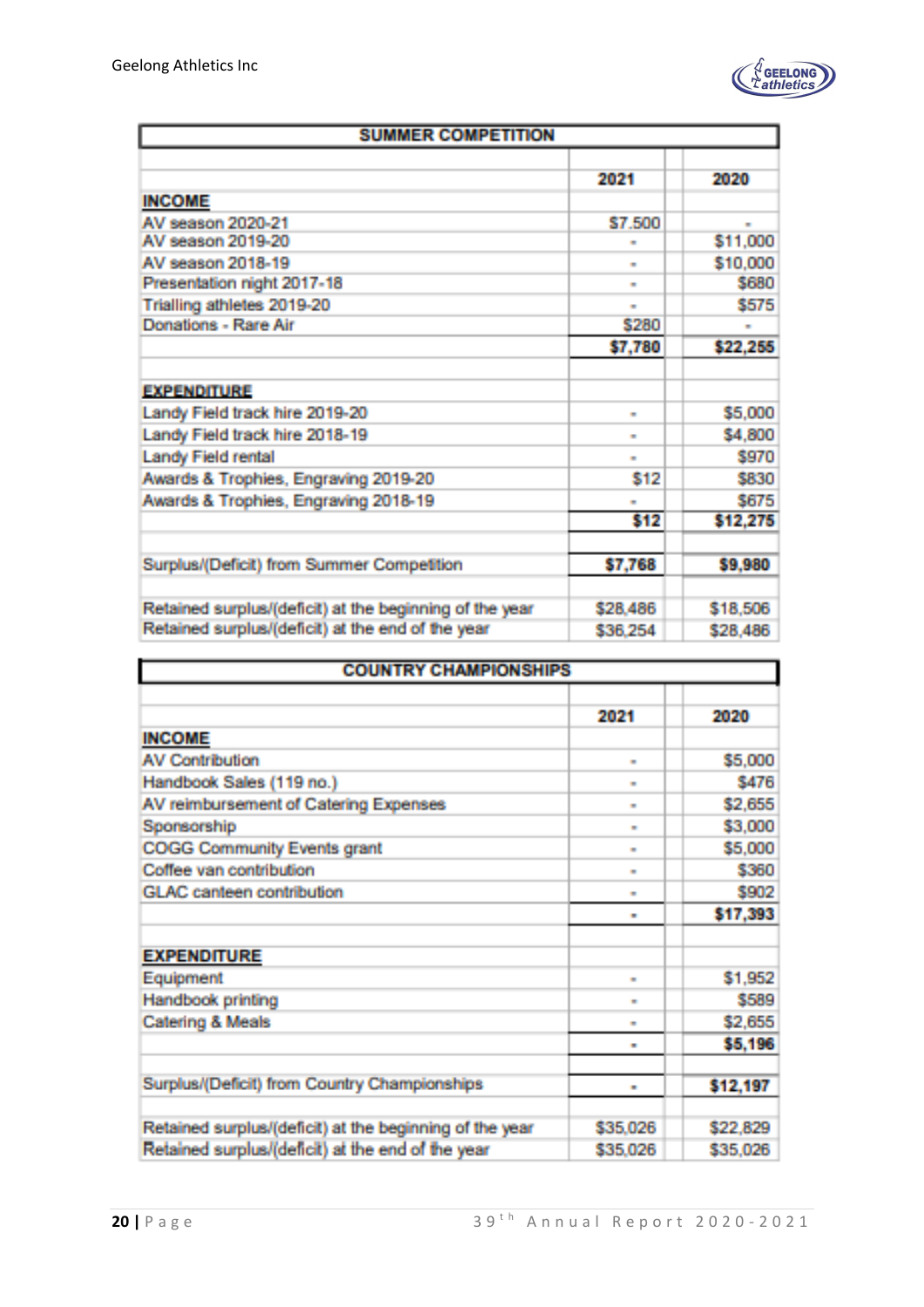

| TWILIGHT TROT                                           |          |          |  |  |  |  |
|---------------------------------------------------------|----------|----------|--|--|--|--|
|                                                         | 2021     | 2020     |  |  |  |  |
| <b>INCOME</b>                                           |          |          |  |  |  |  |
| <b>Competition Fees</b>                                 | ш        | \$1,675  |  |  |  |  |
|                                                         | m        | \$1,675  |  |  |  |  |
|                                                         |          |          |  |  |  |  |
| <b>EXPENDITURE</b>                                      | m        | m        |  |  |  |  |
| Surplus/(Deficit) from Twilight Trot                    | m        | \$1,675  |  |  |  |  |
| Retained surplus/(deficit) at the beginning of the year | \$36,505 | \$34,830 |  |  |  |  |
| Retained surplus/(deficit) at the end of the year       | \$36,505 | \$36,505 |  |  |  |  |

| <b>ATHLETICS VICTORIA XC CHAMPIONSHIPS</b>              |          |           |  |  |  |  |
|---------------------------------------------------------|----------|-----------|--|--|--|--|
|                                                         | 2021     | 2020      |  |  |  |  |
| <b>INCOME</b>                                           |          |           |  |  |  |  |
| <b>Uniform sales</b>                                    | m.       | \$920     |  |  |  |  |
| <b>Donations</b>                                        | \$200    | 8500      |  |  |  |  |
|                                                         | \$200    | \$1,420   |  |  |  |  |
|                                                         |          |           |  |  |  |  |
| <b>EXPENDITURE</b>                                      |          |           |  |  |  |  |
| <b>Uniforms</b>                                         | m.       | \$3,273   |  |  |  |  |
|                                                         | m        | \$3,273   |  |  |  |  |
|                                                         |          |           |  |  |  |  |
| Surplus/(Deficit) from AV XC Championships              | 200,00   | (\$1,853) |  |  |  |  |
|                                                         |          |           |  |  |  |  |
| Retained surplus/(deficit) at the beginning of the year | \$12,812 | \$14,665  |  |  |  |  |
| Retained surplus/(deficit) at the end of the year       | \$13,012 | \$12,812  |  |  |  |  |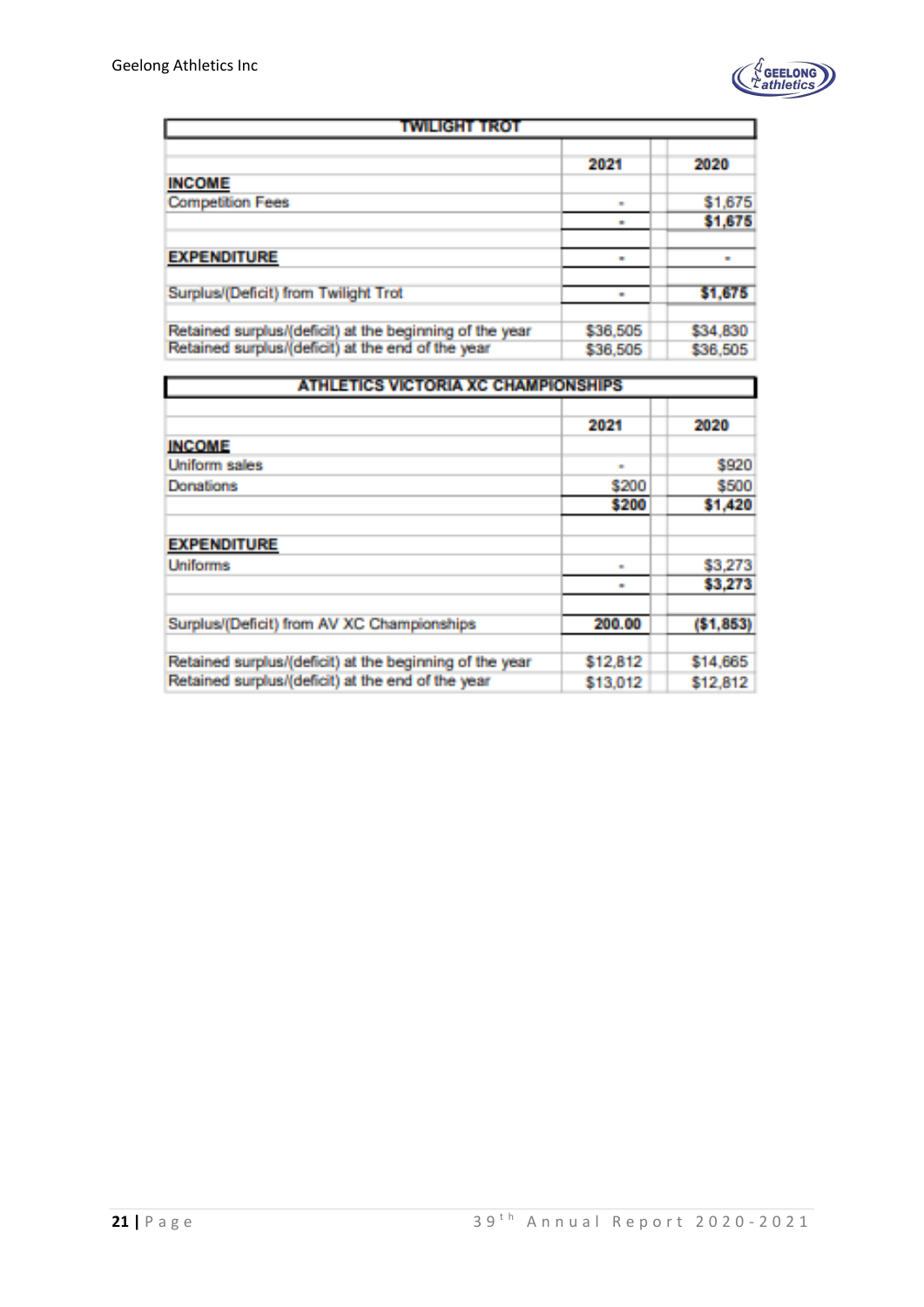

## **COACHING & OFFICIALS PORTFOLIO MANAGERS REPORT**

### **Coaching:**

Geelong Regional centre has been very wealthy of outstanding experience coaches. Last four (4) years with my position has been mainly liaise with technical manager to upgrade appropriate equipment and training facilities at Landy field.

Last 20 years Geelong centre has been stepping forward very fast from less than 10 qualified coaches to over 35 coaches currently. The coaching Portfolio position has minimum involvement currently compared to early 21 years ago. Those early days it was a great connection between two centres for junior development pathways. Extended coach education programs were successfully conducted at Geelong region for further development and improvement of current successful coaches now. I take this opportunity say a big thank you to all fellow coaches who has been supporting whenever needed.

#### **Officials:**

Another season has committed for the vacant Officials' Portfolio position to organise officials for the shield competitions on Saturday afternoons as well as specialist meetings. I would say it has been the best season with excellent support from most of the clubs and their volunteers' assistance. With a great pride Geelong Officials and club volunteers highlighted their expertise at the Victorian Country championship, State Championships and the national championship. We are always grateful and thank you to all other officials traveling from other regions to assist us at all times. Geelong Athletics have highly appreciated Wyndham Athletics club officials and volunteers for their commitment and support this season and thank you.

On behalf of the Geelong Athletics board, I appreciated Mary McDonald's contribution for awards selection committee with Joanne Lambert. It has been great pleasure to work with both of them for several years now for serious and fair discussion for selections. Over twenty (20) years I had the great passion, commitment & love where I have put my time and effort to my favourite sport. Also, the connections, friendships, mentors, great athletes and the network I have developed through my passion for this sport has been amazing. The Geelong is a great hub of sports where I have enjoyed my time.

But now I would say it is time for someone and I have lifted the bar high.

I would like to THANK YOU fellow coaches, officials, all club Volunteers, Team managers, athletes, parents and my fellow board members for your assistance during the outgoing domestic athletics season and at all times. My positions at Geelong Athletics board (Officials, Coaching & Geelong Regional Coordinator (AV)) have been memorable time of my life, liaise with so many different people & athletes certainly a great experience.

My special mention & respect goes to Beth Baurer, Richard Lawysz, Pat Agg, Dianne Alsop, Mandi Cole, Pauline Zuccolin, Lorraine Sawyer, Joanne Lambert, Mary & Geoff McDonald for welcoming me to Geelong and given strength & support for my entire period at Geelong Athletics Board. "THANK YOU ALL".

**Anula Costa Officials' Portfolio Manager Coaching Portfolio Manager**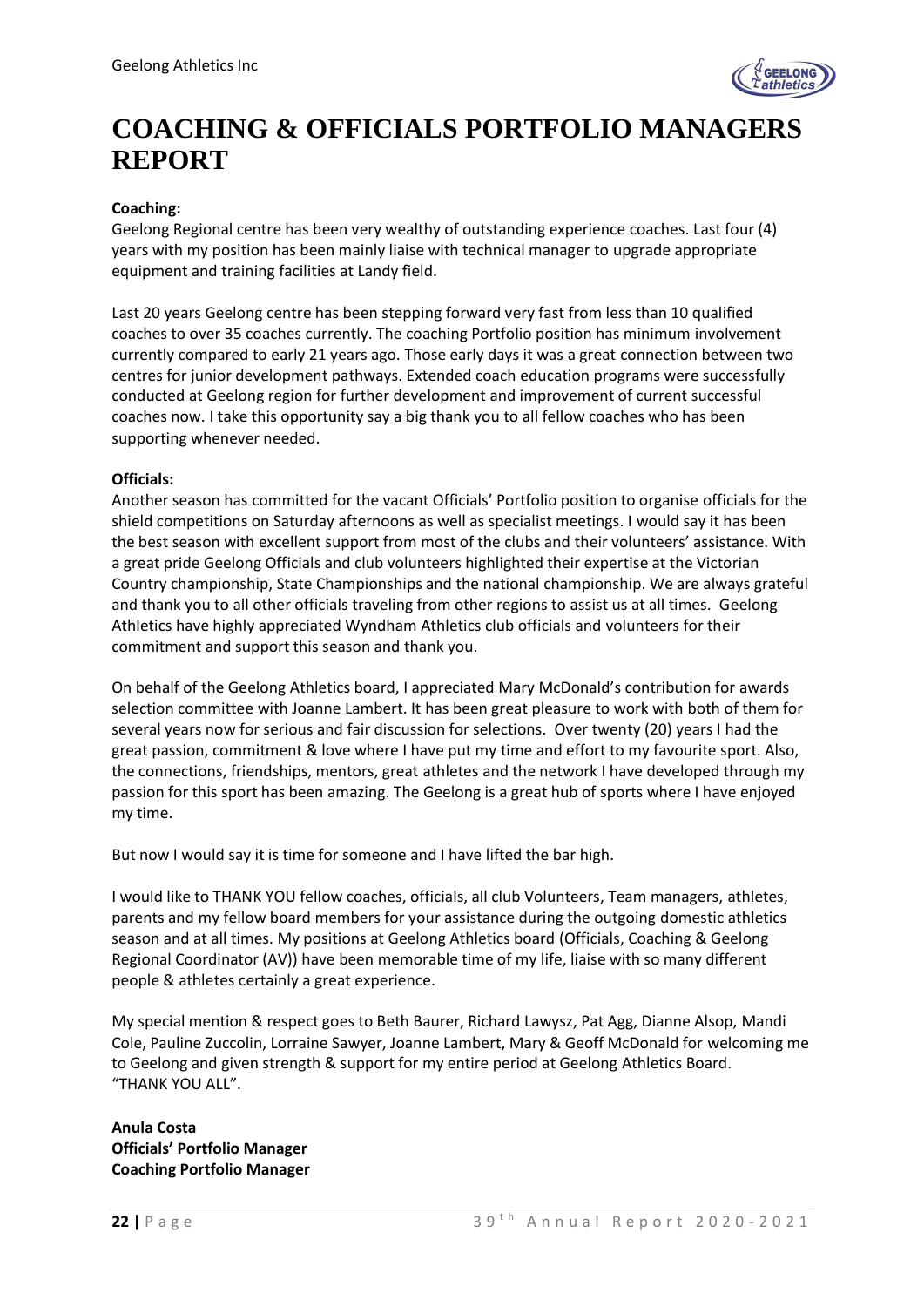

## **TECHNICAL PORTFOLIO MANAGERS REPORT**

The uncertainty of the season starting and how we would handle the year with the new Covid rules was a challenging one. But one that we met as a club very well. Everything seemed to go smoothly in those earlier weeks and when the season started proper, we all knew what we had to do.

The main purchases for the year were cleaning products and sprays to help keep our equipment clean and as Covid safe as possible.

A shot put return system was designed and purchased to help eliminate the man handling and carrying of the heavy shots by our volunteers. This worked well but will require some tweaking for next season.

The board has given the go ahead for purchases of our own shade structures, weights and new trolleys as well as a new cover (topper) for the senior high jump bag for use in season 2021/2022.

A big thankyou to Michelle Murrant who has become our caretaker for our school bookings, which is an important money raiser for Geelong Athletics. Her help is greatly appreciated.

In closing this year was my last as equipment manager for the Geelong Little Athletics. A role that I had done for many years. It was a role which had many challengers and learnings that I have been able to bring to Seniors.

Thanks to all that have assisted me this year and I'm looking forward to season 2021-22

**JONATHAN BURNS TECHNICAL PORTFOLIO MANAGER**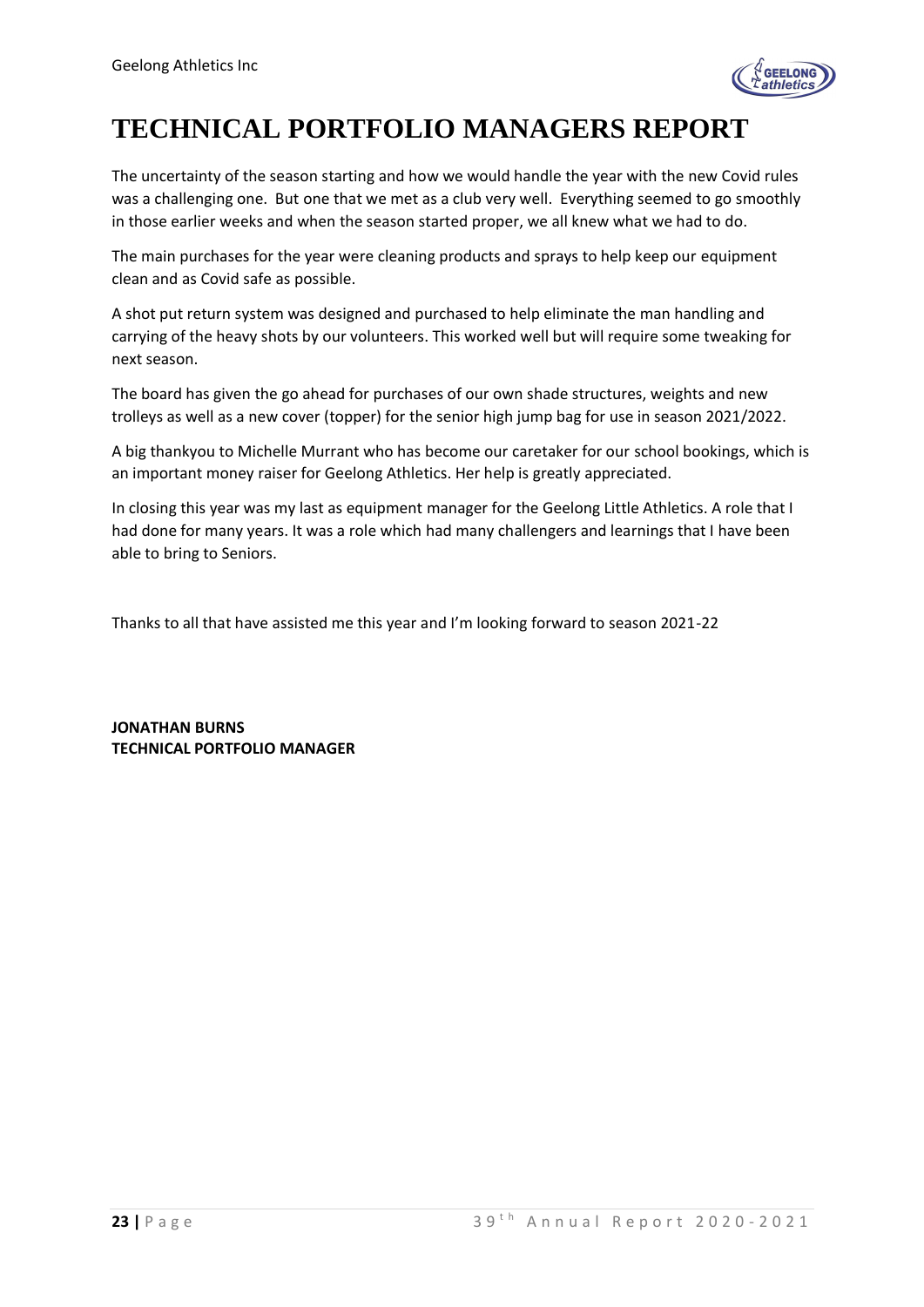

## **MARKETING & PUBLICITY PORTFOLIO REPORT**

Unfortunately, this Portfolio position has been vacant this year and it has fallen to other members to maintain some of our social media presences.

The Geelong Athletics website is currently being updated for content relevant to the forthcoming season 2021/22 as there was no capacity to maintain this during the season.

We were very fortunate to have Steve Colquhon (from Chilwell Athletics) to kindly take photos throughout the AVSL meets to share with our athletics community via Facebook. Review of our Facebook insights has shown a 273.3% increase in patronage and has been a very reliable way to communicate with our community during the pandemic.

We were lucky to be able to hold our summer awards presentation evening in person this year (unlike last year) and this was well attended. We also livestreamed this event on Facebook which enabled us to reach an additional audience of over 500 thanks to Marila Kozdra's technical abilities.

The Geelong Advertiser has continued to be very supportive with a number of articles throughout the year recognising the achievements of our athletes including photos and results from Nationals. The Geelong Independent this year featured a fabulous write up of our President, Richard Lawysz, and his significant contributions to athletics both via service to Geelong Athletics and as an Official. This year also marked the acknowledgement of 40 years of service as an official by Richard with his Athletics Australia Platinum award and his nomination for the VicSports Volunteer of the year. Anula Costa was also a finalist for Coles Community Hero and was unfortunate not to take out this award.

This year Marila Kozdra, in conjunction with the Kids Plus Foundation, helped organise a Race Running event at Landy Field which was showcased on the ABC. This was a terrific example of how we are trying to promote and grow this sport for all.

Rising sprint star Jack Hale broke the 55-year-old Australian record for the 100-yard dash at Landy Field creating excitement in national press and on social media. AV were cited as saying "Landy Field's reputation as a reliably fast venue was bolstered by strong performances from Hale, Jake Penny (GLG) and Dhruv Rodrigues Chico (SAN) – rounding out the podium in 9.54sec and 9.64sec respectively." Hale himself was quoted as saying:

*"I do believe Geelong, for any additional sprint meets, would be brilliant. It's only an hour and half drive for most people in metro Melbourne – so to get there and get on the fastest track in Victoria that generally produces some nice tailwinds… it would be silly for more people not to get involved in those meets. I think taking the opportunity to run in Geelong when you can, would be critical for any sprinter looking to run a quick time."*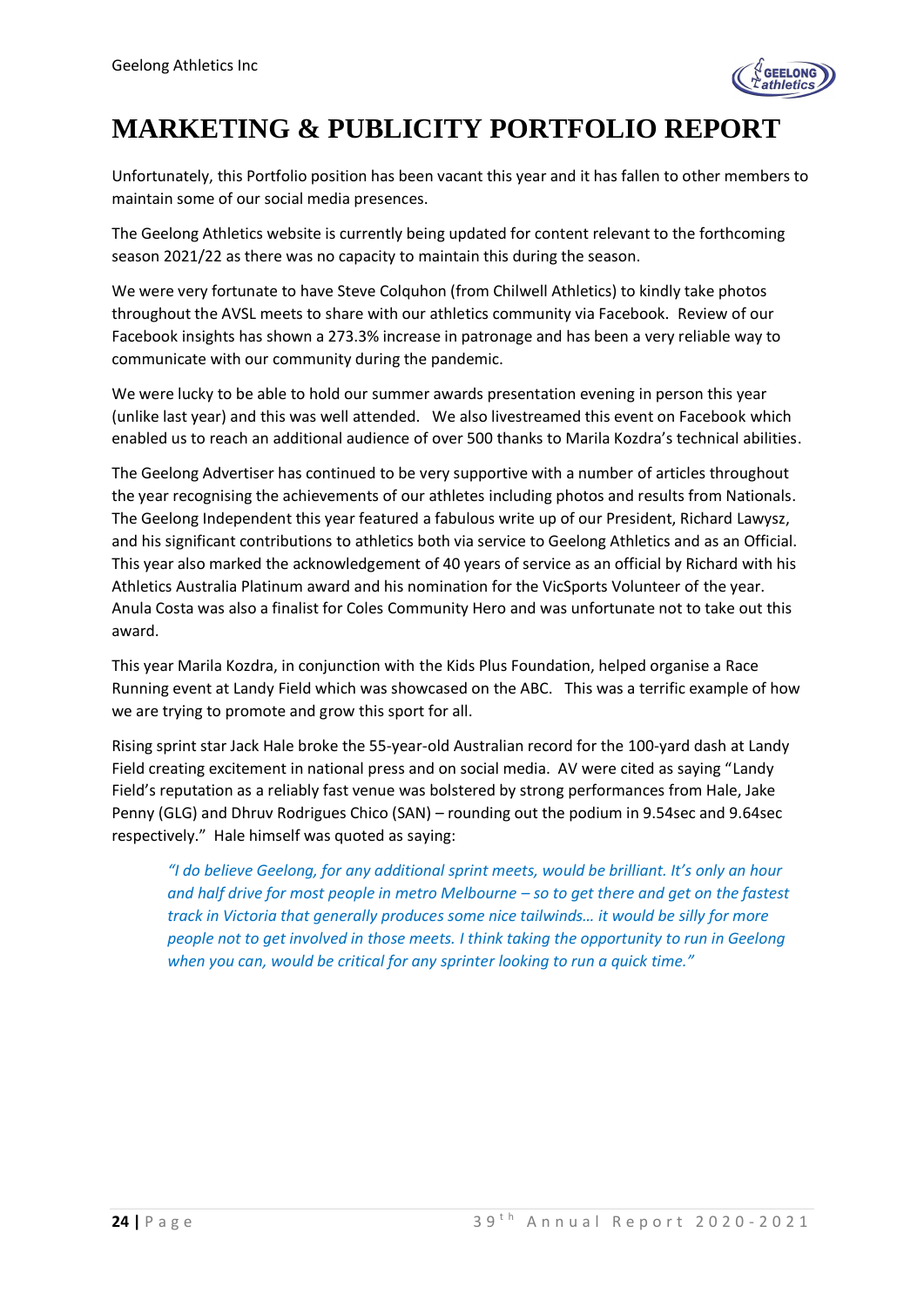

## **SUMMER PORTFOLIO MANAGERS REPORT**

Please note that the President has included, in his report, a report with regards to the Summer Portfolio therefore no separate report has been included.

### **WINTER PORTFOLIO REPORT**

Due to the Covid-19 pandemic, no Winter Portfolio Report has been prepared. The position of Winter Portfolio Manager was vacant for the season.

### **TWILIGHT TROT REPORT**

Due to the Covid-19 pandemic, no Twilight Trot was held in Season 2020-21 and no report has been prepared.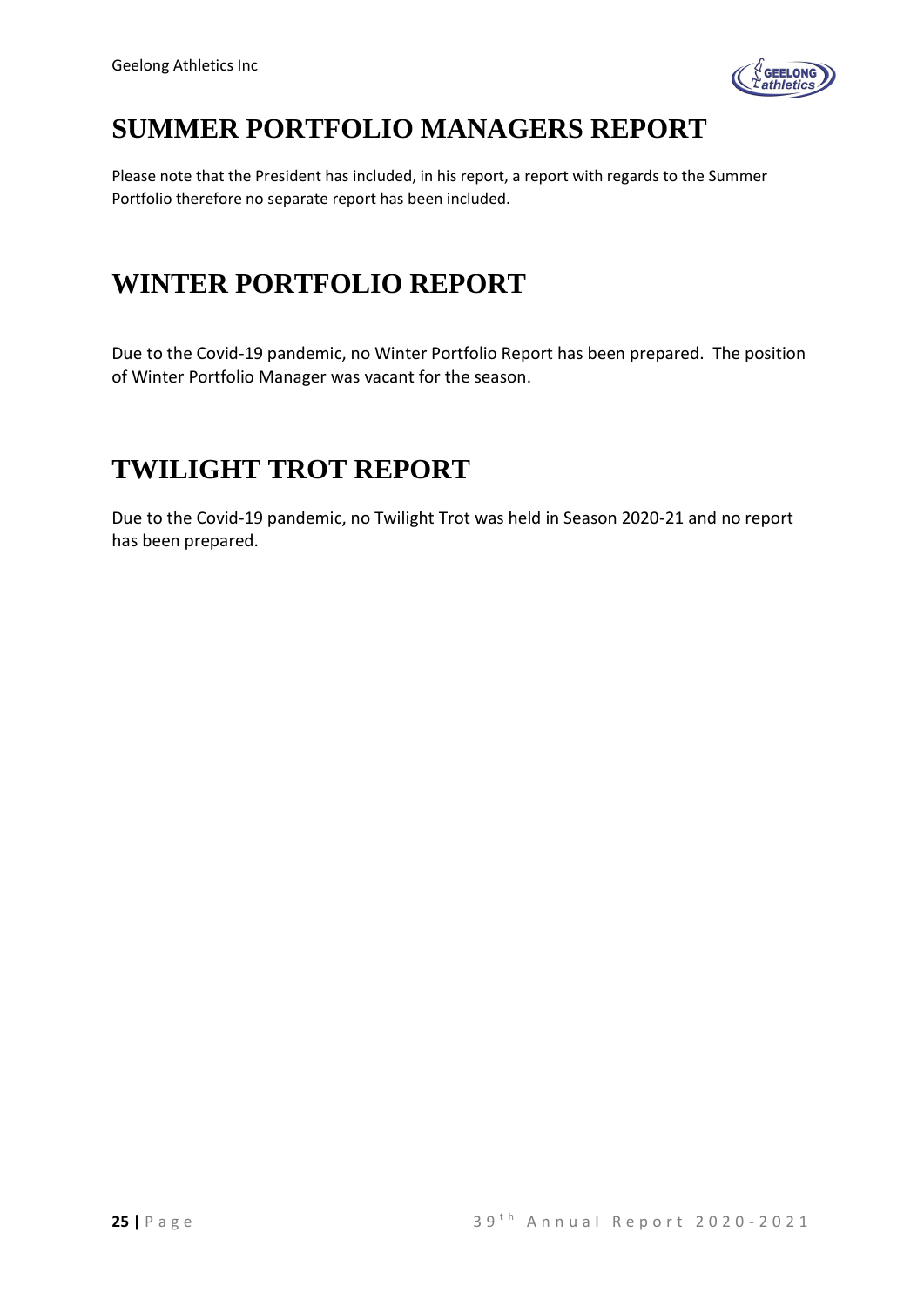

## **RECORDS & REGISTRAR'S REPORT**

|                        |              | <b>BELLARINE</b> | <b>CHILWELL</b> |                | <b>CORIO</b>   |                |                | <b>DEAKIN</b>  | <b>GEELONG</b><br><b>GUILD</b> |    | <b>TOTAL</b> |     | <b>GRAND</b><br><b>TOTAL</b> |
|------------------------|--------------|------------------|-----------------|----------------|----------------|----------------|----------------|----------------|--------------------------------|----|--------------|-----|------------------------------|
|                        | F            | M                | F               | M              | F              | M              | F              | M              | F                              | M  | F            | M   |                              |
| U14                    | 1            | 4                | 3               | 5              |                |                |                | $\mathbf 1$    | $\overline{2}$                 | 3  | 6            | 13  | 19                           |
| U <sub>16</sub>        | 5            | 5                | $\overline{7}$  | 19             |                | 3              |                |                | 10                             | 4  | 22           | 31  | 53                           |
| U18                    |              |                  | 5               | 7              | 3              | 2              | 2              | 1              | 11                             | 13 | 21           | 23  | 44                           |
| U20                    |              | 1                |                 | $\overline{2}$ |                | $\mathbf{1}$   | $\overline{2}$ |                | 9                              | 5  | 11           | 9   | 20                           |
| <b>OPEN</b>            |              | $\overline{2}$   | 6               | 5              | 2              | 3              | 5              | 5              | 6                              | 6  | 19           | 21  | 40                           |
| VETERAN                |              | 4                | 5               | 3              | $\overline{2}$ | 1              |                | $\mathbf{1}$   | 1                              | 5  | 8            | 14  | 22                           |
| ASSOC. MEMB            |              |                  |                 |                | $\mathbf{1}$   | 1              |                |                |                                |    | 1            | 1   | $\overline{2}$               |
| <b>TOTAL ATHLETES</b>  | 6            | 16               | 26              | 41             | 8              | 11             | 9              | 8              | 39                             | 36 | 88           | 112 | 200                          |
| <b>TOTAL OFFICIALS</b> | $\mathbf{1}$ |                  |                 | 4              |                |                | 1              | $\overline{2}$ | 4                              | 3  | 6            | 9   | 15                           |
| <b>TOTAL OVERALL</b>   | 7            | 16               | 26              | 45             | 8              | 11             | 10             | 10             | 43                             | 39 | 94           | 121 | 215                          |
| <b>NEW REGO'S</b>      |              |                  | 2               | 13             |                | $\overline{2}$ |                |                | 4                              | 3  | 6            | 18  | 24                           |

|                    | <b>Athletes</b> | <b>Officials</b> | Total | <b>New Regos</b> |
|--------------------|-----------------|------------------|-------|------------------|
| <b>Bellarine</b>   | 22              | 1                | 23    |                  |
| Chilwell           | 67              | 4                | 71    | 15               |
| Corio              | 19              |                  | 19    | 2                |
| Deakin             | 17              | 3                | 20    |                  |
| Geelong Guild      | 75              | 7                | 82    | 7                |
| Assoc. Members     |                 |                  | 0     |                  |
| Unattached         |                 |                  | 0     |                  |
|                    | 200             | 15               | 215   | 24               |
|                    |                 |                  |       |                  |
| <b>Prior Years</b> |                 |                  |       |                  |
| 2019-20            | 276             | 22               | 298   | 48               |
| 2018-19            | 270             | 32               | 302   | 67               |
| 2017-18            | 270             | 31               | 297   | 69               |
| 2016-17            | 273             | 25               | 298   | 81               |
| 2015-16            | 298             | 28               | 323   | 55               |
| 2014-15            | 302             | 28               | 334   | 73               |
| 2013-14            | 288             | 33               | 321   | 56               |
|                    |                 |                  |       |                  |

### **Joanne Lambert Records and Registration Portfolio Manager**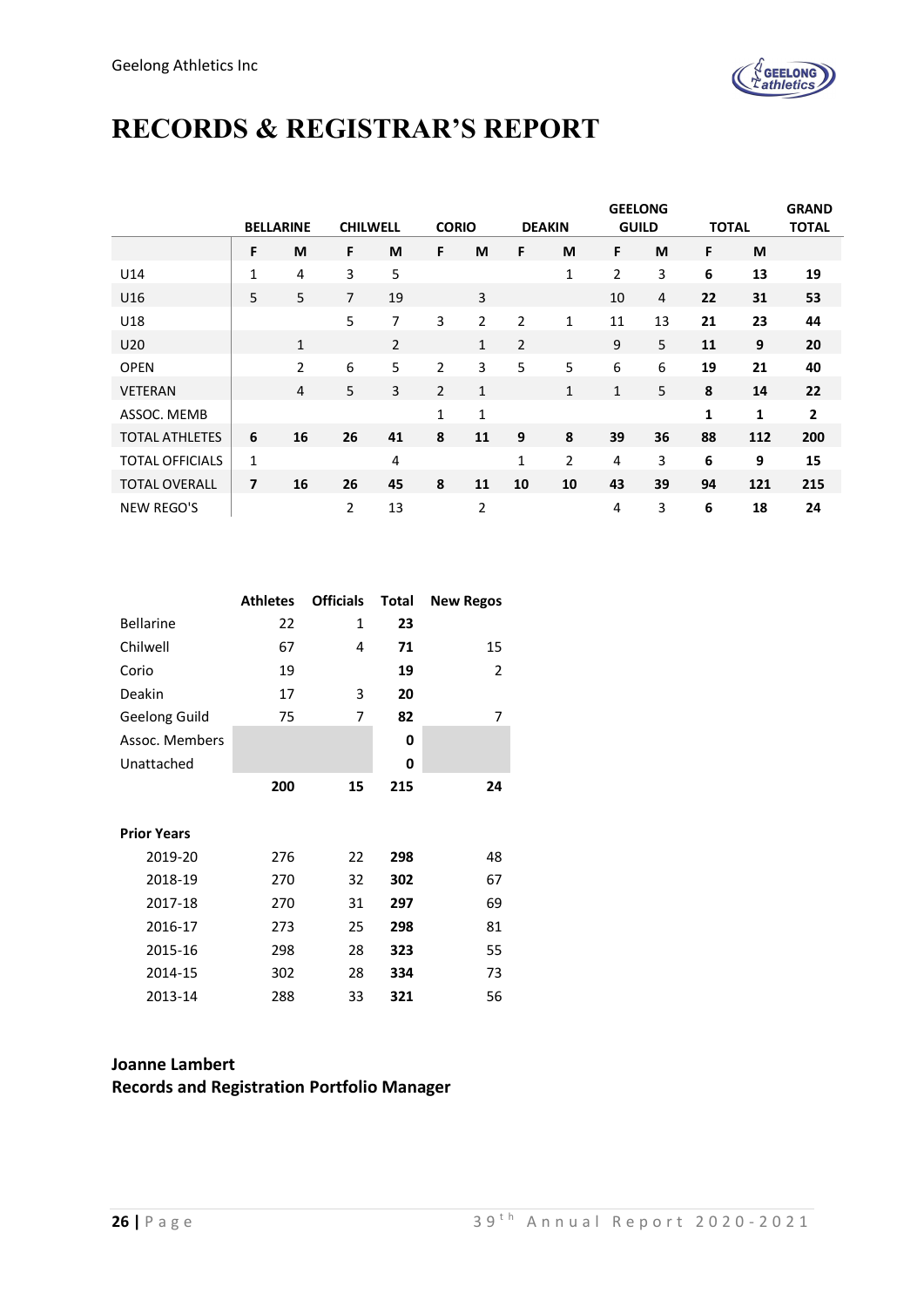

## **GEELONG RECORDS – LANDY FIELD – 2020-21**

| <b>Name</b>             | Club       | M/F | Event            | <b>Age Group</b>          | Time / Distance   | Wind           | Date       |
|-------------------------|------------|-----|------------------|---------------------------|-------------------|----------------|------------|
|                         |            |     |                  |                           |                   |                |            |
| <b>Nick Hodgson</b>     | <b>GLG</b> | M   | Long Jump        | $50+$                     | 5.37 <sub>m</sub> | 1.7            | 25/01/2020 |
| Peter Wrzuszczak        | <b>COR</b> | M   | <b>Discus</b>    | $60+$                     | 35.54m            |                | 12/12/2020 |
| Peter Wrzuszczak        | <b>COR</b> | M   | Shot Put         | $60+$                     | 10.90m            |                | 12/19/2020 |
| <b>Tiana Boras</b>      | <b>CHI</b> | F   | Triple Jump      | U16, 17, 18, 19, 20, Open | 12.81m            | 1.6            | 1/09/2021  |
| <b>Jackson Unthank</b>  | <b>BEL</b> | M   | 800 <sub>m</sub> | U14                       | 02:08.5           |                | 1/16/2021  |
| <b>Guy Williams</b>     | <b>CHI</b> | M   | High Jump        | U13                       | 1.65m             |                | 2/06/2021  |
| Jacinta Burns           | <b>CHI</b> | F   | 400 <sub>m</sub> | $50+$                     | 74.47             |                | 2/06/2021  |
| <b>Guy Williams</b>     | <b>CHI</b> | M   | Long Jump        | U13                       | 5.64m             | $\overline{2}$ | 2/06/2021  |
| <b>Caleb Kilpatrick</b> | <b>CHI</b> | M   | 400 <sub>m</sub> | U14                       | 51.78             |                | 2/13/2021  |
| <b>Tiana Boras</b>      | <b>CHI</b> | F   | Long Jump        | U17/18/19/20/Open         | 5.75m             | 1.1            | 3/06/2021  |
| Peter Wrzuszczak        | <b>COR</b> | M   | Hammer           | $60+$                     | 39.61m            |                | 3/06/2021  |
| <b>Massimo Pantano</b>  | <b>CHI</b> | M   | 100m Hurdles     | U15                       | 14.18             | 0.3            | 3/06/2021  |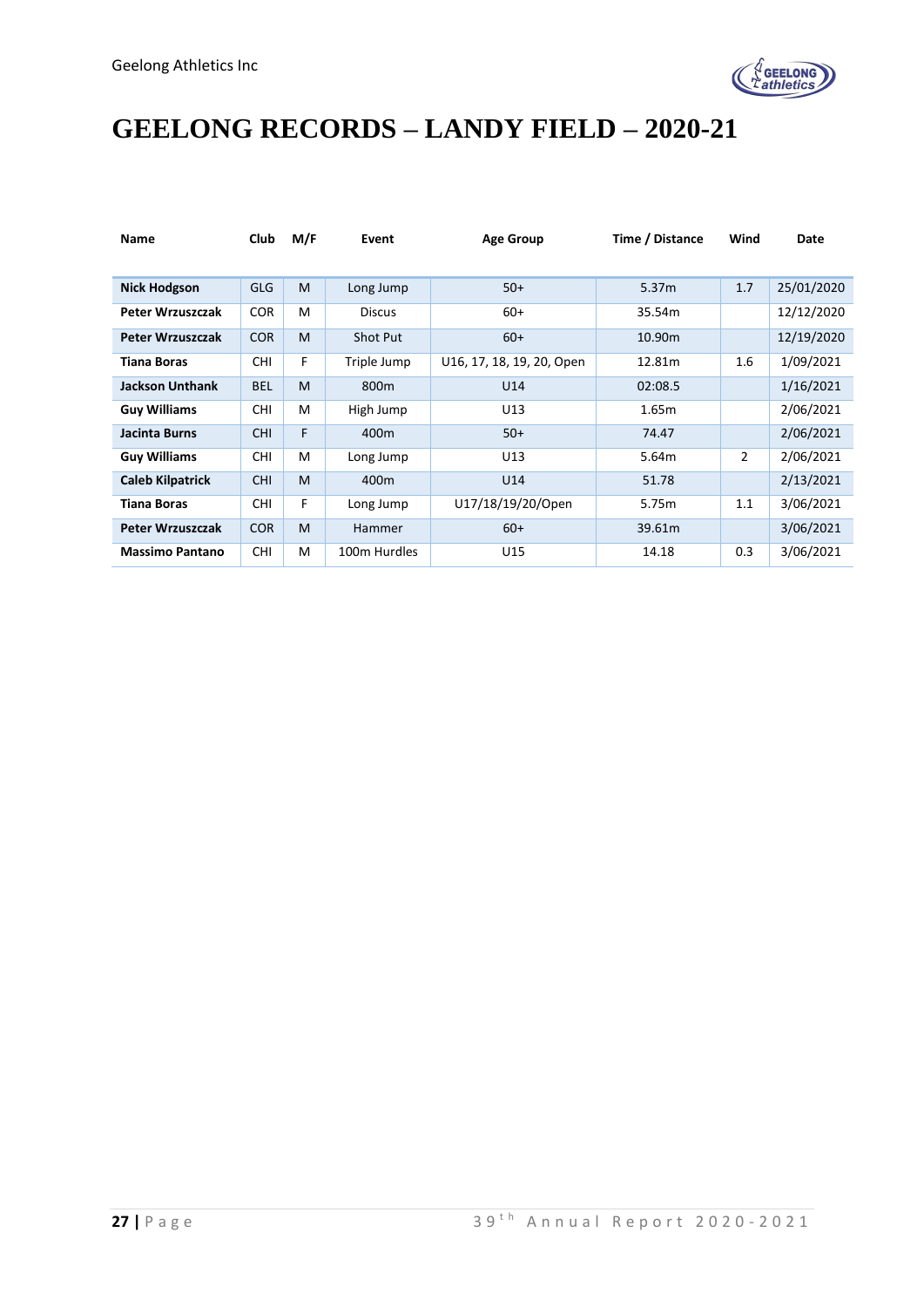

## **GEELONG RECORDS – RESIDENTIAL – 2020-21**

| Name                                  | Club       | М<br>/F | Event               | <b>Age Group</b>     | Time /<br><b>Distance</b> | Wind         | Date       | Venue           |
|---------------------------------------|------------|---------|---------------------|----------------------|---------------------------|--------------|------------|-----------------|
| <b>Peter Wrzuszczak</b>               | <b>COR</b> | M       | <b>Shot Put</b>     | $60+$                | 10.38m                    |              | 23/01/2021 | <b>Ballarat</b> |
| Peter Wrzuszczak                      | <b>COR</b> | м       | <b>Discus</b>       | $60+$                | 32.83                     |              | 23/01/2021 | <b>Ballarat</b> |
| <b>Tiana Boras</b>                    | <b>CHI</b> | F       | Long Jump           | U16,17,18,19,20,Open | 5.68m                     | $\mathbf{1}$ | 23/01/2021 | <b>Ballarat</b> |
| <b>Guy Williams</b>                   | <b>CHI</b> | M       | Long Jump           | U13                  | 5.37m                     | $-1.3$       | 22/01/2021 | <b>Ballarat</b> |
| <b>Guy Williams</b>                   | <b>CHI</b> | M       | Triple Jump         | U13                  | 11.24m                    | 1.3          | 23/01/2021 | <b>Ballarat</b> |
| <b>Noah Burns</b>                     | <b>CHI</b> | м       | Pole Vault          | U15                  | 4.10m                     |              | 23/01/2021 | <b>Ballarat</b> |
| <b>Karla Boras</b>                    | <b>CHI</b> | F       | Triple Jump         | U13                  | 10.31m                    | $\mathbf 0$  | 24/01/2021 | <b>Ballarat</b> |
| <b>Chilwell</b>                       |            | м       | <b>Medley Relay</b> | U15                  | 03:59.4                   |              | 30/01/2021 | <b>Box Hill</b> |
| <b>Chilwell</b>                       |            | F       | <b>Medley Relay</b> | $40+$                | 05:00.6                   |              | 31/01/2021 | <b>Box Hill</b> |
| <b>Ellie Pashley</b>                  | <b>DKN</b> | F       | 5000m               | Open                 | 16:03.8                   |              | 11/02/2021 | <b>Box Hill</b> |
| <b>Karla Boras</b>                    | <b>CHI</b> | F       | Triple Jump         | U13                  | 10.45m                    | $-0.3$       | 19/02/2021 | Lakeside        |
| <b>Massimo Pantano</b>                | <b>CHI</b> | M       | 100m Hurdles        | U15                  | 14.01                     | 1.2          | 20/02/2021 | Lakeside        |
| <b>Zander Zurawel</b>                 | <b>CHI</b> | M       | 90m Hurdles         | U13                  | 14.9                      | $-0.4$       | 20/02/2021 | Lakeside        |
| <b>Caleb Kilpatrick</b>               | <b>CHI</b> | M       | 100 <sub>m</sub>    | U14                  | 11.74                     | $-1.3$       | 21/02/2021 | Lakeside        |
| <b>Caleb Kilpatrick</b>               | <b>CHI</b> | M       | 400m                | U14                  | 51.62                     |              | 21/02/2021 | Lakeside        |
| <b>Seth McCleish</b>                  | <b>CHI</b> | м       | Triple Jump         | U15                  | 12.91m                    | 1.2          | 21/02/2021 | Lakeside        |
| <b>Owen Costin</b>                    | <b>CHI</b> | M       | 2000m Walk          | U17/18/19/20/Open    | 9:48.1h                   |              | 27/03/2021 | Lakeside        |
| Karla Boras                           | <b>CHI</b> | F       | Triple Jump         | U13                  | 10.79m                    | 1.1          | 14/04/2021 | Sydney          |
| <b>Mackenzie</b><br><b>Mielczarek</b> | <b>CHI</b> | F       | Javelin             | U19/20/Open          | 54.91m                    |              | 15/04/21   | Sydney          |
| <b>Peter Wrzuszczak</b>               | <b>COR</b> | M       | <b>Discus</b>       | $60+$                | 34.08m                    |              | 25/04/2021 | Doncaster       |
| <b>Peter Wrzuszczak</b>               | <b>COR</b> | M       | Shot Put            | $60+$                | 10.51m                    |              | 25/04/2021 | Doncaster       |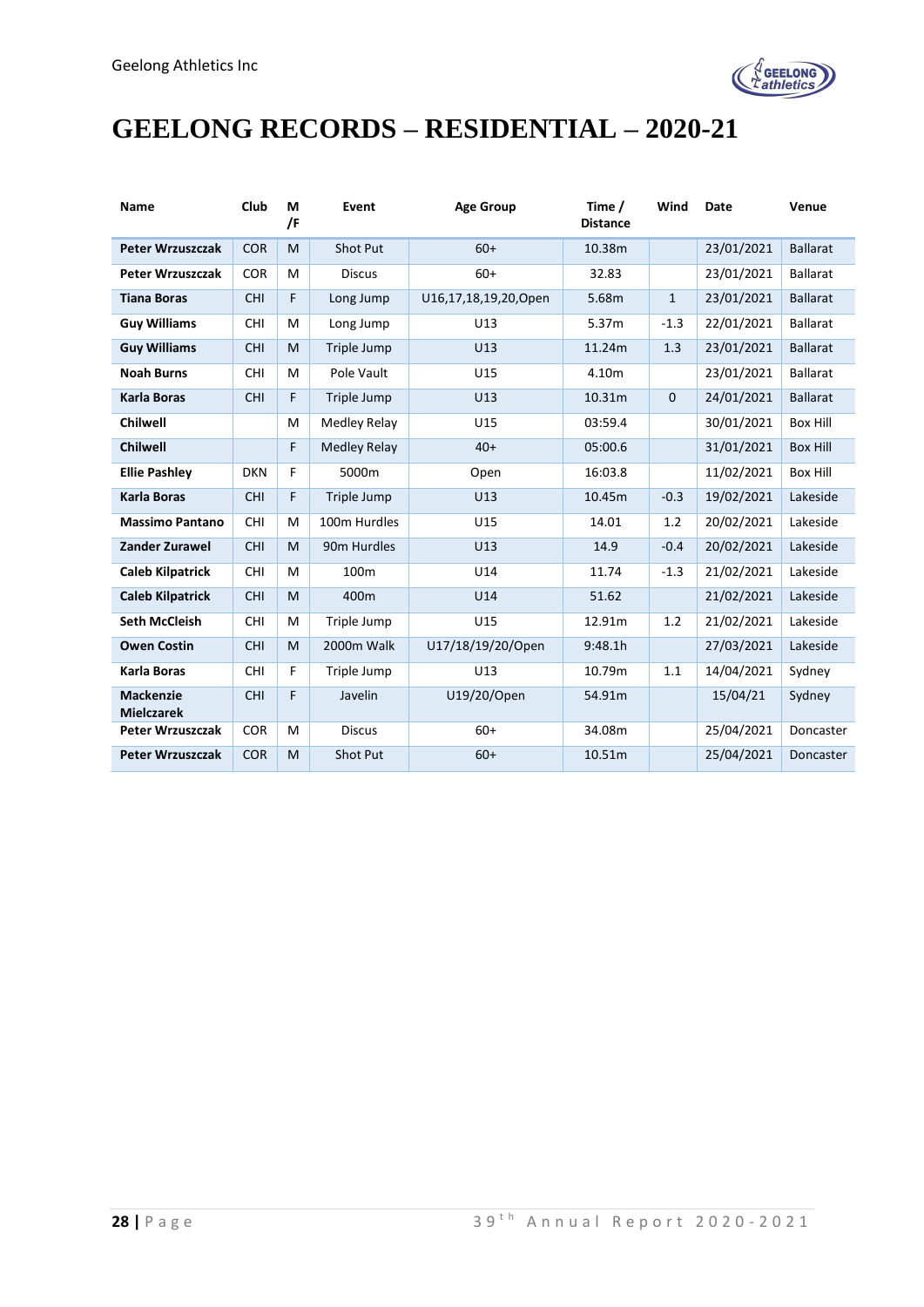

## **GEELONG ATHLETICS 2020-21 INDIVIDUAL AWARDS**

| <b>SPRINTS</b>                     |            |                      | <b>HURDLES</b>                           |            |                          |
|------------------------------------|------------|----------------------|------------------------------------------|------------|--------------------------|
| Men Open                           | COR        | Jacob Sesar          | Men Open                                 |            | N/A                      |
| Men U16                            | <b>CHI</b> | Caleb Kilpatrick     | Men U16                                  | <b>CHI</b> | Massimo Pantano          |
| Men Vet                            |            | N/A                  | Men Vet                                  |            | N/A                      |
| Women Open                         |            | N/A                  | Women Open                               |            | N/A                      |
| Women U16                          | GLG        | Indi Elliott         | Women U16                                | CHI        | Amali Butcher            |
| Women Vet                          | <b>CHI</b> | Jacinta Burns        | Women Vet                                |            | N/A                      |
| <b>MIDDLE DISTANCE</b>             |            |                      | <b>WALKS</b>                             |            |                          |
| Men Open                           |            | N/A                  | Men Open                                 |            | N/A                      |
| Men U16                            | BEL        | Joshua Unthank       | Men U16                                  |            | N/A                      |
| Men Vet                            |            | N/A                  | Men Vet                                  |            | N/A                      |
| Women Open                         |            | N/A                  | Women Open                               |            | N/A                      |
| Women U16                          | GLG        | Sophie Coltish       | Women U16                                |            | N/A                      |
| Women Vet                          | CHI.       | Georgina Mervin      | Women Vet                                |            | N/A                      |
| <b>DISTANCE</b>                    |            |                      | <b>HORIZONTAL JUMPS</b>                  |            |                          |
| Men Open                           |            | N/A                  | Men Open                                 | CHI        | D'Artagnan Reed-Broekman |
| Men U16                            | <b>CHI</b> | Jack Ellis           | Men U16                                  | BEL        | Joshua Payne             |
| Men Vet                            |            | N/A                  | Men Vet                                  |            | N/A                      |
| Women Open                         |            | N/A                  | Women Open                               | GLG        | <b>Taylor Sobh</b>       |
| Women U16                          |            | N/A                  | Women U16                                | <b>CHI</b> | <b>Tiana Boras</b>       |
| Women Vet                          | <b>CHI</b> | Georgina Mervin      | Women Vet                                | <b>COR</b> | Sherry Gathercole        |
| <b>VERTICAL JUMPS</b>              |            |                      | <b>THROWS</b>                            |            |                          |
| Men Open                           |            | N/A                  | Men Open                                 |            | N/A                      |
| Men U16                            | CHI        | Noah Burns           | Men U16                                  | <b>COR</b> | Darcy Giddings           |
| Men Vet                            | BEL        | Nick Foley           | Men Vet                                  | <b>COR</b> | Peter Wrzuszczak         |
| Women Open                         | <b>CHI</b> | Cassidy Bradshaw     | Women Open                               |            | N/A                      |
| Women U16                          | GLG        | Victoria Paape-Silva | Women U16                                | GLG        | Amelie Parfitt           |
| Women Vet                          | <b>CHI</b> | Jacinta Burns        | Women Vet                                | CHI        | Karen Kirby              |
| TOP VETERAN INTERCLUB POINT SCORER |            |                      | <b>MCKIERNAN TROPHY</b>                  |            |                          |
| Georgina Mervin                    | CHI        |                      | Mackenzie Mielczarek                     | <b>COR</b> |                          |
| <b>BEST FIRST YEAR ATHLETE</b>     |            |                      | <b>RON CLARKE TROPHY</b>                 |            |                          |
| <b>Guy Williams</b>                | CHI        |                      | N/A                                      |            |                          |
| Karla Boras                        | <b>CHI</b> |                      |                                          |            |                          |
| ATHLETE WITH POTENTIAL AWARD       |            |                      | <b>COMMITTEE AWARD</b>                   |            |                          |
| Riannah Tatlock                    | BEL        |                      | Marila Kozdra                            |            |                          |
| Hannah Brady                       | GLG        |                      |                                          |            |                          |
| Olivia Gross                       | GLG        |                      | <b>JOYCE LOCKER MEMORIAL TROPHY</b>      |            |                          |
| <b>Patrick Poulter</b>             | GLG        |                      | Nick Foley                               |            |                          |
| <b>IMPROVEMENT AWARD</b>           |            |                      | <b>JOHN LANDY AWARD</b>                  |            |                          |
| Sam Warelow                        | <b>COR</b> |                      | N/A                                      |            |                          |
| Luke Fraser                        | CHI.       |                      |                                          |            |                          |
| Rose Jones                         | GLG        |                      | <b>RECOGNITION OF ACHIEVEMENT AWARDS</b> |            |                          |
| Isabella Tarr                      | <b>GLG</b> |                      | N/A                                      |            |                          |
| ATHLETE WITH DISABILITY            |            |                      |                                          |            |                          |
| Eliesha Byrt                       | <b>GLG</b> |                      |                                          |            |                          |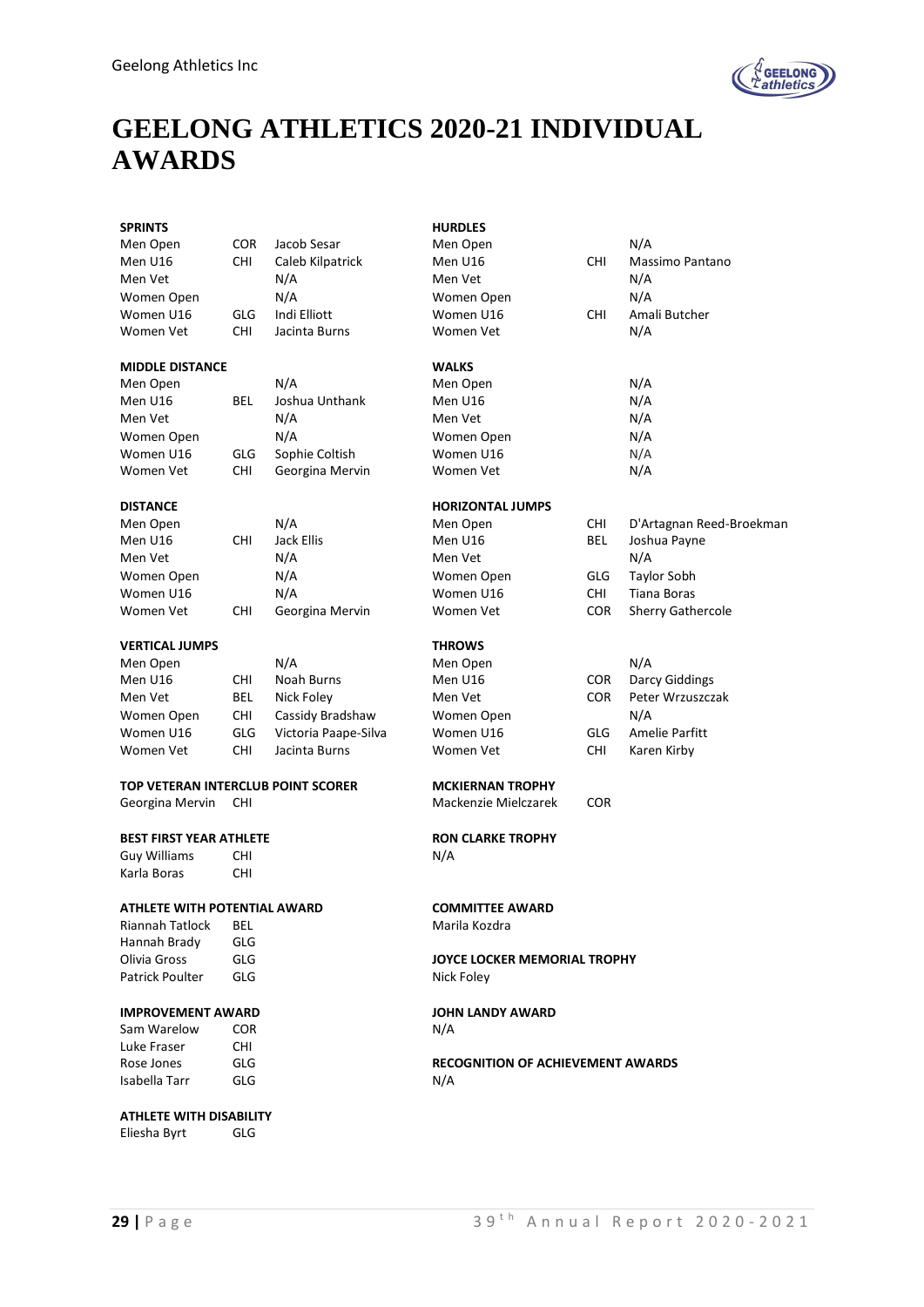

## **GEELONG ATHLETICS 2020-21 CLUB AWARDS**

### **WOMEN MEN**

| <b>U14 - SHELL COMPANY SHIELD</b>          |        | <b>U14 - RUDI HOCHREITER TROPHY</b> |        |
|--------------------------------------------|--------|-------------------------------------|--------|
| <b>GEELONG GUILD</b>                       | 13,588 | <b>CHILWELL</b>                     | 15,824 |
| CHILWELL                                   | 6,666  | <b>BELLARINE</b>                    | 14,931 |
| BELLARINE                                  | 3,781  | <b>GEELONG GUILD</b>                | 2,335  |
|                                            |        | <b>DEAKIN</b>                       | 2,145  |
| <b>U16 - LAUREN JOHNS TROPHY</b>           |        | U16 - COLIN BRIGHT MEMORIAL TROPHY  |        |
| <b>GEELONG GUILD</b>                       | 46,109 | <b>CHILWELL</b>                     | 61,189 |
| <b>CHILWELL</b>                            | 26,682 | <b>CORIO</b>                        | 27,382 |
| <b>BELLARINE</b>                           | 12,500 | <b>BELLARINE</b>                    | 21,507 |
|                                            |        | <b>GEELONG GUILD</b>                | 7,942  |
| U18 - JACK FREWIN MEMORIAL TROPHY          |        | U18 - BILL WOOD TROPHY              |        |
| <b>GEELONG GUILD</b>                       | 23,442 | <b>GEELONG GUILD</b>                | 23,775 |
| CHILWELL                                   | 22,248 | <b>CHILWELL</b>                     | 22,458 |
| <b>CORIO</b>                               | 10,578 | <b>CORIO</b>                        | 11,541 |
| DEAKIN                                     | 396    |                                     |        |
| <b>U20 - GABRIELLE BLYTHE TROPHY</b>       |        | <b>U20 - JACK DARCY TROPHY</b>      |        |
| <b>GEELONG GUILD</b>                       | 18,936 | <b>GEELONG GUILD</b>                | 7,307  |
| DEAKIN                                     | 476    | <b>CHILWELL</b>                     | 2,527  |
|                                            |        | <b>BELLARINE</b>                    | 620    |
|                                            |        | <b>CORIO</b>                        | 348    |
| <b>OPEN - JOAN BERETTA MEMORIAL TROPHY</b> |        | <b>OPEN - NEIL TREZISE TROPHY</b>   |        |
| CHILWELL                                   | 13,222 | <b>CORIO</b>                        | 12,227 |
| <b>GEELONG GUILD</b>                       | 9,629  | <b>GEELONG GUILD</b>                | 6,474  |
| CORIO                                      | 8,203  | <b>CHILWELL</b>                     | 3,790  |
| DEAKIN                                     | 2,559  | <b>BELLARINE</b>                    | 2,194  |
|                                            |        | <b>DEAKIN</b>                       | 402    |
| 40+ - MARGARET SAUNDERS TROPHY             |        | 40+ - LAURIE HENRY TROPHY           |        |
| CHILWELL                                   | 12,292 | <b>GEELONG GUILD</b>                | 6,521  |
| <b>CORIO</b>                               | 3,061  | <b>CHILWELL</b>                     | 2,316  |
|                                            |        | <b>BELLARINE</b>                    | 1,457  |
| 50+ - CENTRE TROPHY                        |        | 50+ - RICHARD LAWYSZ TROPHY         |        |
| <b>CHILWELL</b>                            | 16,099 | <b>BELLARINE</b>                    | 10,298 |
| CORIO                                      | 10,231 | <b>CHILWELL</b>                     | 2,989  |
| <b>GEELONG GUILD</b>                       | 1,061  | <b>GEELONG GUILD</b>                | 2,159  |
|                                            |        |                                     |        |

| <b>U14 - RUDI HOCHREITER TROPHY</b>       |        |
|-------------------------------------------|--------|
| <b>CHILWELL</b>                           | 15,824 |
| <b>BELLARINE</b>                          | 14,931 |
| <b>GEELONG GUILD</b>                      | 2,335  |
| <b>DEAKIN</b>                             | 2,145  |
| <b>U16 - COLIN BRIGHT MEMORIAL TROPHY</b> |        |
| <b>CHILWELL</b>                           | 61,189 |
| CORIO                                     | 27,382 |
| <b>BELLARINE</b>                          | 21,507 |
| <b>GEELONG GUILD</b>                      | 7,942  |
| <b>U18 - BILL WOOD TROPHY</b>             |        |
| <b>GEELONG GUILD</b>                      | 23,775 |
| <b>CHILWELL</b>                           | 22,458 |
| CORIO                                     | 11,541 |
| <b>U20 - JACK DARCY TROPHY</b>            |        |
| <b>GEELONG GUILD</b>                      | 7,307  |
| <b>CHILWELL</b>                           | 2,527  |
| <b>BELLARINE</b>                          | 620    |
| CORIO                                     | 348    |
| <b>OPEN - NEIL TREZISE TROPHY</b>         |        |
| CORIO                                     | 12,227 |
| <b>GEELONG GUILD</b>                      | 6,474  |
| <b>CHILWELL</b>                           | 3,790  |
| <b>BELLARINE</b>                          | 2,194  |
| <b>DEAKIN</b>                             | 402    |
| 40+ - LAURIE HENRY TROPHY                 |        |
| <b>GEELONG GUILD</b>                      | 6,521  |
| <b>CHILWELL</b>                           | 2,316  |
| <b>BELLARINE</b>                          | 1,457  |
| 50+ - RICHARD LAWYSZ TROPHY               |        |
| <b>BELLARINE</b>                          | 10,298 |
| <b>CHILWELL</b>                           | 2,989  |
| <b>GEELONG GUILD</b>                      | 2,159  |

### **60+ - IAN TREZISE SHIELD** BELLARINE 7,894

|  | ۰, | I |  |
|--|----|---|--|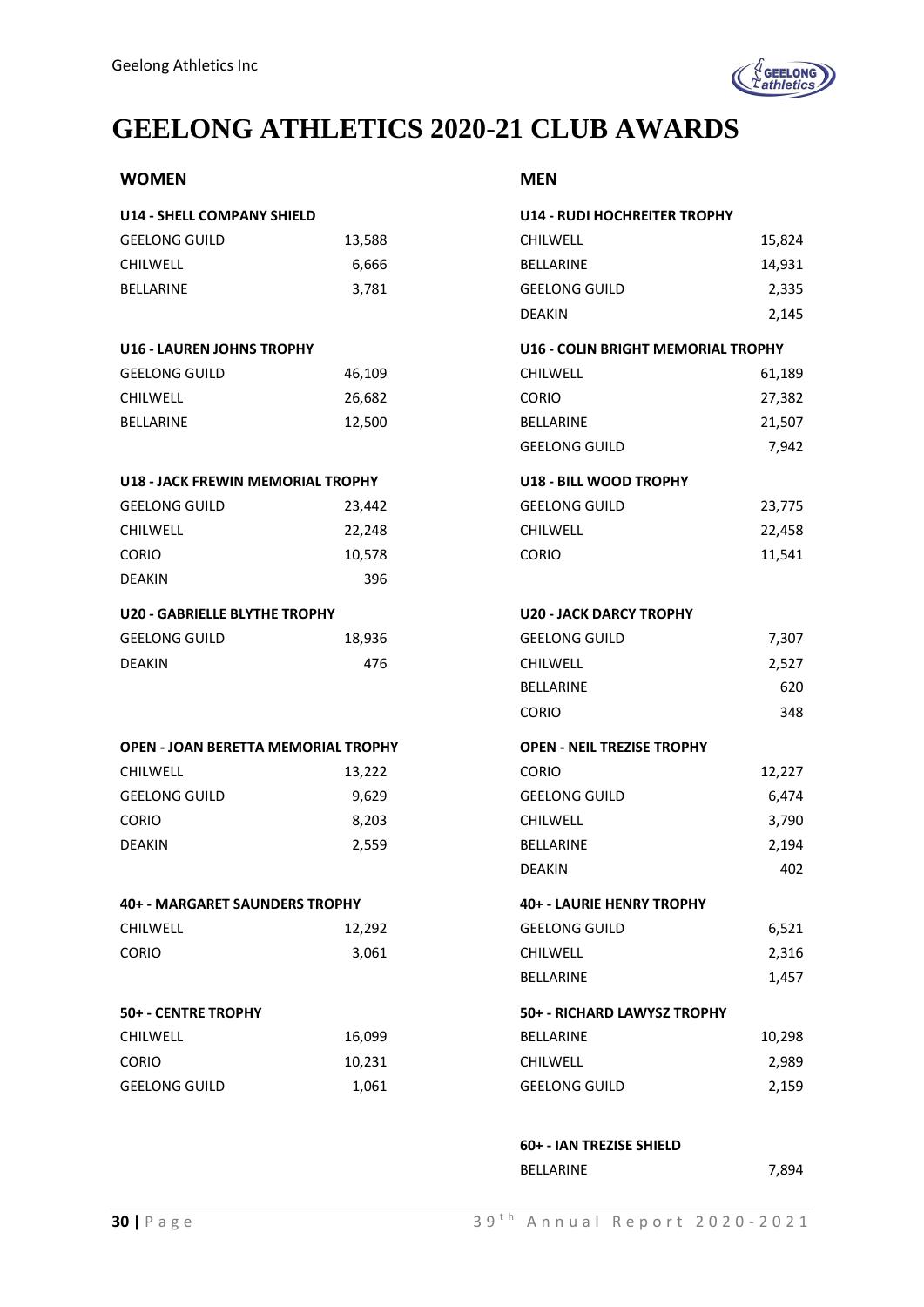

### **WOMEN MEN**

### **\* WOMEN - INTERCLUB AGGREGATE \* MEN - INTERCLUB AGGREGATE**

| <b>GEELONG GUILD</b> | 112,765 |
|----------------------|---------|
| <b>CHILWELL</b>      | 97,209  |
| <b>CORIO</b>         | 32,073  |
| <b>BELLARINE</b>     | 16,281  |
| DEAKIN               | 3,431   |

#### **INTERCLUB AGGREGATE - PAT AGG TROPHY \* FORREST FAMILY SHIELDS**

| CHILWELL      | 208,302 |
|---------------|---------|
| GEELONG GUILD | 170,197 |
| CORIO         | 88,745  |
| BELLARINE     | 75,182  |
| DEAKIN        | 8,775   |

| <b>CORIO</b>         | 5,174 |
|----------------------|-------|
| <b>DEAKIN</b>        | 2,797 |
| <b>GEELONG GUILD</b> | 919   |

| 112,765 | <b>CHILWELL</b>      | 111,093 |
|---------|----------------------|---------|
| 97,209  | <b>BELLARINE</b>     | 58,901  |
| 32,073  | <b>GEELONG GUILD</b> | 57,432  |
| 16,281  | <b>CORIO</b>         | 56,672  |
| 3,431   | <b>DEAKIN</b>        | 5,344   |
|         |                      |         |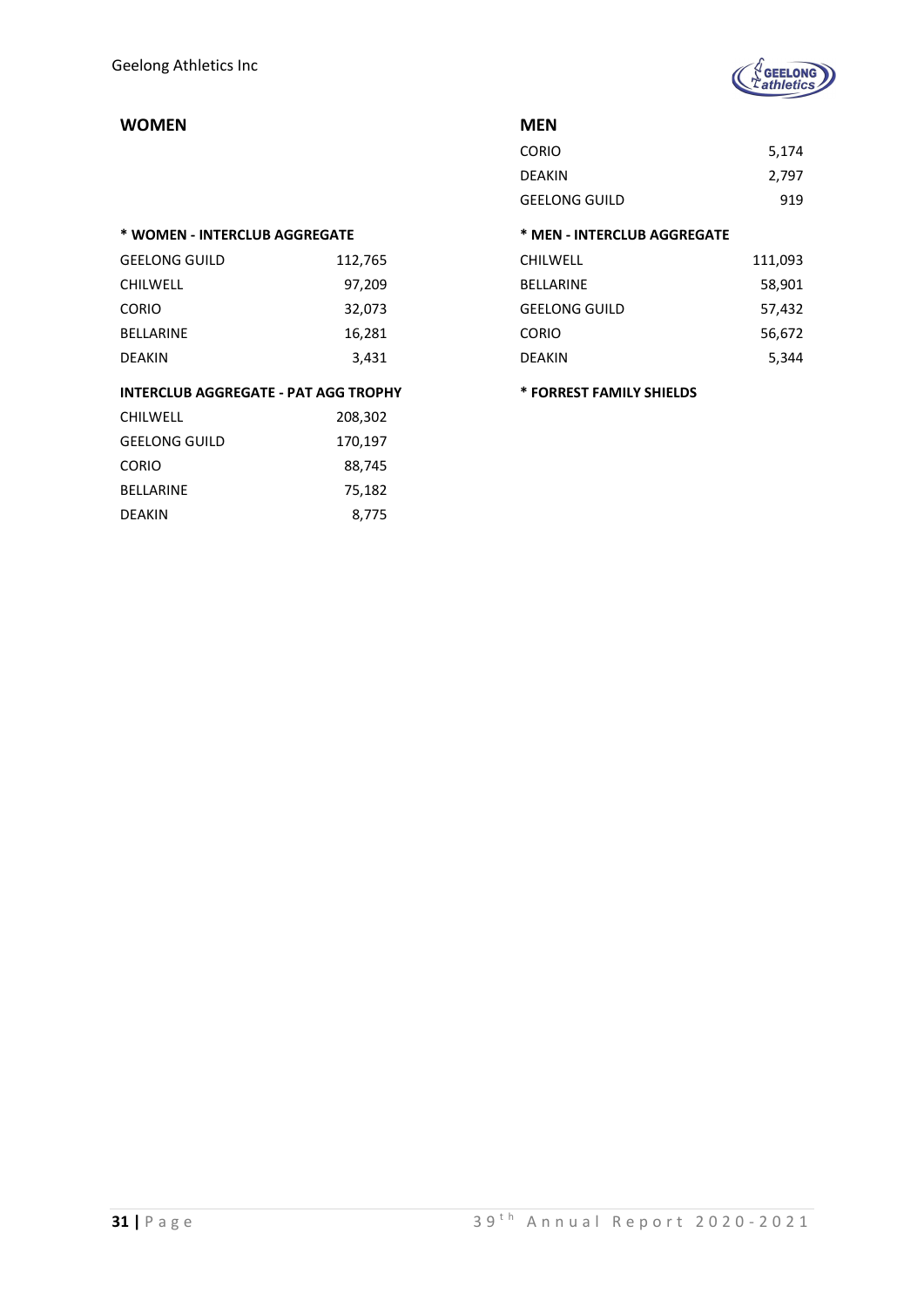

## **ATHLETICS VICTORIA CHAMPIONSHIP MEDALLISTS 2020-21**

### **GOLD MEDALLISTS**

| ALBERTS, Angus            | Men U18 Shot Put       | <b>CHI</b> | 18.12m         |
|---------------------------|------------------------|------------|----------------|
| <b>BIRKENHEAD, Damien</b> | Men Open Shot Put      | <b>COR</b> | 20.48m         |
| BORAS, Tiana              | Women U17 Triple Jump  | <b>CHI</b> | 12.77m         |
| <b>BURNS, Noah</b>        | Men U16 Pole Vault     | <b>CHI</b> | 4.10m          |
| <b>BUTCHER, Amali</b>     | Women U16 200m Hurdles | <b>CHI</b> | 29.37          |
| <b>BUTCHER, Amali</b>     | Women U16 90m Hurdles  | <b>CHI</b> | 13.46          |
| BYRT, Eliesha             | Women Open 400m AMB    | GLG        | 70.72 (79.17%) |
| COLMAN, Richard           | Men Open 100m WC       | <b>CHI</b> | 16.72 (84.33%) |
| COLMAN, Richard           | Men Open 400m WC       | <b>CHI</b> | 55.16 (84.88%) |
| DICKSON, Megan            | Women U18 3000m        | <b>DKN</b> | 9:54.21        |
| EASTWOOD, Jacob           | Men U20 Discus         | <b>GLG</b> | 43.38m         |
| GIDDINGS, Darcy           | Men U17 Discus         | <b>COR</b> | 51.00m         |
| GIDDINGS, Darcy           | Men U17 Shot Put       | <b>COR</b> | 14.98m         |
| GROSS, Olivia             | Women Open Pole Vault  | GLG        | 4.00m          |
| JACKSON, Marty            | Men Open Shot Put AMB  | <b>CHI</b> | 14.56 (91.28%) |
| JONES, Rose               | Women U15 High Jump    | <b>GLG</b> | 1.60m          |
| KILPATRICK, Caleb         | Men U15 100m           | <b>CHI</b> | 11.74          |
| KILPATRICK, Caleb         | Men U15 200m           | <b>CHI</b> | 23.69          |
| KILPATRICK, Caleb         | Men U15 400m           | <b>CHI</b> | 51.62          |
| MIELCZAREK, Mackenzie     | Women U20 Javelin      | <b>COR</b> | 51.91m         |
| MIELCZAREK, Mackenzie     | Women Open Javelin     | <b>COR</b> | 51.89m         |
| PAAPE-SILVA, Victoria     | Women U16 Pole Vault   | <b>GLG</b> | 3.10m          |
| PARFITT, Amelie           | Women U17 Hammer       | <b>GLG</b> | 47.32m         |
| PARFITT, Bruno            | Men U14 Hammer         | <b>BEL</b> | 42.92m         |
| PASHLEY, Ellie            | Women Open 5000m       | <b>DKN</b> | 16:03.8        |
| TARR, Georgia             | Women U18 Hammer       | <b>GLG</b> | 45.12m         |
| VAUTIER, Ellie            | Women U18 Javelin      | <b>GLG</b> | 36.74m         |
| VISSER, Luke              | Men U15 Javelin        | <b>DKN</b> | 31.64m         |
| WARELOW, Jack             | Men U18 Decathlon      | <b>COR</b> | 4981pts        |
| WILLIAMS, Guy             | Men U14 High Jump      | <b>CHI</b> | 1.55m          |
| WILLIAMS, Guy             | Men U14 Long Jump      | <b>CHI</b> | 5.58m          |
| WILLIAMS, Guy             | Men U14 Triple Jump    | <b>CHI</b> | 11.11M         |
| ZURAWEL, Teagan           | Women U16 High Jump    | <b>CHI</b> | 1.63m          |
| ZURAWEL, Zander           | Men U14 Pentathlon     | <b>CHI</b> | 1791pts        |
| <b>SILVER MEDALLISTS</b>  |                        |            |                |
| ARMSTRONG, Sophia         | Women U16 Pole Vault   | <b>BEL</b> | 2.70m          |
| <b>BATH, Grace</b>        | Women Open Pole Vault  | <b>COR</b> | 3.80m          |
| BORAS, Tiana              | Women U17 Long Jump    | <b>CHI</b> | 5.57m          |
| <b>BRADEN, Campbell</b>   | Men U17 Pole Vault     | <b>CHI</b> | 3.50m          |
|                           |                        |            |                |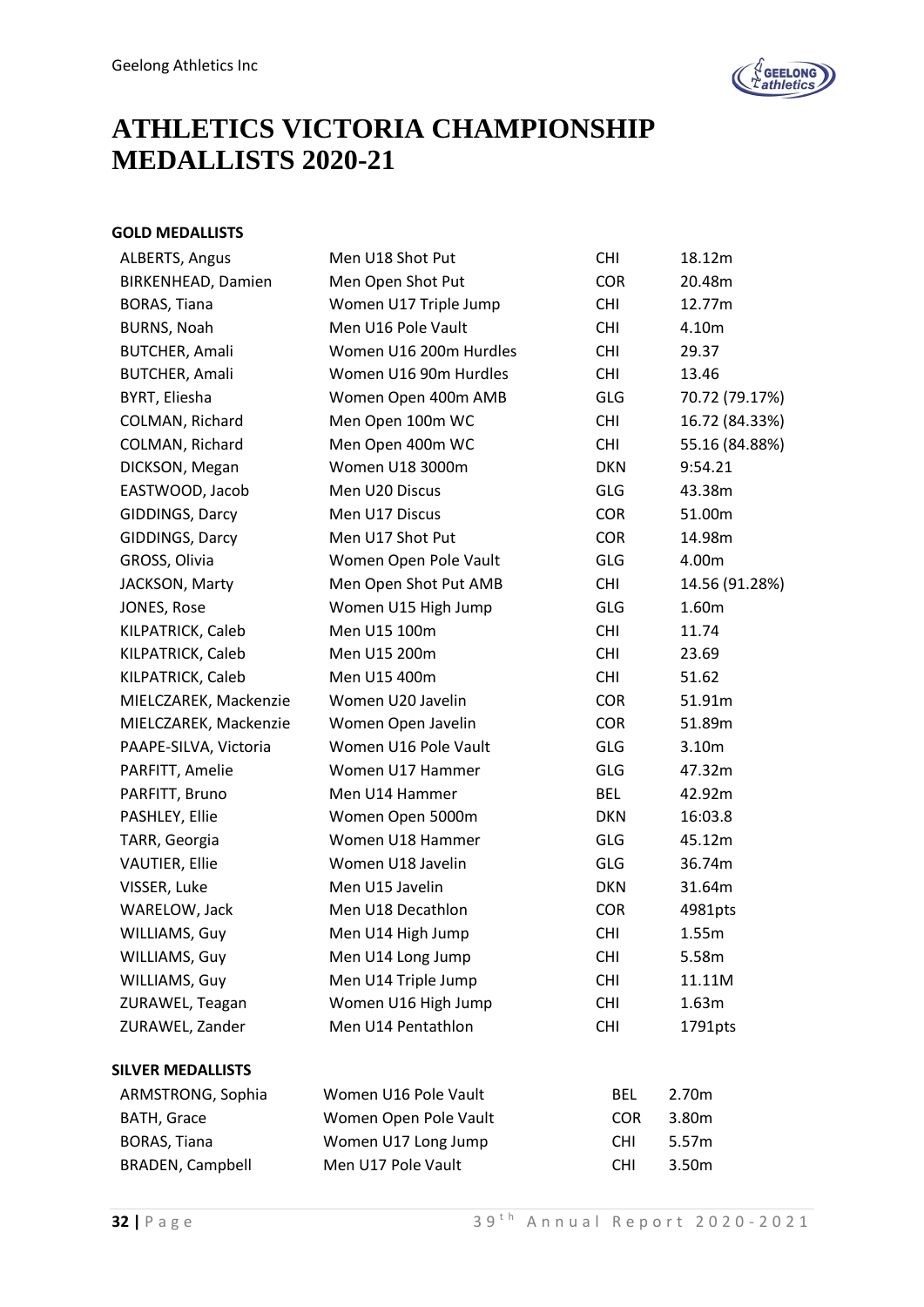

| BRADY, Hannah            | Women U17 400m Hurdles       | GLG        | 65.60    |                  |
|--------------------------|------------------------------|------------|----------|------------------|
| BYRT, Eliesha            | Women Open 800m AMB          | <b>GLG</b> |          | 2:37.13 (81.29%) |
| COSTIN, Owen             | Men U18 5000m Walk           | <b>CHI</b> | 27:47.28 |                  |
| DICKSON, Megan           | Women U18 1500m              | DKN        | 4:42.05  |                  |
| GIDDINGS, Darcy          | Men U17 Javelin              | COR        | 47.92m   |                  |
| GIDDINGS, Darcy          | Men U17 Hammer               | <b>COR</b> | 46.00m   |                  |
| GROSS, Olivia            | Women U20 Pole Vault         | <b>GLG</b> | 3.91m    |                  |
| JARMAN, Alex             | Men U16 Pole Vault           | <b>CHI</b> | 3.20m    |                  |
| LAWRENCE, Archibald      | Men U20 3000m Steeplechase   | DKN        | 9:49.40  |                  |
| McLEISH, Seth            | Men U16 Triple Jump          | CHI        | 12.91m   |                  |
| PANTANO, Massimo         | Men U16 100m Hurdles         | <b>CHI</b> | 14.01    |                  |
| PARFITT, Bruno           | Men U15 Shot Put             | <b>BEL</b> | 11.79m   |                  |
| PARFITT, Bruno           | Men U15 Discus               | <b>BEL</b> | 37.45m   |                  |
| POULTER, Patrick         | Men U17 200m                 | <b>GLG</b> | 22.68    |                  |
| TARR, Georgia            | Women U15 Javelin            | <b>GLG</b> | 31.07m   |                  |
| TARR, Georgia            | Women U18 Javelin            | <b>GLG</b> | 34.41m   |                  |
| <b>BRONZE MEDALLISTS</b> |                              |            |          |                  |
| ARMSTRONG, Sophia        | Women U17 2000m Steeplechase | <b>BEL</b> |          | 8:29.15          |
| BORAS, Karla             | Women U14 Triple Jump        | <b>CHI</b> |          | 10.65m           |
| BORAS, Karla             | Women U14 Long Jump          | <b>CHI</b> |          | 4.74m            |
| BRADY, Hannah            | Women U15 2000m Steeplechase | <b>GLG</b> |          | 7:44.11          |
| BROWN, Nyah              | Women U18 100m               | <b>GLG</b> |          | 12.71            |
| BROWN, Nyah              | Women U18 200m               | <b>GLG</b> |          | 26.16            |
| COSTIN, Ryan             | Men U17 2000m Steeplechase   | <b>CHI</b> |          | 6:40.72          |
| EASTWOOD, Jacob          | Men U20 Shot Put             | <b>GLG</b> |          | 12.65m           |
| ELLIS, Skye              | Women U20 800m               | <b>CHI</b> |          | 2:14.78          |
| JARMAN, Will             | Men U20 Decathlon            | <b>CHI</b> |          | 5453pts          |
| JONES, Rose              | Women U15 200m Hurdles       | <b>GLG</b> |          | 32.49            |
| JONES, Rose              | Women U15 Triple Jump        | <b>GLG</b> |          | 10.73m           |
| KIRSOPP-COLE, Tess       | Women Open 800m              | GLG        |          | 2:06.72          |
| MAZARAKI, Oscar          | Men U20 400m                 | GLG        |          | 49.51            |
| MURRANT, Grady           | Men U17 110m Hurdles         | <b>BEL</b> |          | 16.03            |
| MURRANT, Harvey          | Men Open 400m Hurdles        | <b>GLG</b> |          | 52.14            |
| PARFITT, Amelie          | Women U17 Discus             | <b>GLG</b> |          | 29.08m           |
| PAYNE, Joshua            | Men U17 High Jump            | <b>BEL</b> |          | 1.75m            |
| RAYSON, Ella             | Women U18 400m Hurdles       | <b>COR</b> |          | 1:10.35          |
| TARR, Isabella           | Women U15 400m               | <b>GLG</b> |          | 1:00.91          |
| UNTHANK, Jackson         | Men U15 800m                 | <b>BEL</b> |          | 2:07.05          |
| UNTHANK, Joshua          | Men U15 1500m                | <b>BEL</b> |          | 4:25.88          |
| VISSER, Luke             | Men U15 Discus               | <b>DKN</b> |          | 35.92m           |
| WARELOW, Sam             | Men U18 Decathlon            | <b>COR</b> |          | 4753pts          |
| WRENCH, Sienna           | Women U17 100m Hurdles       | <b>GLG</b> |          | 15.59            |
| ZURAWEL, Zander          | Men U14 90m Hurdles          | <b>CHI</b> |          | 18.05            |
| ZURAWEL, Zander          | Men U14 200m Hurdles         | <b>CHI</b> |          | 36.10            |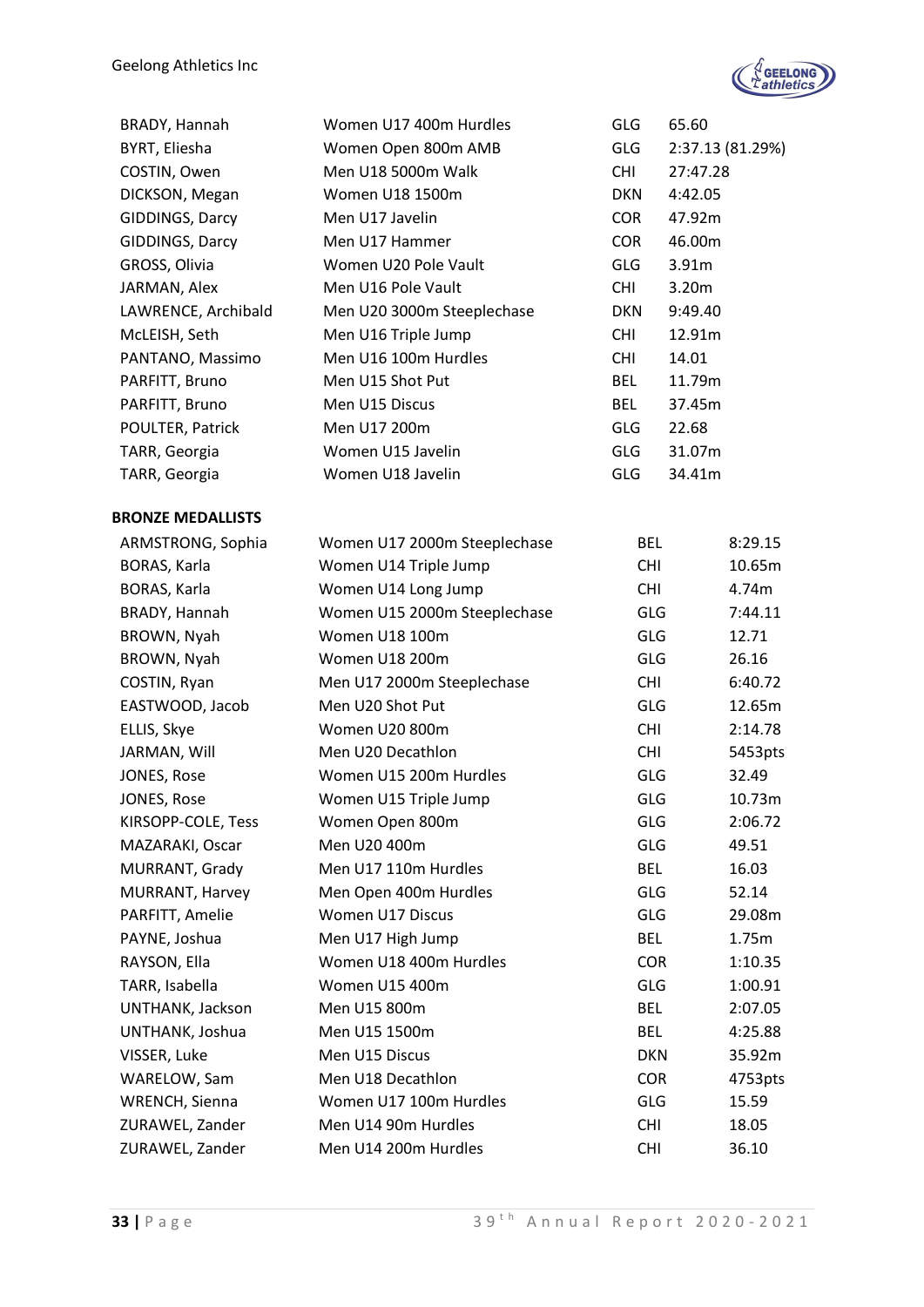

## **AV MASTERS CHAMPIONSHIPS MEDALLISTS 2021**

#### **GOLD MEDALLISTS**

| Jacinta Burns            | Women 50-54 100m         | <b>CHI</b> | 14.41s   | 1.4 |
|--------------------------|--------------------------|------------|----------|-----|
| Jacinta Burns            | Women 50-54 60m          | <b>CHI</b> | 9.16s    | 0.0 |
| Jacinta Burns            | Women 50-54 200m         | <b>CHI</b> | 30.48s   | 0.0 |
| Jacinta Burns            | Women 50-54 Pole Vault   | <b>CHI</b> | 2.66m    |     |
| Eliesha Byrt             | Women 30-34 1500m        | GLG        | 05:25.6  |     |
| Eliesha Byrt             | Women 30-34 5000m        | <b>GLG</b> | 20:23.8  |     |
| <b>Sherry Gathercole</b> | Women 50-54 Long Jump    | <b>COR</b> | 3.79m    | 0.0 |
| <b>Sherry Gathercole</b> | Women 50-54 Triple Jump  | <b>COR</b> | 7.82m    | 1.2 |
| Nick Hodgson             | Men 55-59 Triple Jump    | <b>GLG</b> | 11.33m   | 0.0 |
| Karen Kirby              | Women 65-69 Javelin      | <b>CHI</b> | 13.30m   |     |
| Karen Kirby              | Women 65-69 Discus       | <b>CHI</b> | 18.96m   |     |
| Karen Kirby              | Women 65-69 Shot Put     | <b>CHI</b> | 7.98m    |     |
| <b>Bree McLennan</b>     | Women 35-39 Javelin      | <b>CHI</b> | 25.27m   |     |
| <b>Bree McLennan</b>     | Women 35-39 400m         | <b>CHI</b> | 65.84s   |     |
| Hamish Nelson            | Men 30-34 Pole Vault     | <b>GLG</b> | 3.86m    |     |
| Paul Turner              | Men 65-69 100m           | <b>COR</b> | 13.92s   | 0.0 |
| Paul Turner              | Men 65-69 60m            | <b>COR</b> | 8.94s    | 0.6 |
| Paul Turner              | Men 65-69 200m           | <b>COR</b> | 30.18s   | 0.9 |
| Peter Wrzuszczak         | Men 60-64 Hammer         | <b>COR</b> | 38.93m   |     |
| Peter Wrzuszczak         | Men 60-64 Discus         | <b>COR</b> | 34.08m   |     |
| Donna Braden             | Women 45-49 400m         | <b>CHI</b> | 78.65s   |     |
| <b>SILVER MEDALLISTS</b> |                          |            |          |     |
| Nick Hodgson             | Men 55-59 Long Jump      | <b>GLG</b> | 4.99m    | 0.0 |
| Karen Kirby              | Women 65-69 Hammer       | <b>COR</b> | 23.76m   |     |
| Karen Kirby              | Women 65-69 60m          | <b>COR</b> | 11.96s   | 0.0 |
| Karen Kirby              | Women 65-69 Weight Throw | <b>COR</b> | 7.73m    |     |
| Hamish Nelson            | Men 30-34 800m           | GLG        | 02:07.4  |     |
| Peter Wrzuszczak         | Men 60-64 Weight Throw   | <b>COR</b> | 14.35m   |     |
| Peter Wrzuszczak         | Men 60-64 Shot Put       | <b>COR</b> | 10.51m   |     |
| <b>BRONZE MEDALLISTS</b> |                          |            |          |     |
| <b>Sherry Gathercole</b> | Women 50-54 100m         | <b>COR</b> | 15.15s   | 1.4 |
| <b>Sherry Gathercole</b> | Women 50-54 60m          | <b>COR</b> | 9.52s    | 0.0 |
| <b>Sherry Gathercole</b> | Women 50-54 200m         | <b>COR</b> | 32.26s   | 0.0 |
| Karen Kirby              | Women 65-69 100m         | <b>CHI</b> | 19.46s   | 0.0 |
| <b>Bree McLennan</b>     | Women 35-39 100m         | <b>CHI</b> | 14.52s   | 0.5 |
| <b>Bree McLennan</b>     | Women 35-39 60m          | <b>CHI</b> | 10.06s   | 0.0 |
| Donna Braden             | Women 45-49 200m         | <b>CHI</b> | 34.50s   |     |
| Donna Braden             | Women 45-49 800m         | <b>CHI</b> | 03:16.43 |     |